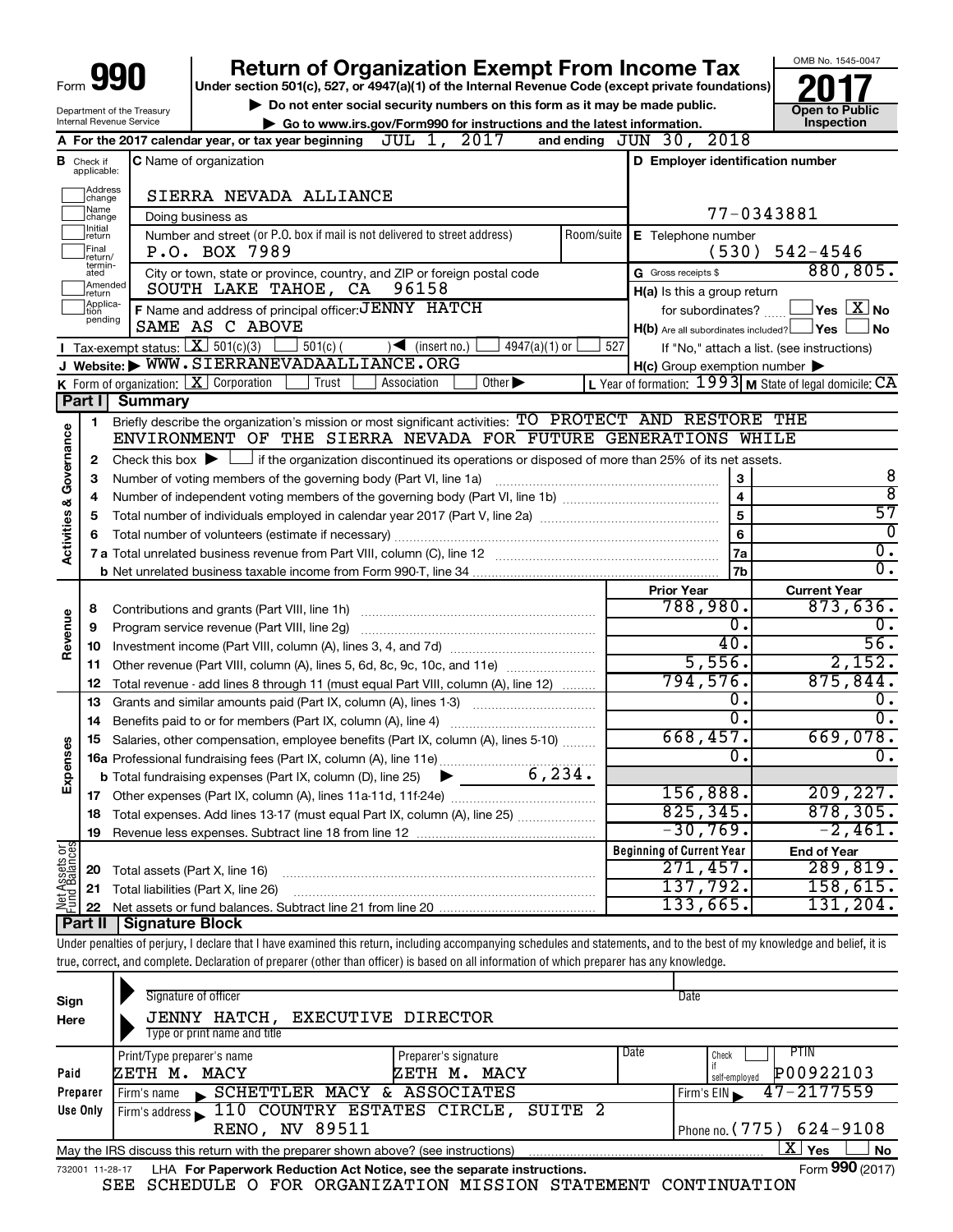| <b>Statement of Program Service Accomplishments</b><br>Part III<br>Briefly describe the organization's mission:<br>TO PROTECT AND RESTORE SIERRA LANDS, WATER, WILDLIFE AND RURAL<br>COMMUNITIES. TO ENGAGE AND SUPPORT EFFORTS TO ADOPT EXEMPLARY LOCAL<br>SUSTAINABLE COMMUNITY ACTIONS ACCROSS THE SIERRA NEVADA THAT BALANCE<br>SOCIAL, ECONOMIC AND ENVIRONMENTAL ISSUES.<br>Did the organization undertake any significant program services during the year which were not listed on the<br>$\Box$ Yes $[\overline{X}]$ No<br>prior Form 990 or 990-EZ?<br>If "Yes," describe these new services on Schedule O.<br>$\exists$ Yes $\sqrt{\mathrm{X}}$ No<br>Did the organization cease conducting, or make significant changes in how it conducts, any program services?<br>If "Yes," describe these changes on Schedule O.<br>Describe the organization's program service accomplishments for each of its three largest program services, as measured by expenses.<br>4<br>Section 501(c)(3) and 501(c)(4) organizations are required to report the amount of grants and allocations to others, the total expenses, and<br>revenue, if any, for each program service reported.<br>$778,956$ $\cdot$ including grants of \$<br>) (Expenses \$<br>) (Revenue \$<br>4a (Code:<br>TO PROTECT AND RESTORE SIERRA LANDS, WATER, WILDLIFE AND RURAL<br>COMMUNITIES. TO ENGAGE AND SUPPORT EFFORTS TO ADOPT EXEMPLARY LOCAL<br>SUSTAINABLE COMMUNITY ACTIONS ACCROSS THE SIERRA NEVADA THAT BALANCE<br>SOCIAL, ECONOMIC AND ENVIRONMENTAL ISSUES. PROVIDING A HIGH QUALITY OF<br>LIFE FOR RESIDENTS AND VISITORS WHILE PROTECTING AND STEWARDING<br>WILDLANDS AND NATURAL RESOURCES FOR FUTURE GENERATIONS.<br>including grants of \$ (Revenue \$)<br>4b<br>(Code: ) (Expenses \$<br>(Code: ) (Expenses \$<br>4d Other program services (Describe in Schedule O.)<br>(Expenses \$<br>including grants of \$<br>(Revenue \$<br>778,956.<br>Total program service expenses<br>Form 990 (2017) |    | SIERRA NEVADA ALLIANCE<br>Form 990 (2017) | 77-0343881 | Page 2            |
|-------------------------------------------------------------------------------------------------------------------------------------------------------------------------------------------------------------------------------------------------------------------------------------------------------------------------------------------------------------------------------------------------------------------------------------------------------------------------------------------------------------------------------------------------------------------------------------------------------------------------------------------------------------------------------------------------------------------------------------------------------------------------------------------------------------------------------------------------------------------------------------------------------------------------------------------------------------------------------------------------------------------------------------------------------------------------------------------------------------------------------------------------------------------------------------------------------------------------------------------------------------------------------------------------------------------------------------------------------------------------------------------------------------------------------------------------------------------------------------------------------------------------------------------------------------------------------------------------------------------------------------------------------------------------------------------------------------------------------------------------------------------------------------------------------------------------------------------------------------------------------------------------------------------------------------------------------------------------------------------|----|-------------------------------------------|------------|-------------------|
|                                                                                                                                                                                                                                                                                                                                                                                                                                                                                                                                                                                                                                                                                                                                                                                                                                                                                                                                                                                                                                                                                                                                                                                                                                                                                                                                                                                                                                                                                                                                                                                                                                                                                                                                                                                                                                                                                                                                                                                           |    |                                           |            |                   |
|                                                                                                                                                                                                                                                                                                                                                                                                                                                                                                                                                                                                                                                                                                                                                                                                                                                                                                                                                                                                                                                                                                                                                                                                                                                                                                                                                                                                                                                                                                                                                                                                                                                                                                                                                                                                                                                                                                                                                                                           |    |                                           |            |                   |
|                                                                                                                                                                                                                                                                                                                                                                                                                                                                                                                                                                                                                                                                                                                                                                                                                                                                                                                                                                                                                                                                                                                                                                                                                                                                                                                                                                                                                                                                                                                                                                                                                                                                                                                                                                                                                                                                                                                                                                                           | 1  |                                           |            |                   |
|                                                                                                                                                                                                                                                                                                                                                                                                                                                                                                                                                                                                                                                                                                                                                                                                                                                                                                                                                                                                                                                                                                                                                                                                                                                                                                                                                                                                                                                                                                                                                                                                                                                                                                                                                                                                                                                                                                                                                                                           |    |                                           |            |                   |
|                                                                                                                                                                                                                                                                                                                                                                                                                                                                                                                                                                                                                                                                                                                                                                                                                                                                                                                                                                                                                                                                                                                                                                                                                                                                                                                                                                                                                                                                                                                                                                                                                                                                                                                                                                                                                                                                                                                                                                                           |    |                                           |            |                   |
|                                                                                                                                                                                                                                                                                                                                                                                                                                                                                                                                                                                                                                                                                                                                                                                                                                                                                                                                                                                                                                                                                                                                                                                                                                                                                                                                                                                                                                                                                                                                                                                                                                                                                                                                                                                                                                                                                                                                                                                           |    |                                           |            |                   |
|                                                                                                                                                                                                                                                                                                                                                                                                                                                                                                                                                                                                                                                                                                                                                                                                                                                                                                                                                                                                                                                                                                                                                                                                                                                                                                                                                                                                                                                                                                                                                                                                                                                                                                                                                                                                                                                                                                                                                                                           | 2  |                                           |            |                   |
|                                                                                                                                                                                                                                                                                                                                                                                                                                                                                                                                                                                                                                                                                                                                                                                                                                                                                                                                                                                                                                                                                                                                                                                                                                                                                                                                                                                                                                                                                                                                                                                                                                                                                                                                                                                                                                                                                                                                                                                           |    |                                           |            |                   |
|                                                                                                                                                                                                                                                                                                                                                                                                                                                                                                                                                                                                                                                                                                                                                                                                                                                                                                                                                                                                                                                                                                                                                                                                                                                                                                                                                                                                                                                                                                                                                                                                                                                                                                                                                                                                                                                                                                                                                                                           |    |                                           |            |                   |
|                                                                                                                                                                                                                                                                                                                                                                                                                                                                                                                                                                                                                                                                                                                                                                                                                                                                                                                                                                                                                                                                                                                                                                                                                                                                                                                                                                                                                                                                                                                                                                                                                                                                                                                                                                                                                                                                                                                                                                                           | 3  |                                           |            |                   |
|                                                                                                                                                                                                                                                                                                                                                                                                                                                                                                                                                                                                                                                                                                                                                                                                                                                                                                                                                                                                                                                                                                                                                                                                                                                                                                                                                                                                                                                                                                                                                                                                                                                                                                                                                                                                                                                                                                                                                                                           |    |                                           |            |                   |
|                                                                                                                                                                                                                                                                                                                                                                                                                                                                                                                                                                                                                                                                                                                                                                                                                                                                                                                                                                                                                                                                                                                                                                                                                                                                                                                                                                                                                                                                                                                                                                                                                                                                                                                                                                                                                                                                                                                                                                                           |    |                                           |            |                   |
|                                                                                                                                                                                                                                                                                                                                                                                                                                                                                                                                                                                                                                                                                                                                                                                                                                                                                                                                                                                                                                                                                                                                                                                                                                                                                                                                                                                                                                                                                                                                                                                                                                                                                                                                                                                                                                                                                                                                                                                           |    |                                           |            |                   |
|                                                                                                                                                                                                                                                                                                                                                                                                                                                                                                                                                                                                                                                                                                                                                                                                                                                                                                                                                                                                                                                                                                                                                                                                                                                                                                                                                                                                                                                                                                                                                                                                                                                                                                                                                                                                                                                                                                                                                                                           |    |                                           |            | $\overline{56}$ . |
|                                                                                                                                                                                                                                                                                                                                                                                                                                                                                                                                                                                                                                                                                                                                                                                                                                                                                                                                                                                                                                                                                                                                                                                                                                                                                                                                                                                                                                                                                                                                                                                                                                                                                                                                                                                                                                                                                                                                                                                           |    |                                           |            |                   |
|                                                                                                                                                                                                                                                                                                                                                                                                                                                                                                                                                                                                                                                                                                                                                                                                                                                                                                                                                                                                                                                                                                                                                                                                                                                                                                                                                                                                                                                                                                                                                                                                                                                                                                                                                                                                                                                                                                                                                                                           |    |                                           |            |                   |
|                                                                                                                                                                                                                                                                                                                                                                                                                                                                                                                                                                                                                                                                                                                                                                                                                                                                                                                                                                                                                                                                                                                                                                                                                                                                                                                                                                                                                                                                                                                                                                                                                                                                                                                                                                                                                                                                                                                                                                                           |    |                                           |            |                   |
|                                                                                                                                                                                                                                                                                                                                                                                                                                                                                                                                                                                                                                                                                                                                                                                                                                                                                                                                                                                                                                                                                                                                                                                                                                                                                                                                                                                                                                                                                                                                                                                                                                                                                                                                                                                                                                                                                                                                                                                           |    |                                           |            |                   |
|                                                                                                                                                                                                                                                                                                                                                                                                                                                                                                                                                                                                                                                                                                                                                                                                                                                                                                                                                                                                                                                                                                                                                                                                                                                                                                                                                                                                                                                                                                                                                                                                                                                                                                                                                                                                                                                                                                                                                                                           |    |                                           |            |                   |
|                                                                                                                                                                                                                                                                                                                                                                                                                                                                                                                                                                                                                                                                                                                                                                                                                                                                                                                                                                                                                                                                                                                                                                                                                                                                                                                                                                                                                                                                                                                                                                                                                                                                                                                                                                                                                                                                                                                                                                                           |    |                                           |            |                   |
|                                                                                                                                                                                                                                                                                                                                                                                                                                                                                                                                                                                                                                                                                                                                                                                                                                                                                                                                                                                                                                                                                                                                                                                                                                                                                                                                                                                                                                                                                                                                                                                                                                                                                                                                                                                                                                                                                                                                                                                           |    |                                           |            |                   |
|                                                                                                                                                                                                                                                                                                                                                                                                                                                                                                                                                                                                                                                                                                                                                                                                                                                                                                                                                                                                                                                                                                                                                                                                                                                                                                                                                                                                                                                                                                                                                                                                                                                                                                                                                                                                                                                                                                                                                                                           |    |                                           |            |                   |
|                                                                                                                                                                                                                                                                                                                                                                                                                                                                                                                                                                                                                                                                                                                                                                                                                                                                                                                                                                                                                                                                                                                                                                                                                                                                                                                                                                                                                                                                                                                                                                                                                                                                                                                                                                                                                                                                                                                                                                                           |    |                                           |            |                   |
|                                                                                                                                                                                                                                                                                                                                                                                                                                                                                                                                                                                                                                                                                                                                                                                                                                                                                                                                                                                                                                                                                                                                                                                                                                                                                                                                                                                                                                                                                                                                                                                                                                                                                                                                                                                                                                                                                                                                                                                           |    |                                           |            |                   |
|                                                                                                                                                                                                                                                                                                                                                                                                                                                                                                                                                                                                                                                                                                                                                                                                                                                                                                                                                                                                                                                                                                                                                                                                                                                                                                                                                                                                                                                                                                                                                                                                                                                                                                                                                                                                                                                                                                                                                                                           |    |                                           |            |                   |
|                                                                                                                                                                                                                                                                                                                                                                                                                                                                                                                                                                                                                                                                                                                                                                                                                                                                                                                                                                                                                                                                                                                                                                                                                                                                                                                                                                                                                                                                                                                                                                                                                                                                                                                                                                                                                                                                                                                                                                                           |    |                                           |            |                   |
|                                                                                                                                                                                                                                                                                                                                                                                                                                                                                                                                                                                                                                                                                                                                                                                                                                                                                                                                                                                                                                                                                                                                                                                                                                                                                                                                                                                                                                                                                                                                                                                                                                                                                                                                                                                                                                                                                                                                                                                           |    |                                           |            |                   |
|                                                                                                                                                                                                                                                                                                                                                                                                                                                                                                                                                                                                                                                                                                                                                                                                                                                                                                                                                                                                                                                                                                                                                                                                                                                                                                                                                                                                                                                                                                                                                                                                                                                                                                                                                                                                                                                                                                                                                                                           |    |                                           |            |                   |
|                                                                                                                                                                                                                                                                                                                                                                                                                                                                                                                                                                                                                                                                                                                                                                                                                                                                                                                                                                                                                                                                                                                                                                                                                                                                                                                                                                                                                                                                                                                                                                                                                                                                                                                                                                                                                                                                                                                                                                                           |    |                                           |            |                   |
|                                                                                                                                                                                                                                                                                                                                                                                                                                                                                                                                                                                                                                                                                                                                                                                                                                                                                                                                                                                                                                                                                                                                                                                                                                                                                                                                                                                                                                                                                                                                                                                                                                                                                                                                                                                                                                                                                                                                                                                           |    |                                           |            |                   |
|                                                                                                                                                                                                                                                                                                                                                                                                                                                                                                                                                                                                                                                                                                                                                                                                                                                                                                                                                                                                                                                                                                                                                                                                                                                                                                                                                                                                                                                                                                                                                                                                                                                                                                                                                                                                                                                                                                                                                                                           |    |                                           |            |                   |
|                                                                                                                                                                                                                                                                                                                                                                                                                                                                                                                                                                                                                                                                                                                                                                                                                                                                                                                                                                                                                                                                                                                                                                                                                                                                                                                                                                                                                                                                                                                                                                                                                                                                                                                                                                                                                                                                                                                                                                                           |    |                                           |            |                   |
|                                                                                                                                                                                                                                                                                                                                                                                                                                                                                                                                                                                                                                                                                                                                                                                                                                                                                                                                                                                                                                                                                                                                                                                                                                                                                                                                                                                                                                                                                                                                                                                                                                                                                                                                                                                                                                                                                                                                                                                           |    |                                           |            |                   |
|                                                                                                                                                                                                                                                                                                                                                                                                                                                                                                                                                                                                                                                                                                                                                                                                                                                                                                                                                                                                                                                                                                                                                                                                                                                                                                                                                                                                                                                                                                                                                                                                                                                                                                                                                                                                                                                                                                                                                                                           |    |                                           |            |                   |
|                                                                                                                                                                                                                                                                                                                                                                                                                                                                                                                                                                                                                                                                                                                                                                                                                                                                                                                                                                                                                                                                                                                                                                                                                                                                                                                                                                                                                                                                                                                                                                                                                                                                                                                                                                                                                                                                                                                                                                                           |    |                                           |            |                   |
|                                                                                                                                                                                                                                                                                                                                                                                                                                                                                                                                                                                                                                                                                                                                                                                                                                                                                                                                                                                                                                                                                                                                                                                                                                                                                                                                                                                                                                                                                                                                                                                                                                                                                                                                                                                                                                                                                                                                                                                           |    |                                           |            |                   |
|                                                                                                                                                                                                                                                                                                                                                                                                                                                                                                                                                                                                                                                                                                                                                                                                                                                                                                                                                                                                                                                                                                                                                                                                                                                                                                                                                                                                                                                                                                                                                                                                                                                                                                                                                                                                                                                                                                                                                                                           | 4с |                                           |            |                   |
|                                                                                                                                                                                                                                                                                                                                                                                                                                                                                                                                                                                                                                                                                                                                                                                                                                                                                                                                                                                                                                                                                                                                                                                                                                                                                                                                                                                                                                                                                                                                                                                                                                                                                                                                                                                                                                                                                                                                                                                           |    |                                           |            |                   |
|                                                                                                                                                                                                                                                                                                                                                                                                                                                                                                                                                                                                                                                                                                                                                                                                                                                                                                                                                                                                                                                                                                                                                                                                                                                                                                                                                                                                                                                                                                                                                                                                                                                                                                                                                                                                                                                                                                                                                                                           |    |                                           |            |                   |
|                                                                                                                                                                                                                                                                                                                                                                                                                                                                                                                                                                                                                                                                                                                                                                                                                                                                                                                                                                                                                                                                                                                                                                                                                                                                                                                                                                                                                                                                                                                                                                                                                                                                                                                                                                                                                                                                                                                                                                                           |    |                                           |            |                   |
|                                                                                                                                                                                                                                                                                                                                                                                                                                                                                                                                                                                                                                                                                                                                                                                                                                                                                                                                                                                                                                                                                                                                                                                                                                                                                                                                                                                                                                                                                                                                                                                                                                                                                                                                                                                                                                                                                                                                                                                           |    |                                           |            |                   |
|                                                                                                                                                                                                                                                                                                                                                                                                                                                                                                                                                                                                                                                                                                                                                                                                                                                                                                                                                                                                                                                                                                                                                                                                                                                                                                                                                                                                                                                                                                                                                                                                                                                                                                                                                                                                                                                                                                                                                                                           |    |                                           |            |                   |
|                                                                                                                                                                                                                                                                                                                                                                                                                                                                                                                                                                                                                                                                                                                                                                                                                                                                                                                                                                                                                                                                                                                                                                                                                                                                                                                                                                                                                                                                                                                                                                                                                                                                                                                                                                                                                                                                                                                                                                                           |    |                                           |            |                   |
|                                                                                                                                                                                                                                                                                                                                                                                                                                                                                                                                                                                                                                                                                                                                                                                                                                                                                                                                                                                                                                                                                                                                                                                                                                                                                                                                                                                                                                                                                                                                                                                                                                                                                                                                                                                                                                                                                                                                                                                           |    |                                           |            |                   |
|                                                                                                                                                                                                                                                                                                                                                                                                                                                                                                                                                                                                                                                                                                                                                                                                                                                                                                                                                                                                                                                                                                                                                                                                                                                                                                                                                                                                                                                                                                                                                                                                                                                                                                                                                                                                                                                                                                                                                                                           |    |                                           |            |                   |
|                                                                                                                                                                                                                                                                                                                                                                                                                                                                                                                                                                                                                                                                                                                                                                                                                                                                                                                                                                                                                                                                                                                                                                                                                                                                                                                                                                                                                                                                                                                                                                                                                                                                                                                                                                                                                                                                                                                                                                                           |    |                                           |            |                   |
|                                                                                                                                                                                                                                                                                                                                                                                                                                                                                                                                                                                                                                                                                                                                                                                                                                                                                                                                                                                                                                                                                                                                                                                                                                                                                                                                                                                                                                                                                                                                                                                                                                                                                                                                                                                                                                                                                                                                                                                           |    |                                           |            |                   |
|                                                                                                                                                                                                                                                                                                                                                                                                                                                                                                                                                                                                                                                                                                                                                                                                                                                                                                                                                                                                                                                                                                                                                                                                                                                                                                                                                                                                                                                                                                                                                                                                                                                                                                                                                                                                                                                                                                                                                                                           |    |                                           |            |                   |
|                                                                                                                                                                                                                                                                                                                                                                                                                                                                                                                                                                                                                                                                                                                                                                                                                                                                                                                                                                                                                                                                                                                                                                                                                                                                                                                                                                                                                                                                                                                                                                                                                                                                                                                                                                                                                                                                                                                                                                                           |    |                                           |            |                   |
|                                                                                                                                                                                                                                                                                                                                                                                                                                                                                                                                                                                                                                                                                                                                                                                                                                                                                                                                                                                                                                                                                                                                                                                                                                                                                                                                                                                                                                                                                                                                                                                                                                                                                                                                                                                                                                                                                                                                                                                           | 4е |                                           |            |                   |
|                                                                                                                                                                                                                                                                                                                                                                                                                                                                                                                                                                                                                                                                                                                                                                                                                                                                                                                                                                                                                                                                                                                                                                                                                                                                                                                                                                                                                                                                                                                                                                                                                                                                                                                                                                                                                                                                                                                                                                                           |    |                                           |            |                   |
| 732002 11-28-17<br>2                                                                                                                                                                                                                                                                                                                                                                                                                                                                                                                                                                                                                                                                                                                                                                                                                                                                                                                                                                                                                                                                                                                                                                                                                                                                                                                                                                                                                                                                                                                                                                                                                                                                                                                                                                                                                                                                                                                                                                      |    |                                           |            |                   |
| 2017.04011 SIERRA NEVADA ALLIANCE<br>12320927 148136 16033.0<br>16033_01                                                                                                                                                                                                                                                                                                                                                                                                                                                                                                                                                                                                                                                                                                                                                                                                                                                                                                                                                                                                                                                                                                                                                                                                                                                                                                                                                                                                                                                                                                                                                                                                                                                                                                                                                                                                                                                                                                                  |    |                                           |            |                   |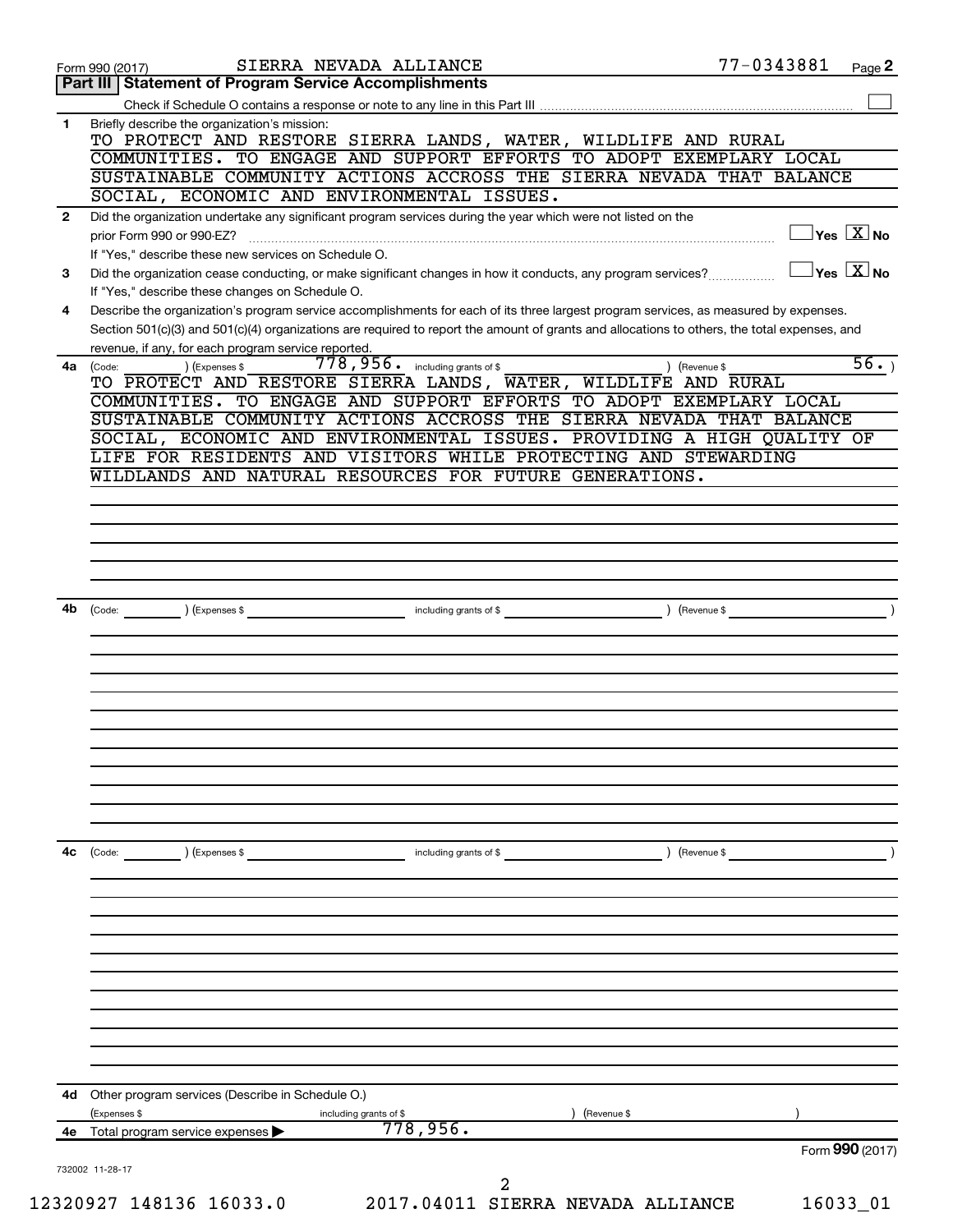|    |                                                                                                                                                                                                                                                                                                                                                                     |                | Yes                     | No     |
|----|---------------------------------------------------------------------------------------------------------------------------------------------------------------------------------------------------------------------------------------------------------------------------------------------------------------------------------------------------------------------|----------------|-------------------------|--------|
| 1. | Is the organization described in section $501(c)(3)$ or $4947(a)(1)$ (other than a private foundation)?                                                                                                                                                                                                                                                             | 1              | X                       |        |
| 2  |                                                                                                                                                                                                                                                                                                                                                                     | $\overline{2}$ | $\overline{\textbf{x}}$ |        |
| 3  | Did the organization engage in direct or indirect political campaign activities on behalf of or in opposition to candidates for                                                                                                                                                                                                                                     | з              |                         | x      |
| 4  | Section 501(c)(3) organizations. Did the organization engage in lobbying activities, or have a section 501(h) election in effect                                                                                                                                                                                                                                    | 4              |                         | х      |
| 5  | Is the organization a section 501(c)(4), 501(c)(5), or 501(c)(6) organization that receives membership dues, assessments, or                                                                                                                                                                                                                                        |                |                         |        |
|    |                                                                                                                                                                                                                                                                                                                                                                     | 5              |                         | x      |
| 6  | Did the organization maintain any donor advised funds or any similar funds or accounts for which donors have the right to                                                                                                                                                                                                                                           |                |                         |        |
|    | provide advice on the distribution or investment of amounts in such funds or accounts? If "Yes," complete Schedule D, Part I                                                                                                                                                                                                                                        | 6              |                         | х      |
| 7  | Did the organization receive or hold a conservation easement, including easements to preserve open space,                                                                                                                                                                                                                                                           |                |                         |        |
|    |                                                                                                                                                                                                                                                                                                                                                                     | $\overline{7}$ |                         | х      |
| 8  | Did the organization maintain collections of works of art, historical treasures, or other similar assets? If "Yes," complete<br>Schedule D, Part III <b>Marting Community</b> Contract of the Community Contract of the Contract Oriental Community Contract of the Community Contract of the Contract of the Contract of the Contract of the Contract of the Contr | 8              |                         | x      |
| 9  | Did the organization report an amount in Part X, line 21, for escrow or custodial account liability, serve as a custodian for                                                                                                                                                                                                                                       |                |                         |        |
|    | amounts not listed in Part X; or provide credit counseling, debt management, credit repair, or debt negotiation services?                                                                                                                                                                                                                                           |                |                         |        |
|    | If "Yes," complete Schedule D, Part IV                                                                                                                                                                                                                                                                                                                              | 9              |                         | x      |
| 10 | Did the organization, directly or through a related organization, hold assets in temporarily restricted endowments, permanent                                                                                                                                                                                                                                       |                |                         |        |
|    |                                                                                                                                                                                                                                                                                                                                                                     | 10             |                         | x      |
| 11 | If the organization's answer to any of the following questions is "Yes," then complete Schedule D, Parts VI, VII, VIII, IX, or X                                                                                                                                                                                                                                    |                |                         |        |
|    | as applicable.                                                                                                                                                                                                                                                                                                                                                      |                |                         |        |
|    | a Did the organization report an amount for land, buildings, and equipment in Part X, line 10? If "Yes," complete Schedule D,<br>Part VI                                                                                                                                                                                                                            | 11a            | х                       |        |
|    | <b>b</b> Did the organization report an amount for investments - other securities in Part X, line 12 that is 5% or more of its total                                                                                                                                                                                                                                | 11b            |                         | х      |
|    | c Did the organization report an amount for investments - program related in Part X, line 13 that is 5% or more of its total                                                                                                                                                                                                                                        |                |                         |        |
|    |                                                                                                                                                                                                                                                                                                                                                                     | 11c            |                         | х      |
|    | d Did the organization report an amount for other assets in Part X, line 15 that is 5% or more of its total assets reported in                                                                                                                                                                                                                                      |                |                         |        |
|    |                                                                                                                                                                                                                                                                                                                                                                     | <b>11d</b>     |                         | x      |
|    |                                                                                                                                                                                                                                                                                                                                                                     | 11e            |                         | x      |
| f  | Did the organization's separate or consolidated financial statements for the tax year include a footnote that addresses                                                                                                                                                                                                                                             |                |                         |        |
|    | the organization's liability for uncertain tax positions under FIN 48 (ASC 740)? If "Yes," complete Schedule D, Part X                                                                                                                                                                                                                                              | 11f            |                         | x      |
|    | 12a Did the organization obtain separate, independent audited financial statements for the tax year? If "Yes," complete<br>Schedule D, Parts XI and XII                                                                                                                                                                                                             | 12a            | х                       |        |
|    | <b>b</b> Was the organization included in consolidated, independent audited financial statements for the tax year?                                                                                                                                                                                                                                                  |                |                         |        |
|    | If "Yes," and if the organization answered "No" to line 12a, then completing Schedule D, Parts XI and XII is optional                                                                                                                                                                                                                                               | 12b            |                         | х      |
| 13 |                                                                                                                                                                                                                                                                                                                                                                     | 13             |                         | х<br>x |
|    | 14a Did the organization maintain an office, employees, or agents outside of the United States?                                                                                                                                                                                                                                                                     | 14a            |                         |        |
|    | <b>b</b> Did the organization have aggregate revenues or expenses of more than \$10,000 from grantmaking, fundraising, business,                                                                                                                                                                                                                                    |                |                         |        |
|    | investment, and program service activities outside the United States, or aggregate foreign investments valued at \$100,000                                                                                                                                                                                                                                          | 14b            |                         | x      |
| 15 | Did the organization report on Part IX, column (A), line 3, more than \$5,000 of grants or other assistance to or for any                                                                                                                                                                                                                                           |                |                         |        |
|    |                                                                                                                                                                                                                                                                                                                                                                     | 15             |                         | х      |
| 16 | Did the organization report on Part IX, column (A), line 3, more than \$5,000 of aggregate grants or other assistance to                                                                                                                                                                                                                                            |                |                         |        |
|    |                                                                                                                                                                                                                                                                                                                                                                     | 16             |                         | х      |
| 17 | Did the organization report a total of more than \$15,000 of expenses for professional fundraising services on Part IX,                                                                                                                                                                                                                                             | 17             |                         | х      |
| 18 | Did the organization report more than \$15,000 total of fundraising event gross income and contributions on Part VIII, lines                                                                                                                                                                                                                                        |                |                         |        |
|    |                                                                                                                                                                                                                                                                                                                                                                     | 18             |                         | х      |
| 19 | Did the organization report more than \$15,000 of gross income from gaming activities on Part VIII, line 9a? If "Yes,"                                                                                                                                                                                                                                              |                |                         |        |
|    |                                                                                                                                                                                                                                                                                                                                                                     | 19             |                         | x      |

Form (2017) **990**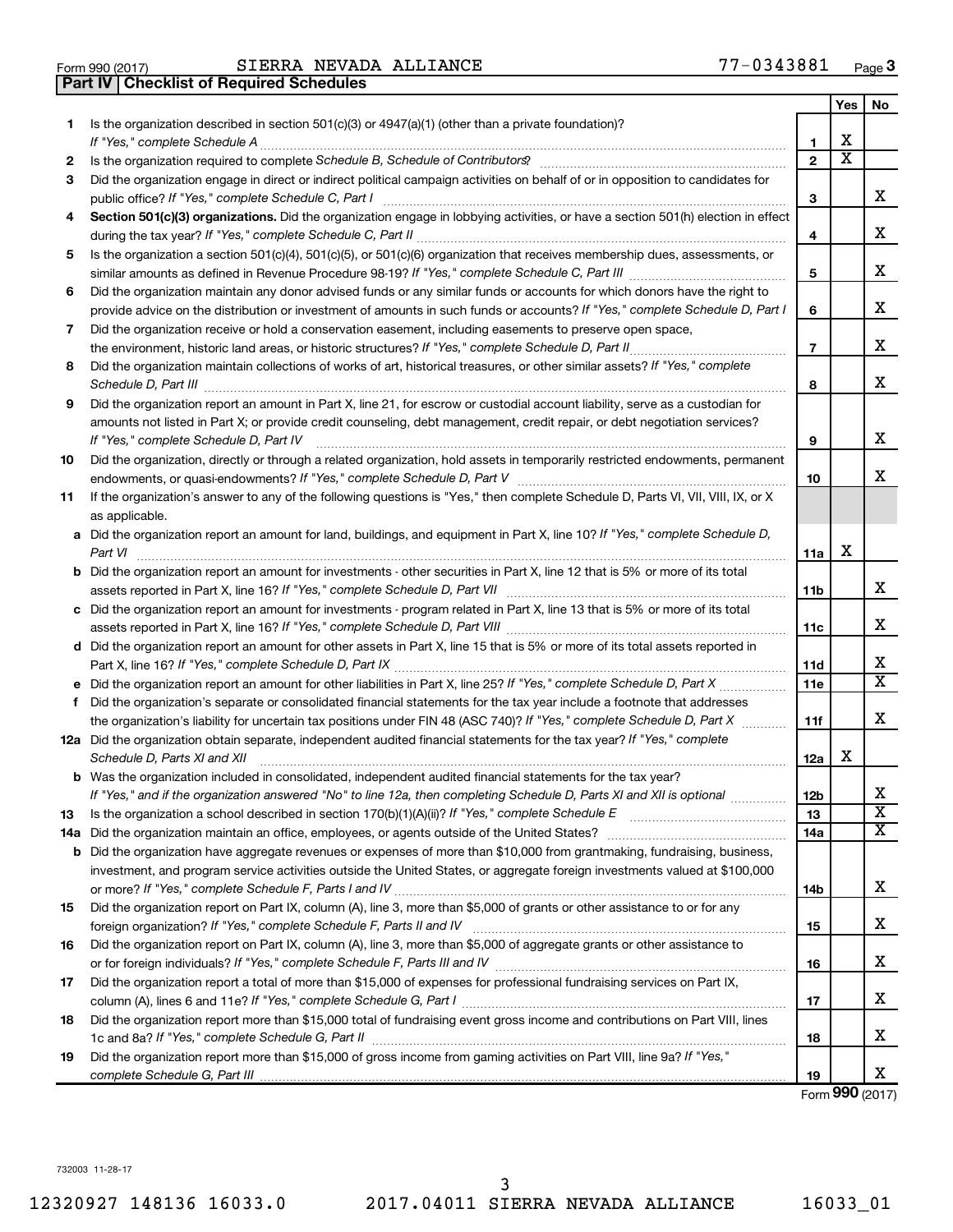|  | Form 990 (2017) |
|--|-----------------|

*(continued)* **Part IV Checklist of Required Schedules**

|    |                                                                                                                                                                                                                                             |                 | Yes                     | No                      |
|----|---------------------------------------------------------------------------------------------------------------------------------------------------------------------------------------------------------------------------------------------|-----------------|-------------------------|-------------------------|
|    | 20a Did the organization operate one or more hospital facilities? If "Yes," complete Schedule H                                                                                                                                             | 20a             |                         | X                       |
|    | <b>b</b> If "Yes" to line 20a, did the organization attach a copy of its audited financial statements to this return?                                                                                                                       | 20 <sub>b</sub> |                         |                         |
| 21 | Did the organization report more than \$5,000 of grants or other assistance to any domestic organization or                                                                                                                                 |                 |                         |                         |
|    |                                                                                                                                                                                                                                             | 21              |                         | x                       |
| 22 | Did the organization report more than \$5,000 of grants or other assistance to or for domestic individuals on                                                                                                                               |                 |                         |                         |
|    |                                                                                                                                                                                                                                             | 22              |                         | X                       |
| 23 | Did the organization answer "Yes" to Part VII, Section A, line 3, 4, or 5 about compensation of the organization's current                                                                                                                  |                 |                         |                         |
|    | and former officers, directors, trustees, key employees, and highest compensated employees? If "Yes," complete                                                                                                                              |                 |                         |                         |
|    | Schedule J                                                                                                                                                                                                                                  | 23              |                         | х                       |
|    | 24a Did the organization have a tax-exempt bond issue with an outstanding principal amount of more than \$100,000 as of the                                                                                                                 |                 |                         |                         |
|    | last day of the year, that was issued after December 31, 2002? If "Yes," answer lines 24b through 24d and complete                                                                                                                          |                 |                         |                         |
|    | Schedule K. If "No", go to line 25a                                                                                                                                                                                                         | 24a             |                         | x                       |
|    | <b>b</b> Did the organization invest any proceeds of tax-exempt bonds beyond a temporary period exception?                                                                                                                                  | 24b             |                         |                         |
|    | c Did the organization maintain an escrow account other than a refunding escrow at any time during the year to defease                                                                                                                      |                 |                         |                         |
|    |                                                                                                                                                                                                                                             | 24c             |                         |                         |
|    |                                                                                                                                                                                                                                             | 24d             |                         |                         |
|    | 25a Section 501(c)(3), 501(c)(4), and 501(c)(29) organizations. Did the organization engage in an excess benefit                                                                                                                            |                 |                         |                         |
|    |                                                                                                                                                                                                                                             | 25a             |                         | х                       |
|    | <b>b</b> Is the organization aware that it engaged in an excess benefit transaction with a disqualified person in a prior year, and                                                                                                         |                 |                         |                         |
|    | that the transaction has not been reported on any of the organization's prior Forms 990 or 990-EZ? If "Yes," complete                                                                                                                       |                 |                         |                         |
|    | Schedule L, Part I                                                                                                                                                                                                                          | 25b             |                         | x                       |
| 26 | Did the organization report any amount on Part X, line 5, 6, or 22 for receivables from or payables to any current or                                                                                                                       |                 |                         |                         |
|    | former officers, directors, trustees, key employees, highest compensated employees, or disqualified persons? If "Yes,"                                                                                                                      |                 |                         | X                       |
|    | complete Schedule L, Part II                                                                                                                                                                                                                | 26              |                         |                         |
| 27 | Did the organization provide a grant or other assistance to an officer, director, trustee, key employee, substantial<br>contributor or employee thereof, a grant selection committee member, or to a 35% controlled entity or family member |                 |                         |                         |
|    |                                                                                                                                                                                                                                             | 27              |                         | x                       |
| 28 | Was the organization a party to a business transaction with one of the following parties (see Schedule L, Part IV                                                                                                                           |                 |                         |                         |
|    | instructions for applicable filing thresholds, conditions, and exceptions):                                                                                                                                                                 |                 |                         |                         |
| а  | A current or former officer, director, trustee, or key employee? If "Yes," complete Schedule L, Part IV                                                                                                                                     | 28a             |                         | Х                       |
| b  | A family member of a current or former officer, director, trustee, or key employee? If "Yes," complete Schedule L, Part IV                                                                                                                  | 28 <sub>b</sub> |                         | х                       |
|    | c An entity of which a current or former officer, director, trustee, or key employee (or a family member thereof) was an officer,                                                                                                           |                 |                         |                         |
|    | director, trustee, or direct or indirect owner? If "Yes," complete Schedule L, Part IV                                                                                                                                                      | 28c             |                         | х                       |
| 29 |                                                                                                                                                                                                                                             | 29              | $\overline{\textbf{x}}$ |                         |
| 30 | Did the organization receive contributions of art, historical treasures, or other similar assets, or qualified conservation                                                                                                                 |                 |                         |                         |
|    |                                                                                                                                                                                                                                             | 30              |                         | х                       |
| 31 | Did the organization liquidate, terminate, or dissolve and cease operations?                                                                                                                                                                |                 |                         |                         |
|    | If "Yes," complete Schedule N, Part I                                                                                                                                                                                                       | 31              |                         | х                       |
| 32 | Did the organization sell, exchange, dispose of, or transfer more than 25% of its net assets? If "Yes," complete                                                                                                                            |                 |                         |                         |
|    | Schedule N, Part II                                                                                                                                                                                                                         | 32              |                         | х                       |
| 33 | Did the organization own 100% of an entity disregarded as separate from the organization under Regulations                                                                                                                                  |                 |                         |                         |
|    |                                                                                                                                                                                                                                             | 33              |                         | х                       |
| 34 | Was the organization related to any tax-exempt or taxable entity? If "Yes," complete Schedule R, Part II, III, or IV, and                                                                                                                   |                 |                         |                         |
|    | Part V, line 1                                                                                                                                                                                                                              | 34              |                         | х                       |
|    |                                                                                                                                                                                                                                             | 35a             |                         | $\overline{\mathbf{x}}$ |
|    | b If "Yes" to line 35a, did the organization receive any payment from or engage in any transaction with a controlled entity                                                                                                                 |                 |                         |                         |
|    |                                                                                                                                                                                                                                             | 35b             |                         |                         |
| 36 | Section 501(c)(3) organizations. Did the organization make any transfers to an exempt non-charitable related organization?                                                                                                                  |                 |                         |                         |
|    |                                                                                                                                                                                                                                             | 36              |                         | х                       |
| 37 | Did the organization conduct more than 5% of its activities through an entity that is not a related organization                                                                                                                            |                 |                         |                         |
|    |                                                                                                                                                                                                                                             | 37              |                         | х                       |
| 38 | Did the organization complete Schedule O and provide explanations in Schedule O for Part VI, lines 11b and 19?                                                                                                                              |                 |                         |                         |
|    |                                                                                                                                                                                                                                             | 38              | X                       |                         |

Form **990** (2017)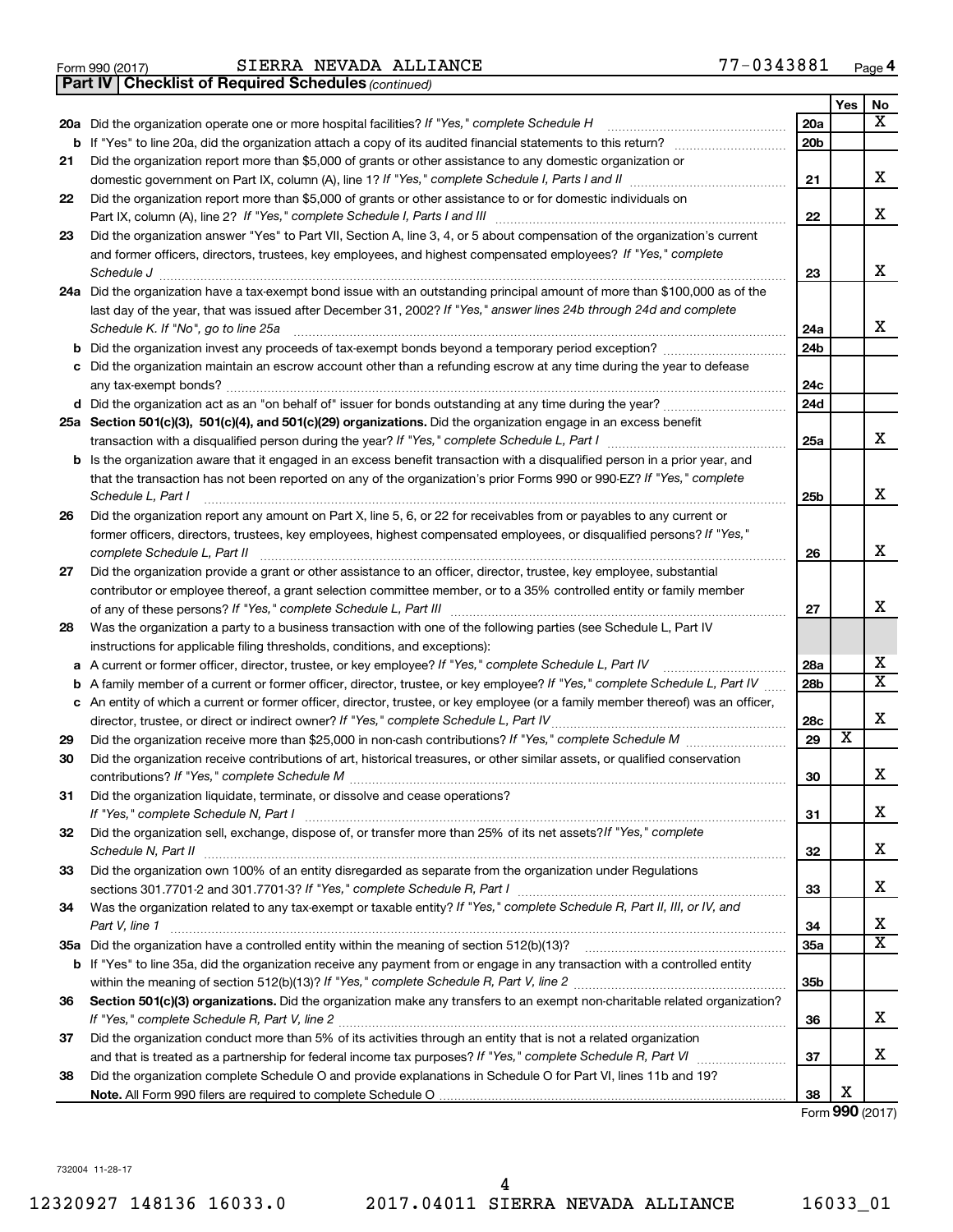|    | 77-0343881<br>SIERRA NEVADA ALLIANCE<br>Form 990 (2017)                                                                                           |                |     | Page 5                  |
|----|---------------------------------------------------------------------------------------------------------------------------------------------------|----------------|-----|-------------------------|
|    | <b>Statements Regarding Other IRS Filings and Tax Compliance</b><br><b>Part V</b>                                                                 |                |     |                         |
|    | Check if Schedule O contains a response or note to any line in this Part V                                                                        |                |     |                         |
|    |                                                                                                                                                   |                | Yes | No                      |
|    | 3<br>1a                                                                                                                                           |                |     |                         |
|    | 1 <sub>b</sub><br><b>b</b> Enter the number of Forms W-2G included in line 1a. Enter -0- if not applicable                                        |                |     |                         |
|    | c Did the organization comply with backup withholding rules for reportable payments to vendors and reportable gaming                              |                |     |                         |
|    |                                                                                                                                                   | 1c             |     |                         |
|    | 2a Enter the number of employees reported on Form W-3, Transmittal of Wage and Tax Statements,                                                    |                |     |                         |
|    | 57<br>filed for the calendar year ending with or within the year covered by this return<br>2a                                                     |                |     |                         |
|    |                                                                                                                                                   | 2 <sub>b</sub> |     | х                       |
|    | <b>Note.</b> If the sum of lines 1a and 2a is greater than 250, you may be required to e-file (see instructions)                                  |                |     |                         |
|    | 3a Did the organization have unrelated business gross income of \$1,000 or more during the year?                                                  | 3a             |     | х                       |
|    |                                                                                                                                                   | 3 <sub>b</sub> |     |                         |
|    | 4a At any time during the calendar year, did the organization have an interest in, or a signature or other authority over, a                      |                |     |                         |
|    | financial account in a foreign country (such as a bank account, securities account, or other financial account)?                                  | 4a             |     | х                       |
|    | <b>b</b> If "Yes," enter the name of the foreign country: $\blacktriangleright$                                                                   |                |     |                         |
|    | See instructions for filing requirements for FinCEN Form 114, Report of Foreign Bank and Financial Accounts (FBAR).                               |                |     |                         |
|    |                                                                                                                                                   | 5a             |     | х                       |
|    |                                                                                                                                                   | 5 <sub>b</sub> |     | $\overline{\textbf{X}}$ |
|    |                                                                                                                                                   | 5 <sub>c</sub> |     |                         |
|    | 6a Does the organization have annual gross receipts that are normally greater than \$100,000, and did the organization solicit                    |                |     |                         |
|    | any contributions that were not tax deductible as charitable contributions?                                                                       | 6a             |     | х                       |
|    | <b>b</b> If "Yes," did the organization include with every solicitation an express statement that such contributions or gifts                     |                |     |                         |
|    | were not tax deductible?                                                                                                                          | 6b             |     |                         |
| 7  | Organizations that may receive deductible contributions under section 170(c).                                                                     |                |     |                         |
|    | a Did the organization receive a payment in excess of \$75 made partly as a contribution and partly for goods and services provided to the payor? | 7a             |     | х                       |
|    |                                                                                                                                                   | 7b             |     |                         |
|    | c Did the organization sell, exchange, or otherwise dispose of tangible personal property for which it was required                               |                |     |                         |
|    | to file Form 8282?                                                                                                                                | 7c             |     | x                       |
|    | 7d                                                                                                                                                |                |     |                         |
|    | e Did the organization receive any funds, directly or indirectly, to pay premiums on a personal benefit contract?                                 | 7e             |     |                         |
| f  | Did the organization, during the year, pay premiums, directly or indirectly, on a personal benefit contract?                                      | 7f             |     |                         |
|    | g If the organization received a contribution of qualified intellectual property, did the organization file Form 8899 as required?                | 7g             |     |                         |
|    | h If the organization received a contribution of cars, boats, airplanes, or other vehicles, did the organization file a Form 1098-C?              | 7h             |     |                         |
| 8  | Sponsoring organizations maintaining donor advised funds. Did a donor advised fund maintained by the                                              |                |     |                         |
|    | sponsoring organization have excess business holdings at any time during the year?                                                                | 8              |     |                         |
| 9  | Sponsoring organizations maintaining donor advised funds.                                                                                         |                |     |                         |
| а  | Did the sponsoring organization make any taxable distributions under section 4966?                                                                | 9а             |     |                         |
| b  |                                                                                                                                                   | 9b             |     |                         |
| 10 | Section 501(c)(7) organizations. Enter:                                                                                                           |                |     |                         |
| а  | 10a                                                                                                                                               |                |     |                         |
| b  | Gross receipts, included on Form 990, Part VIII, line 12, for public use of club facilities<br>10 <sub>b</sub>                                    |                |     |                         |
| 11 | Section 501(c)(12) organizations. Enter:                                                                                                          |                |     |                         |
| а  | 11a                                                                                                                                               |                |     |                         |
|    | <b>b</b> Gross income from other sources (Do not net amounts due or paid to other sources against                                                 |                |     |                         |
|    | amounts due or received from them.)<br>11b                                                                                                        |                |     |                         |
|    | 12a Section 4947(a)(1) non-exempt charitable trusts. Is the organization filing Form 990 in lieu of Form 1041?                                    | 12a            |     |                         |
|    | <b>b</b> If "Yes," enter the amount of tax-exempt interest received or accrued during the year<br>12b                                             |                |     |                         |
| 13 | Section 501(c)(29) qualified nonprofit health insurance issuers.                                                                                  |                |     |                         |
|    | a Is the organization licensed to issue qualified health plans in more than one state?                                                            | 13a            |     |                         |
|    | Note. See the instructions for additional information the organization must report on Schedule O.                                                 |                |     |                         |
|    | <b>b</b> Enter the amount of reserves the organization is required to maintain by the states in which the                                         |                |     |                         |
|    | 13b                                                                                                                                               |                |     |                         |
|    | 13c                                                                                                                                               |                |     |                         |
|    | <b>14a</b> Did the organization receive any payments for indoor tanning services during the tax year?                                             | 14a            |     | х                       |
|    |                                                                                                                                                   | 14b            |     |                         |
|    |                                                                                                                                                   |                |     | Form 990 (2017)         |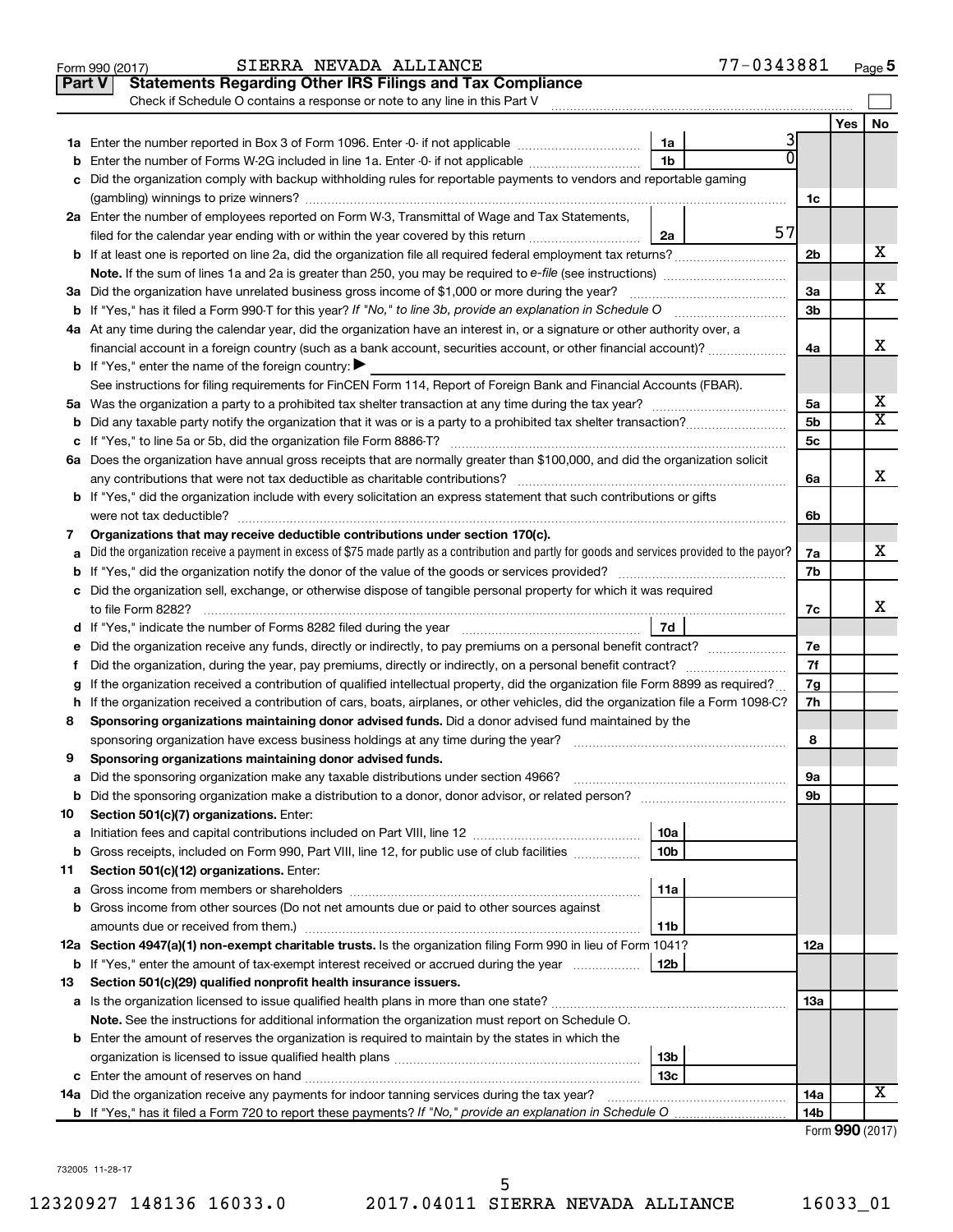| Form 990 (2017) |  |  |
|-----------------|--|--|
|-----------------|--|--|

#### Form 990 (2017)  $\begin{array}{cccc} \text{SIERRA} \text{ NEVADA ALLIANCE} \end{array}$   $\begin{array}{cccc} 77-0343881 & \text{Page} \end{array}$

**Part VI** Governance, Management, and Disclosure For each "Yes" response to lines 2 through 7b below, and for a "No" response *to line 8a, 8b, or 10b below, describe the circumstances, processes, or changes in Schedule O. See instructions.*

|     |                                                                                                                                                                                     |    |       |                              |                              | $\overline{\mathbf{X}}$ |  |  |  |
|-----|-------------------------------------------------------------------------------------------------------------------------------------------------------------------------------------|----|-------|------------------------------|------------------------------|-------------------------|--|--|--|
|     | <b>Section A. Governing Body and Management</b>                                                                                                                                     |    |       |                              |                              |                         |  |  |  |
|     |                                                                                                                                                                                     |    |       | 81                           | Yes                          | No                      |  |  |  |
|     | 1a Enter the number of voting members of the governing body at the end of the tax year <i>manamer</i>                                                                               | 1a |       |                              |                              |                         |  |  |  |
|     | If there are material differences in voting rights among members of the governing body, or if the governing                                                                         |    |       |                              |                              |                         |  |  |  |
|     | body delegated broad authority to an executive committee or similar committee, explain in Schedule O.                                                                               |    |       | 8                            |                              |                         |  |  |  |
| b   | Enter the number of voting members included in line 1a, above, who are independent                                                                                                  | 1b |       |                              |                              |                         |  |  |  |
| 2   | Did any officer, director, trustee, or key employee have a family relationship or a business relationship with any other                                                            |    |       |                              |                              |                         |  |  |  |
|     |                                                                                                                                                                                     |    |       | $\overline{2}$               |                              |                         |  |  |  |
| 3   | Did the organization delegate control over management duties customarily performed by or under the direct supervision                                                               |    |       |                              |                              |                         |  |  |  |
|     |                                                                                                                                                                                     |    |       | 3                            |                              |                         |  |  |  |
| 4   | Did the organization make any significant changes to its governing documents since the prior Form 990 was filed?                                                                    |    |       | $\overline{\mathbf{4}}$<br>5 |                              |                         |  |  |  |
| 5   |                                                                                                                                                                                     |    |       |                              |                              |                         |  |  |  |
| 6   |                                                                                                                                                                                     |    |       |                              |                              |                         |  |  |  |
| 7a  | Did the organization have members, stockholders, or other persons who had the power to elect or appoint one or                                                                      |    |       |                              |                              |                         |  |  |  |
|     |                                                                                                                                                                                     |    |       | 7a                           |                              |                         |  |  |  |
| b   | Are any governance decisions of the organization reserved to (or subject to approval by) members, stockholders, or                                                                  |    |       |                              |                              |                         |  |  |  |
|     | persons other than the governing body?                                                                                                                                              |    |       | 7b                           |                              |                         |  |  |  |
| 8   | Did the organization contemporaneously document the meetings held or written actions undertaken during the year by the following:                                                   |    |       |                              |                              |                         |  |  |  |
| а   |                                                                                                                                                                                     |    |       | 8а                           | х<br>$\overline{\textbf{x}}$ |                         |  |  |  |
|     |                                                                                                                                                                                     |    |       | 8b                           |                              |                         |  |  |  |
| 9   | Is there any officer, director, trustee, or key employee listed in Part VII, Section A, who cannot be reached at the                                                                |    |       |                              |                              |                         |  |  |  |
|     | organization's mailing address? If "Yes," provide the names and addresses in Schedule O                                                                                             |    |       | 9                            |                              |                         |  |  |  |
|     | Section B. Policies (This Section B requests information about policies not required by the Internal Revenue Code.)                                                                 |    |       |                              |                              |                         |  |  |  |
|     |                                                                                                                                                                                     |    |       |                              | Yes                          |                         |  |  |  |
|     |                                                                                                                                                                                     |    |       | 10a                          |                              |                         |  |  |  |
|     | <b>b</b> If "Yes," did the organization have written policies and procedures governing the activities of such chapters, affiliates,                                                 |    |       |                              |                              |                         |  |  |  |
|     | and branches to ensure their operations are consistent with the organization's exempt purposes? www.www.www.www.                                                                    |    |       | 10 <sub>b</sub>              | X                            |                         |  |  |  |
|     | 11a Has the organization provided a complete copy of this Form 990 to all members of its governing body before filing the form?                                                     |    |       | 11a                          |                              |                         |  |  |  |
|     | Describe in Schedule O the process, if any, used by the organization to review this Form 990.                                                                                       |    |       |                              | х                            |                         |  |  |  |
| 12a | Did the organization have a written conflict of interest policy? If "No," go to line 13                                                                                             |    |       | 12a                          | $\overline{\text{x}}$        |                         |  |  |  |
|     | Were officers, directors, or trustees, and key employees required to disclose annually interests that could give rise to conflicts?                                                 |    |       | 12 <sub>b</sub>              |                              |                         |  |  |  |
| с   | Did the organization regularly and consistently monitor and enforce compliance with the policy? If "Yes," describe                                                                  |    |       |                              |                              |                         |  |  |  |
|     | in Schedule O how this was done manufactured and continuum and contract the state of the state of the state of                                                                      |    |       | 12c                          | Х<br>$\overline{\textbf{x}}$ |                         |  |  |  |
| 13  |                                                                                                                                                                                     |    |       | 13                           |                              |                         |  |  |  |
| 14  | Did the organization have a written document retention and destruction policy? [11] manufaction model of the organization have a written document retention and destruction policy? |    |       | 14                           | $\overline{\mathbf{X}}$      |                         |  |  |  |
| 15  | Did the process for determining compensation of the following persons include a review and approval by independent                                                                  |    |       |                              |                              |                         |  |  |  |
|     | persons, comparability data, and contemporaneous substantiation of the deliberation and decision?                                                                                   |    |       |                              |                              |                         |  |  |  |
|     |                                                                                                                                                                                     |    |       | 15a                          | х                            |                         |  |  |  |
|     |                                                                                                                                                                                     |    |       | 15b                          | $\overline{\text{x}}$        |                         |  |  |  |
|     | If "Yes" to line 15a or 15b, describe the process in Schedule O (see instructions).                                                                                                 |    |       |                              |                              |                         |  |  |  |
|     | 16a Did the organization invest in, contribute assets to, or participate in a joint venture or similar arrangement with a                                                           |    |       |                              |                              |                         |  |  |  |
|     | taxable entity during the year?                                                                                                                                                     |    |       | 16a                          |                              |                         |  |  |  |
|     | b If "Yes," did the organization follow a written policy or procedure requiring the organization to evaluate its participation                                                      |    |       |                              |                              |                         |  |  |  |
|     | in joint venture arrangements under applicable federal tax law, and take steps to safeguard the organization's                                                                      |    |       |                              |                              |                         |  |  |  |
|     | exempt status with respect to such arrangements?                                                                                                                                    |    |       | 16b                          |                              |                         |  |  |  |
|     | <b>Section C. Disclosure</b>                                                                                                                                                        |    |       |                              |                              |                         |  |  |  |
| 17  | List the states with which a copy of this Form 990 is required to be filed $\blacktriangleright$ CA                                                                                 |    |       |                              |                              |                         |  |  |  |
| 18  | Section 6104 requires an organization to make its Forms 1023 (or 1024 if applicable), 990, and 990-T (Section 501(c)(3)s only) available                                            |    |       |                              |                              |                         |  |  |  |
|     | for public inspection. Indicate how you made these available. Check all that apply.                                                                                                 |    |       |                              |                              |                         |  |  |  |
|     | $ \underline{X} $ Upon request<br>  X   Own website<br>Another's website<br>Other (explain in Schedule O)                                                                           |    |       |                              |                              |                         |  |  |  |
| 19  | Describe in Schedule O whether (and if so, how) the organization made its governing documents, conflict of interest policy, and financial                                           |    |       |                              |                              |                         |  |  |  |
|     | statements available to the public during the tax year.                                                                                                                             |    |       |                              |                              |                         |  |  |  |
| 20  | State the name, address, and telephone number of the person who possesses the organization's books and records:                                                                     |    |       |                              |                              |                         |  |  |  |
|     | CAMI CHAVEZ - (530) 542-4546                                                                                                                                                        |    |       |                              |                              |                         |  |  |  |
|     | 10710 DONNER PASS RD. SUITE 100 OFFICE C, TRUCKEE,                                                                                                                                  | CA | 96161 |                              |                              |                         |  |  |  |
|     | 732006 11-28-17                                                                                                                                                                     |    |       |                              | Form 990 (2017)              |                         |  |  |  |
|     | 6                                                                                                                                                                                   |    |       |                              |                              |                         |  |  |  |
|     | 12320927 148136 16033.0<br>2017.04011 SIERRA NEVADA ALLIANCE                                                                                                                        |    |       |                              | 16033_01                     |                         |  |  |  |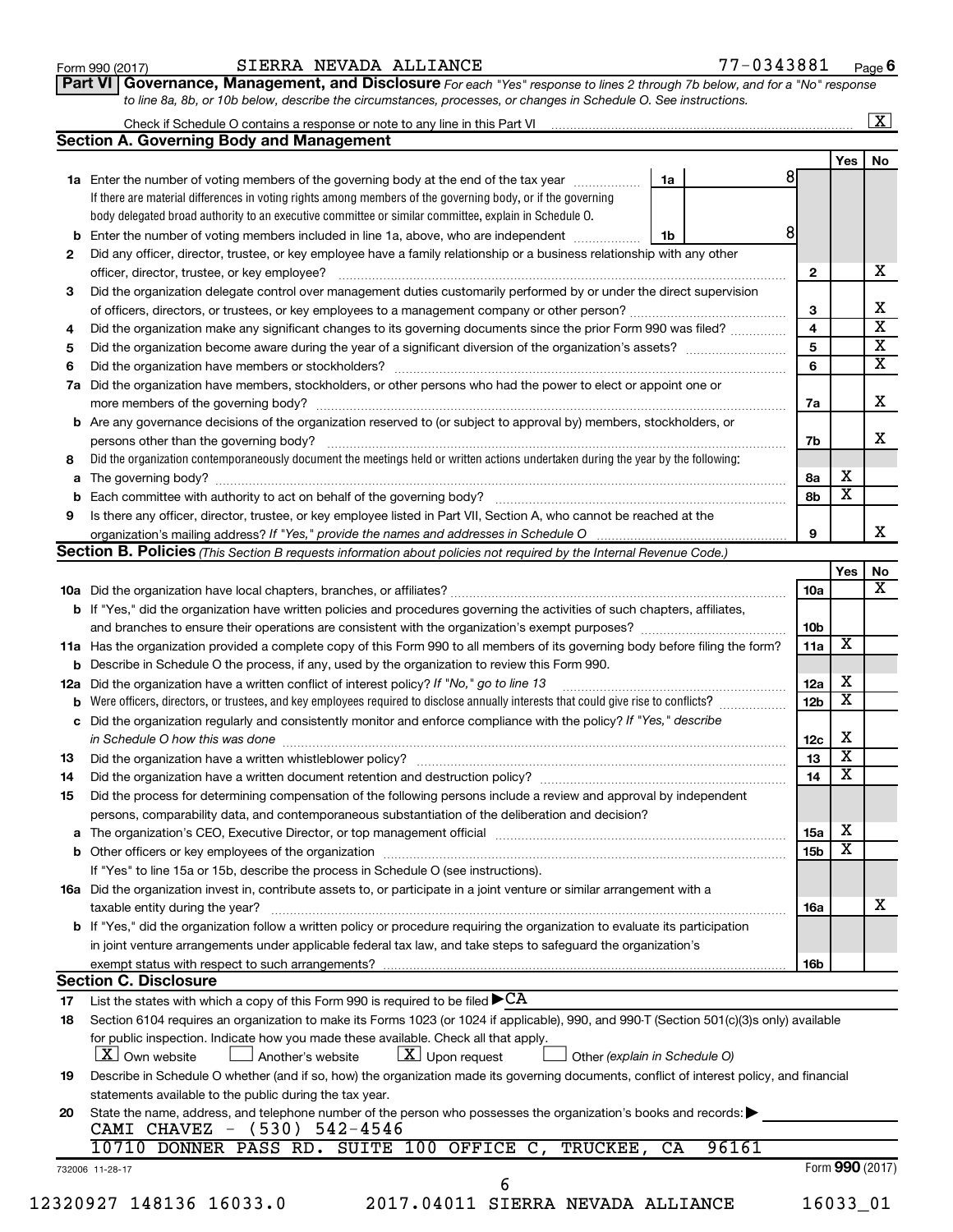$\Box$ 

| Part VII Compensation of Officers, Directors, Trustees, Key Employees, Highest Compensated |  |  |
|--------------------------------------------------------------------------------------------|--|--|
| <b>Employees, and Independent Contractors</b>                                              |  |  |

Check if Schedule O contains a response or note to any line in this Part VII

**Section A. Officers, Directors, Trustees, Key Employees, and Highest Compensated Employees**

**1a**  Complete this table for all persons required to be listed. Report compensation for the calendar year ending with or within the organization's tax year.

**•** List all of the organization's current officers, directors, trustees (whether individuals or organizations), regardless of amount of compensation. Enter -0- in columns  $(D)$ ,  $(E)$ , and  $(F)$  if no compensation was paid.

**•** List all of the organization's **current** key employees, if any. See instructions for definition of "key employee."

**•** List the organization's five current highest compensated employees (other than an officer, director, trustee, or key employee) who received reportable compensation (Box 5 of Form W-2 and/or Box 7 of Form 1099-MISC) of more than \$100,000 from the organization and any related organizations.

**•** List all of the organization's former officers, key employees, and highest compensated employees who received more than \$100,000 of reportable compensation from the organization and any related organizations.

**•** List all of the organization's former directors or trustees that received, in the capacity as a former director or trustee of the organization, more than \$10,000 of reportable compensation from the organization and any related organizations.

List persons in the following order: individual trustees or directors; institutional trustees; officers; key employees; highest compensated employees; and former such persons.

Check this box if neither the organization nor any related organization compensated any current officer, director, or trustee.  $\Box$ 

| (A)                    | (B)                                                |                                                                  |                       | (C)         |              |                                 |        | (D)                             | (E)             | (F)                         |
|------------------------|----------------------------------------------------|------------------------------------------------------------------|-----------------------|-------------|--------------|---------------------------------|--------|---------------------------------|-----------------|-----------------------------|
| Name and Title         | Position<br>Average<br>(do not check more than one |                                                                  |                       |             |              |                                 |        | Reportable                      | Reportable      | Estimated                   |
|                        | hours per                                          | box, unless person is both an<br>officer and a director/trustee) |                       |             |              |                                 |        | compensation                    | compensation    | amount of                   |
|                        | week                                               |                                                                  |                       |             |              |                                 |        | from                            | from related    | other                       |
|                        | (list any                                          |                                                                  |                       |             |              |                                 |        | the                             | organizations   | compensation                |
|                        | hours for<br>related                               |                                                                  |                       |             |              |                                 |        | organization<br>(W-2/1099-MISC) | (W-2/1099-MISC) | from the                    |
|                        | organizations                                      |                                                                  |                       |             |              |                                 |        |                                 |                 | organization<br>and related |
|                        | below                                              |                                                                  |                       |             |              |                                 |        |                                 |                 | organizations               |
|                        | line)                                              | Individual trustee or director                                   | Institutional trustee | Officer     | Key employee | Highest compensated<br>employee | Former |                                 |                 |                             |
| (1) DOUG CARSTENS      | 1.00                                               |                                                                  |                       |             |              |                                 |        |                                 |                 |                             |
| PRESIDENT              |                                                    | $\mathbf X$                                                      |                       | $\mathbf X$ |              |                                 |        | $\mathbf 0$ .                   | 0.              | $\mathbf 0$ .               |
| (2) NICOLE CARTWRIGHT  | 1.00                                               |                                                                  |                       |             |              |                                 |        |                                 |                 |                             |
| VICE PRESIDENT         |                                                    | $\mathbf X$                                                      |                       | $\mathbf X$ |              |                                 |        | $\mathbf 0$ .                   | 0.              | $\mathbf 0$ .               |
| (3) LAURA BEATON       | 1.00                                               |                                                                  |                       |             |              |                                 |        |                                 |                 |                             |
| <b>SECRETARY</b>       |                                                    | $\mathbf X$                                                      |                       | $\mathbf X$ |              |                                 |        | $\mathbf 0$ .                   | 0.              | $\mathbf 0$ .               |
| (4) BOB BARRETT        | 1.00                                               |                                                                  |                       |             |              |                                 |        |                                 |                 |                             |
| <b>TREASURER</b>       |                                                    | $\mathbf X$                                                      |                       | $\mathbf X$ |              |                                 |        | $\mathbf 0$ .                   | 0.              | $\boldsymbol{0}$ .          |
| (5) ROBERT DEAN        | 1.00                                               |                                                                  |                       |             |              |                                 |        |                                 |                 |                             |
| <b>DIRECTOR</b>        |                                                    | X                                                                |                       |             |              |                                 |        | $\mathbf 0$ .                   | $\mathbf 0$ .   | $\mathbf 0$ .               |
| (6) STEVE HAZE         | 1.00                                               |                                                                  |                       |             |              |                                 |        |                                 |                 |                             |
| <b>DIRECTOR</b>        |                                                    | $\mathbf x$                                                      |                       |             |              |                                 |        | 0.                              | 0.              | $\mathbf 0$ .               |
| (7) STEPHEN SMALLCOMBE | 1.00                                               |                                                                  |                       |             |              |                                 |        |                                 |                 |                             |
| <b>DIRECTOR</b>        |                                                    | $\mathbf x$                                                      |                       |             |              |                                 |        | $\mathbf 0$ .                   | 0.              | $\mathbf 0$ .               |
| (8) PIERRE ZADO        | 1.00                                               |                                                                  |                       |             |              |                                 |        |                                 |                 |                             |
| <b>DIRECTOR</b>        |                                                    | $\mathbf X$                                                      |                       |             |              |                                 |        | 0.                              | 0.              | $\mathbf 0$ .               |
| (9) JENNY HATCH        | 40.00                                              |                                                                  |                       |             |              |                                 |        |                                 |                 |                             |
| EXECUTIVE DIRECTOR     |                                                    |                                                                  |                       | $\mathbf X$ |              |                                 |        | 0.                              | 62,339.         | 0.                          |
|                        |                                                    |                                                                  |                       |             |              |                                 |        |                                 |                 |                             |
|                        |                                                    |                                                                  |                       |             |              |                                 |        |                                 |                 |                             |
|                        |                                                    |                                                                  |                       |             |              |                                 |        |                                 |                 |                             |
|                        |                                                    |                                                                  |                       |             |              |                                 |        |                                 |                 |                             |
|                        |                                                    |                                                                  |                       |             |              |                                 |        |                                 |                 |                             |
|                        |                                                    |                                                                  |                       |             |              |                                 |        |                                 |                 |                             |
|                        |                                                    |                                                                  |                       |             |              |                                 |        |                                 |                 |                             |
|                        |                                                    |                                                                  |                       |             |              |                                 |        |                                 |                 |                             |
|                        |                                                    |                                                                  |                       |             |              |                                 |        |                                 |                 |                             |
|                        |                                                    |                                                                  |                       |             |              |                                 |        |                                 |                 |                             |
|                        |                                                    |                                                                  |                       |             |              |                                 |        |                                 |                 |                             |
|                        |                                                    |                                                                  |                       |             |              |                                 |        |                                 |                 |                             |
|                        |                                                    |                                                                  |                       |             |              |                                 |        |                                 |                 |                             |
|                        |                                                    |                                                                  |                       |             |              |                                 |        |                                 |                 |                             |
|                        |                                                    |                                                                  |                       |             |              |                                 |        |                                 |                 |                             |

732007 11-28-17

12320927 148136 16033.0 2017.04011 SIERRA NEVADA ALLIANCE 16033\_01

7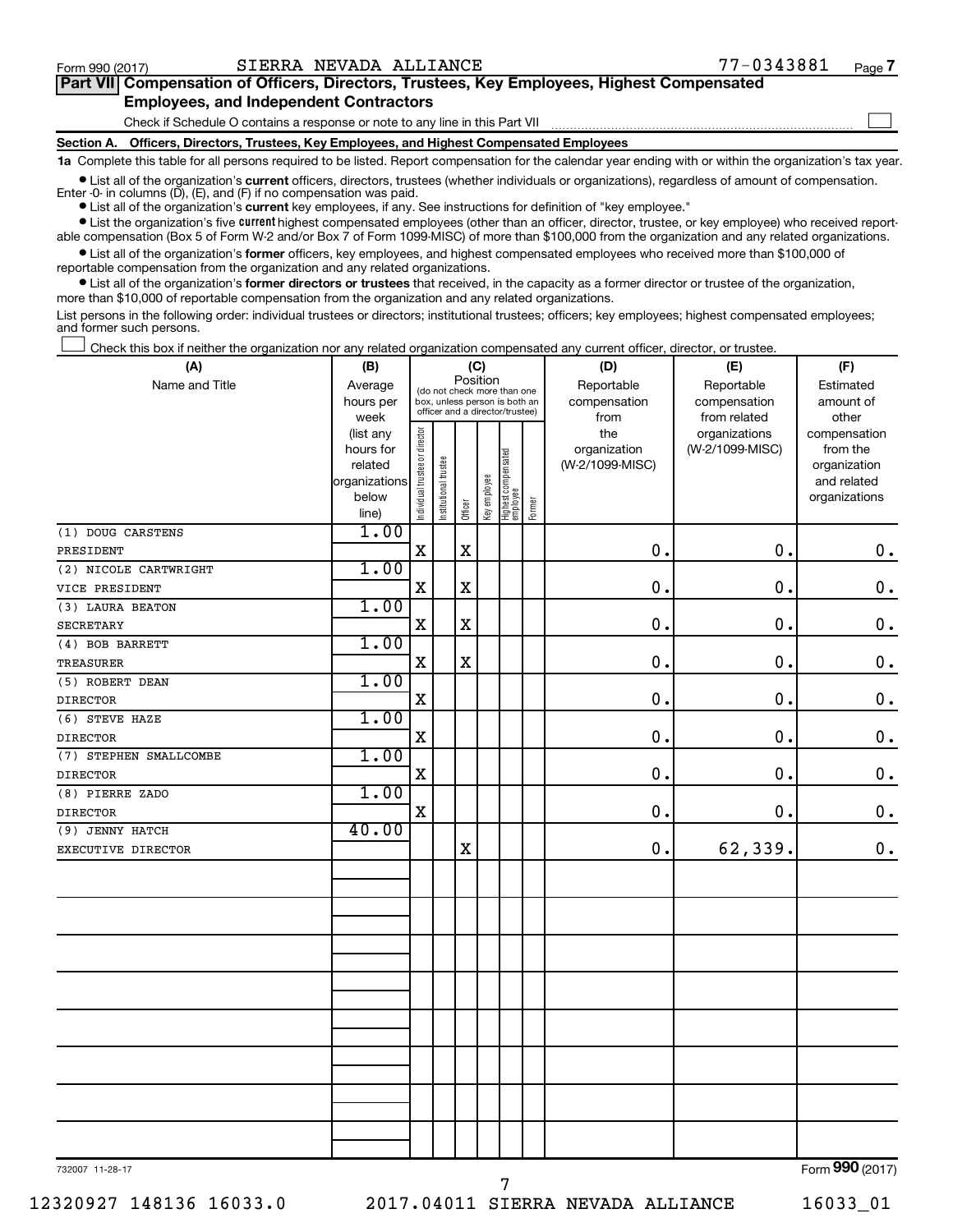|                 | SIERRA NEVADA ALLIANCE<br>Form 990 (2017)                                                                                                                                                                                                              |                                                                      |                                                                                                                                     |             |                                        |                                  |                                                                                                 |                                                                          |                                           | 77-0343881                                        |    |     |                                        | Page 8           |
|-----------------|--------------------------------------------------------------------------------------------------------------------------------------------------------------------------------------------------------------------------------------------------------|----------------------------------------------------------------------|-------------------------------------------------------------------------------------------------------------------------------------|-------------|----------------------------------------|----------------------------------|-------------------------------------------------------------------------------------------------|--------------------------------------------------------------------------|-------------------------------------------|---------------------------------------------------|----|-----|----------------------------------------|------------------|
| <b>Part VII</b> | Section A. Officers, Directors, Trustees, Key Employees, and Highest Compensated Employees (continued)                                                                                                                                                 |                                                                      |                                                                                                                                     |             |                                        |                                  |                                                                                                 |                                                                          |                                           |                                                   |    |     |                                        |                  |
|                 | (A)<br>Name and title                                                                                                                                                                                                                                  | (B)<br>Average<br>hours per<br>week                                  |                                                                                                                                     |             | Position                               | (C)                              | (do not check more than one<br>box, unless person is both an<br>officer and a director/trustee) |                                                                          | (D)<br>Reportable<br>compensation<br>from | (E)<br>Reportable<br>compensation<br>from related |    |     | (F)<br>Estimated<br>amount of<br>other |                  |
|                 |                                                                                                                                                                                                                                                        | (list any<br>hours for<br>related<br>organizations<br>below<br>line) | Individual trustee or director<br>  Highest compensated<br>  employee<br>Institutional trustee<br>Key employee<br>Former<br>Officer |             | the<br>organization<br>(W-2/1099-MISC) | organizations<br>(W-2/1099-MISC) |                                                                                                 | compensation<br>from the<br>organization<br>and related<br>organizations |                                           |                                                   |    |     |                                        |                  |
|                 |                                                                                                                                                                                                                                                        |                                                                      |                                                                                                                                     |             |                                        |                                  |                                                                                                 |                                                                          |                                           |                                                   |    |     |                                        |                  |
|                 |                                                                                                                                                                                                                                                        |                                                                      |                                                                                                                                     |             |                                        |                                  |                                                                                                 |                                                                          |                                           |                                                   |    |     |                                        |                  |
|                 |                                                                                                                                                                                                                                                        |                                                                      |                                                                                                                                     |             |                                        |                                  |                                                                                                 |                                                                          |                                           |                                                   |    |     |                                        |                  |
|                 |                                                                                                                                                                                                                                                        |                                                                      |                                                                                                                                     |             |                                        |                                  |                                                                                                 |                                                                          |                                           |                                                   |    |     |                                        |                  |
|                 |                                                                                                                                                                                                                                                        |                                                                      |                                                                                                                                     |             |                                        |                                  |                                                                                                 |                                                                          |                                           |                                                   |    |     |                                        |                  |
|                 |                                                                                                                                                                                                                                                        |                                                                      |                                                                                                                                     |             |                                        |                                  |                                                                                                 |                                                                          |                                           |                                                   |    |     |                                        |                  |
|                 | 1b Sub-total                                                                                                                                                                                                                                           |                                                                      |                                                                                                                                     |             |                                        |                                  |                                                                                                 |                                                                          | $\overline{0}$ .                          | 62, 339.                                          |    |     |                                        | $\overline{0}$ . |
|                 | c Total from continuation sheets to Part VII, Section A manufactured by                                                                                                                                                                                |                                                                      |                                                                                                                                     |             |                                        |                                  |                                                                                                 |                                                                          | $\overline{0}$ .                          |                                                   | σ. |     |                                        | $\overline{0}$ . |
|                 |                                                                                                                                                                                                                                                        |                                                                      |                                                                                                                                     |             |                                        |                                  |                                                                                                 |                                                                          | 0.                                        | 62, 339.                                          |    |     |                                        | $\overline{0}$ . |
| 2               | Total number of individuals (including but not limited to those listed above) who received more than \$100,000 of reportable                                                                                                                           |                                                                      |                                                                                                                                     |             |                                        |                                  |                                                                                                 |                                                                          |                                           |                                                   |    |     |                                        | 0                |
|                 | compensation from the organization $\blacktriangleright$                                                                                                                                                                                               |                                                                      |                                                                                                                                     |             |                                        |                                  |                                                                                                 |                                                                          |                                           |                                                   |    |     | Yes                                    | No               |
| 3               | Did the organization list any former officer, director, or trustee, key employee, or highest compensated employee on<br>line 1a? If "Yes," complete Schedule J for such individual manufactured content to the set of the set of the s                 |                                                                      |                                                                                                                                     |             |                                        |                                  |                                                                                                 |                                                                          |                                           |                                                   |    | 3   |                                        | х                |
|                 | For any individual listed on line 1a, is the sum of reportable compensation and other compensation from the organization<br>and related organizations greater than \$150,000? If "Yes," complete Schedule J for such individual                        |                                                                      |                                                                                                                                     |             |                                        |                                  |                                                                                                 |                                                                          |                                           |                                                   |    | 4   |                                        | х                |
| 5               | Did any person listed on line 1a receive or accrue compensation from any unrelated organization or individual for services                                                                                                                             |                                                                      |                                                                                                                                     |             |                                        |                                  |                                                                                                 |                                                                          |                                           |                                                   |    | 5   |                                        | х                |
|                 | <b>Section B. Independent Contractors</b>                                                                                                                                                                                                              |                                                                      |                                                                                                                                     |             |                                        |                                  |                                                                                                 |                                                                          |                                           |                                                   |    |     |                                        |                  |
| 1.              | Complete this table for your five highest compensated independent contractors that received more than \$100,000 of compensation from<br>the organization. Report compensation for the calendar year ending with or within the organization's tax year. |                                                                      |                                                                                                                                     |             |                                        |                                  |                                                                                                 |                                                                          |                                           |                                                   |    |     |                                        |                  |
|                 | (A)<br>Name and business address                                                                                                                                                                                                                       |                                                                      |                                                                                                                                     | <b>NONE</b> |                                        |                                  |                                                                                                 |                                                                          | (B)<br>Description of services            |                                                   |    | (C) | Compensation                           |                  |
|                 |                                                                                                                                                                                                                                                        |                                                                      |                                                                                                                                     |             |                                        |                                  |                                                                                                 |                                                                          |                                           |                                                   |    |     |                                        |                  |
|                 |                                                                                                                                                                                                                                                        |                                                                      |                                                                                                                                     |             |                                        |                                  |                                                                                                 |                                                                          |                                           |                                                   |    |     |                                        |                  |
|                 |                                                                                                                                                                                                                                                        |                                                                      |                                                                                                                                     |             |                                        |                                  |                                                                                                 |                                                                          |                                           |                                                   |    |     |                                        |                  |
|                 |                                                                                                                                                                                                                                                        |                                                                      |                                                                                                                                     |             |                                        |                                  |                                                                                                 |                                                                          |                                           |                                                   |    |     |                                        |                  |
| 2               | Total number of independent contractors (including but not limited to those listed above) who received more than<br>\$100,000 of compensation from the organization                                                                                    |                                                                      |                                                                                                                                     |             |                                        |                                  | 0                                                                                               |                                                                          |                                           |                                                   |    |     |                                        |                  |
|                 |                                                                                                                                                                                                                                                        |                                                                      |                                                                                                                                     |             |                                        |                                  |                                                                                                 |                                                                          |                                           |                                                   |    |     | $F_{\text{O}}$ QQ $\Omega$ (2017)      |                  |

732008 11-28-17

Form (2017) **990**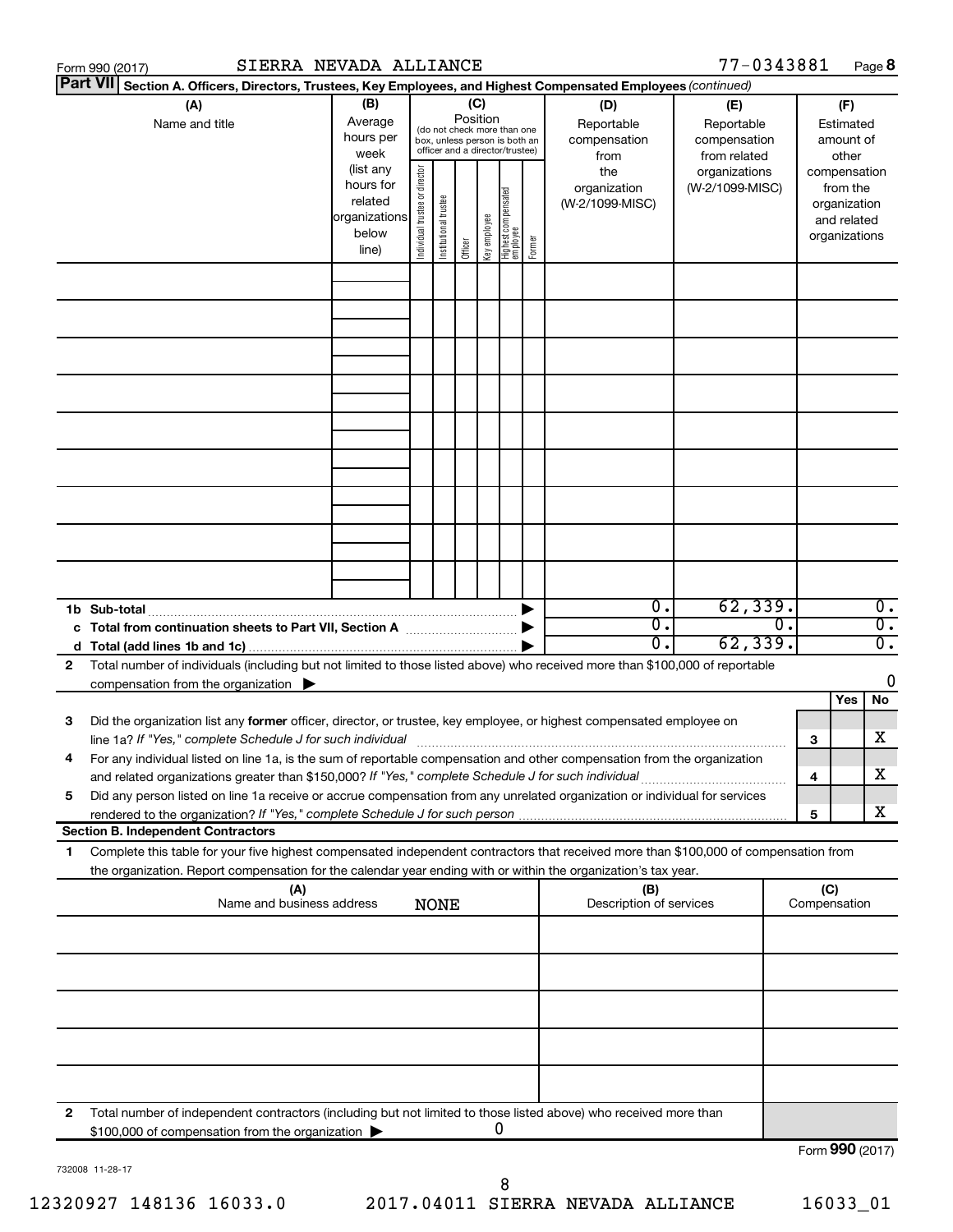|                                                           | <b>Part VIII</b>       | <b>Statement of Revenue</b>                                                                                                                                                                                           |                                                                      |                                         |                      |                                                 |                                         |                                                               |
|-----------------------------------------------------------|------------------------|-----------------------------------------------------------------------------------------------------------------------------------------------------------------------------------------------------------------------|----------------------------------------------------------------------|-----------------------------------------|----------------------|-------------------------------------------------|-----------------------------------------|---------------------------------------------------------------|
|                                                           |                        |                                                                                                                                                                                                                       |                                                                      |                                         |                      |                                                 |                                         |                                                               |
|                                                           |                        |                                                                                                                                                                                                                       |                                                                      |                                         | (A)<br>Total revenue | (B)<br>Related or<br>exempt function<br>revenue | (C)<br>Unrelated<br>business<br>revenue | Revenue excluded<br>from tax under<br>sections<br>$512 - 514$ |
| Contributions, Gifts, Grants<br>and Other Similar Amounts | b<br>с<br>d<br>е       | 1 a Federated campaigns<br>Membership dues<br>Fundraising events<br>Related organizations<br>Government grants (contributions)<br>f All other contributions, gifts, grants, and<br>similar amounts not included above | 1a<br>1 <sub>b</sub><br>1 <sub>c</sub><br>1 <sub>d</sub><br>1e<br>1f | 450.<br>715,749.<br>157,437.<br>87,314. |                      |                                                 |                                         |                                                               |
|                                                           | g                      | Noncash contributions included in lines 1a-1f: \$                                                                                                                                                                     |                                                                      |                                         | 873,636.             |                                                 |                                         |                                                               |
|                                                           |                        |                                                                                                                                                                                                                       |                                                                      | <b>Business Code</b>                    |                      |                                                 |                                         |                                                               |
| Program Service<br>Revenue                                | 2a<br>b<br>c<br>d<br>е | <u> 1989 - Johann Barbara, martxa alemaniar a</u><br>the control of the control of the control of the control of the control of<br><u> 1989 - Johann Barbara, martin a</u>                                            |                                                                      |                                         |                      |                                                 |                                         |                                                               |
|                                                           | f.                     | All other program service revenue                                                                                                                                                                                     |                                                                      |                                         |                      |                                                 |                                         |                                                               |
|                                                           | 3<br>4<br>5            | Investment income (including dividends, interest, and<br>Income from investment of tax-exempt bond proceeds                                                                                                           |                                                                      |                                         | 56.                  | 56.                                             |                                         |                                                               |
|                                                           |                        |                                                                                                                                                                                                                       | (i) Real                                                             | (ii) Personal                           |                      |                                                 |                                         |                                                               |
|                                                           | 6а<br>b<br>с<br>d      | Gross rents<br>Less: rental expenses<br>Rental income or (loss)                                                                                                                                                       |                                                                      |                                         |                      |                                                 |                                         |                                                               |
|                                                           |                        | 7 a Gross amount from sales of<br>assets other than inventory<br><b>b</b> Less: cost or other basis<br>and sales expenses                                                                                             | (i) Securities                                                       | (ii) Other                              |                      |                                                 |                                         |                                                               |
|                                                           |                        |                                                                                                                                                                                                                       |                                                                      |                                         |                      |                                                 |                                         |                                                               |
| <b>Other Revenue</b>                                      |                        | 8 a Gross income from fundraising events (not  <br>including $$$<br>contributions reported on line 1c). See                                                                                                           | $450.$ of                                                            | 7,113.                                  |                      |                                                 |                                         |                                                               |
|                                                           |                        |                                                                                                                                                                                                                       | $\mathbf b$                                                          | 4,961.                                  |                      |                                                 |                                         |                                                               |
|                                                           |                        | c Net income or (loss) from fundraising events                                                                                                                                                                        |                                                                      | ▶<br>.                                  | 2,152.               |                                                 |                                         | 2,152.                                                        |
|                                                           |                        | 9 a Gross income from gaming activities. See<br>c Net income or (loss) from gaming activities                                                                                                                         |                                                                      |                                         |                      |                                                 |                                         |                                                               |
|                                                           |                        | 10 a Gross sales of inventory, less returns<br><b>b</b> Less: cost of goods sold $\ldots$ <b>b</b>                                                                                                                    |                                                                      |                                         |                      |                                                 |                                         |                                                               |
|                                                           |                        | c Net income or (loss) from sales of inventory                                                                                                                                                                        |                                                                      |                                         |                      |                                                 |                                         |                                                               |
|                                                           |                        | Miscellaneous Revenue                                                                                                                                                                                                 |                                                                      | <b>Business Code</b>                    |                      |                                                 |                                         |                                                               |
|                                                           | 11a<br>b<br>с          |                                                                                                                                                                                                                       | <u> 1990 - Johann Barbara, martin a</u>                              |                                         |                      |                                                 |                                         |                                                               |
|                                                           | d                      |                                                                                                                                                                                                                       |                                                                      |                                         |                      |                                                 |                                         |                                                               |
|                                                           | е                      |                                                                                                                                                                                                                       |                                                                      |                                         |                      |                                                 |                                         |                                                               |
|                                                           | 12<br>732009 11-28-17  |                                                                                                                                                                                                                       |                                                                      |                                         | 875, 844.            | 56.                                             | $0 \cdot$                               | 2,152.<br>Form 990 (2017)                                     |

9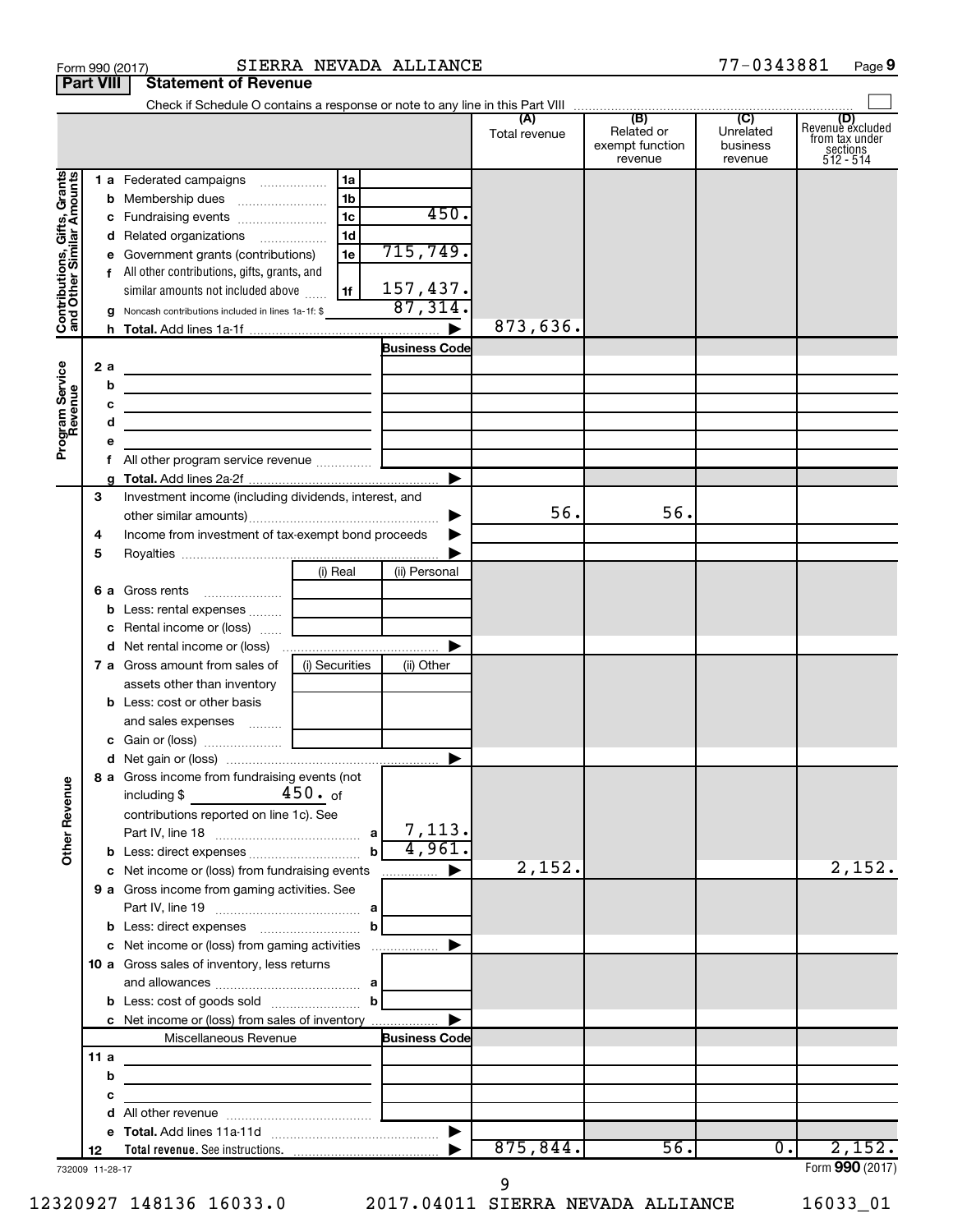**Part IX Statement of Functional Expenses**

*Section 501(c)(3) and 501(c)(4) organizations must complete all columns. All other organizations must complete column (A).*

|          | Check if Schedule O contains a response or note to any line in this Part IX                                                                                                                                 |                       |                                    |                                    |                                |
|----------|-------------------------------------------------------------------------------------------------------------------------------------------------------------------------------------------------------------|-----------------------|------------------------------------|------------------------------------|--------------------------------|
|          | Do not include amounts reported on lines 6b,<br>7b, 8b, 9b, and 10b of Part VIII.                                                                                                                           | (A)<br>Total expenses | (B)<br>Program service<br>expenses | Management and<br>general expenses | (D)<br>Fundraising<br>expenses |
| 1        | Grants and other assistance to domestic organizations                                                                                                                                                       |                       |                                    |                                    |                                |
|          | and domestic governments. See Part IV, line 21                                                                                                                                                              |                       |                                    |                                    |                                |
| 2        | Grants and other assistance to domestic                                                                                                                                                                     |                       |                                    |                                    |                                |
|          | individuals. See Part IV, line 22<br>$\overline{\phantom{a}}$                                                                                                                                               |                       |                                    |                                    |                                |
| 3        | Grants and other assistance to foreign                                                                                                                                                                      |                       |                                    |                                    |                                |
|          | organizations, foreign governments, and foreign                                                                                                                                                             |                       |                                    |                                    |                                |
|          | individuals. See Part IV, lines 15 and 16                                                                                                                                                                   |                       |                                    |                                    |                                |
| 4        | Benefits paid to or for members                                                                                                                                                                             |                       |                                    |                                    |                                |
| 5        | Compensation of current officers, directors,                                                                                                                                                                |                       |                                    |                                    |                                |
|          | trustees, and key employees                                                                                                                                                                                 | 62,339.               | 39,274.                            | 18,078.                            | 4,987.                         |
| 6        | Compensation not included above, to disqualified                                                                                                                                                            |                       |                                    |                                    |                                |
|          | persons (as defined under section $4958(f)(1)$ ) and                                                                                                                                                        |                       |                                    |                                    |                                |
|          | persons described in section 4958(c)(3)(B)                                                                                                                                                                  |                       |                                    |                                    |                                |
| 7        | Other salaries and wages                                                                                                                                                                                    | 489,076.              | 453,926.                           | 34,661.                            | 489.                           |
| 8        | Pension plan accruals and contributions (include                                                                                                                                                            |                       |                                    |                                    |                                |
|          | section 401(k) and 403(b) employer contributions)                                                                                                                                                           |                       |                                    |                                    |                                |
| 9        |                                                                                                                                                                                                             | 72,487.               | 71,437.                            | 1,050.                             |                                |
| 10       |                                                                                                                                                                                                             | 45, 176.              | 39,863.                            | 4,819.                             | 494.                           |
| 11       | Fees for services (non-employees):                                                                                                                                                                          |                       |                                    |                                    |                                |
| a        |                                                                                                                                                                                                             |                       |                                    |                                    |                                |
| b        |                                                                                                                                                                                                             |                       |                                    |                                    |                                |
| с        |                                                                                                                                                                                                             | 8,150.                | 25.                                | 8,125.                             |                                |
| d        | Lobbying                                                                                                                                                                                                    |                       |                                    |                                    |                                |
|          | Professional fundraising services. See Part IV, line 17                                                                                                                                                     |                       |                                    |                                    |                                |
| f        | Investment management fees                                                                                                                                                                                  |                       |                                    |                                    |                                |
| g        | Other. (If line 11g amount exceeds 10% of line 25,                                                                                                                                                          |                       |                                    |                                    |                                |
|          | column (A) amount, list line 11g expenses on Sch O.)                                                                                                                                                        | 45,856.               | 45,856.                            |                                    |                                |
| 12       |                                                                                                                                                                                                             | 14,771.               | 4,431.                             | 10,076.                            | 264.                           |
| 13       |                                                                                                                                                                                                             |                       |                                    |                                    |                                |
| 14       |                                                                                                                                                                                                             |                       |                                    |                                    |                                |
| 15       |                                                                                                                                                                                                             | 11,047.               | 1,303.                             | 9,744.                             |                                |
| 16       |                                                                                                                                                                                                             | 14, 210.              | 13,225.                            | 985.                               |                                |
| 17<br>18 | Travel<br>Payments of travel or entertainment expenses                                                                                                                                                      |                       |                                    |                                    |                                |
|          | for any federal, state, or local public officials                                                                                                                                                           |                       |                                    |                                    |                                |
| 19       | Conferences, conventions, and meetings                                                                                                                                                                      | 10,316.               | 10, 241.                           | 75.                                |                                |
| 20       | Interest                                                                                                                                                                                                    |                       |                                    |                                    |                                |
| 21       |                                                                                                                                                                                                             |                       |                                    |                                    |                                |
| 22       | Depreciation, depletion, and amortization                                                                                                                                                                   |                       |                                    |                                    |                                |
| 23       | Insurance                                                                                                                                                                                                   |                       |                                    |                                    |                                |
| 24       | Other expenses. Itemize expenses not covered<br>above. (List miscellaneous expenses in line 24e. If line<br>24e amount exceeds 10% of line 25, column (A)<br>amount, list line 24e expenses on Schedule O.) |                       |                                    |                                    |                                |
| a        | SNAP IN-KIND                                                                                                                                                                                                | 87,314.               | 87,314.                            |                                    |                                |
| b        | <b>SUPPLIES</b>                                                                                                                                                                                             | 9,283.                | 9,088.                             | 195.                               |                                |
|          | <b>MISCELLANEOUS</b>                                                                                                                                                                                        | 8,280.                | 2,973.                             | 5,307.                             |                                |
| d        |                                                                                                                                                                                                             |                       |                                    |                                    |                                |
| е        | All other expenses                                                                                                                                                                                          |                       |                                    |                                    |                                |
| 25       | Total functional expenses. Add lines 1 through 24e                                                                                                                                                          | 878, 305.             | 778,956.                           | 93, 115.                           | 6, 234.                        |
| 26       | Joint costs. Complete this line only if the organization                                                                                                                                                    |                       |                                    |                                    |                                |
|          | reported in column (B) joint costs from a combined                                                                                                                                                          |                       |                                    |                                    |                                |
|          | educational campaign and fundraising solicitation.                                                                                                                                                          |                       |                                    |                                    |                                |
|          | Check here $\blacktriangleright$<br>if following SOP 98-2 (ASC 958-720)                                                                                                                                     |                       |                                    |                                    |                                |

732010 11-28-17

12320927 148136 16033.0 2017.04011 SIERRA NEVADA ALLIANCE 16033\_01 10

Form (2017) **990**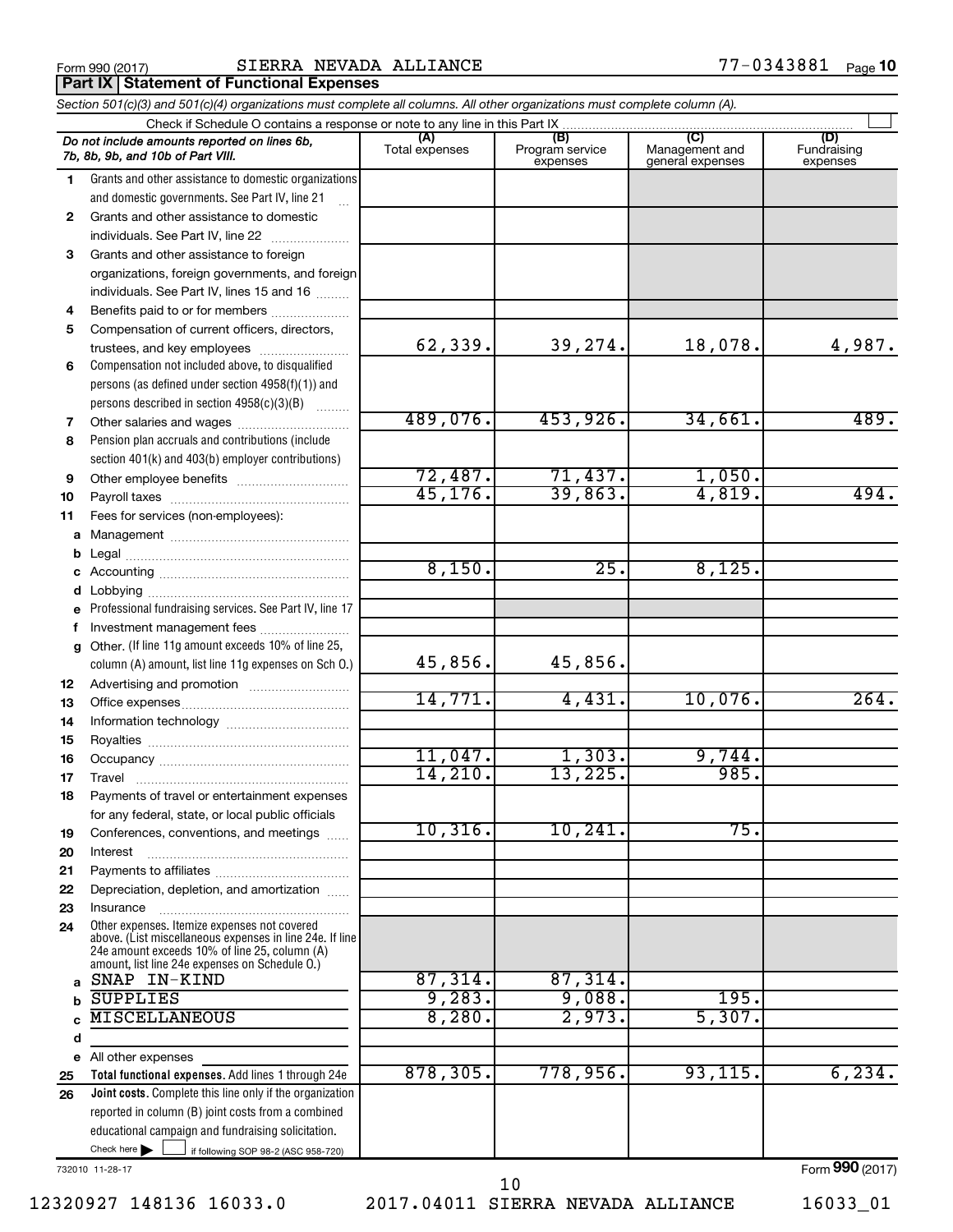|                             |    |                                                                                                                                                                                                                                |                 |          | (A)<br>Beginning of year |                 | (B)<br>End of year |
|-----------------------------|----|--------------------------------------------------------------------------------------------------------------------------------------------------------------------------------------------------------------------------------|-----------------|----------|--------------------------|-----------------|--------------------|
|                             | 1  |                                                                                                                                                                                                                                |                 |          | 52,874.                  | $\mathbf{1}$    | 55,168.            |
|                             | 2  |                                                                                                                                                                                                                                |                 |          | 55,131.                  | $\mathbf{2}$    | 133, 718.          |
|                             | З  |                                                                                                                                                                                                                                |                 |          |                          | 3               |                    |
|                             | 4  |                                                                                                                                                                                                                                |                 |          | 158,422.                 | $\overline{4}$  | 96, 233.           |
|                             | 5  | Loans and other receivables from current and former officers, directors,                                                                                                                                                       |                 |          |                          |                 |                    |
|                             |    | trustees, key employees, and highest compensated employees. Complete                                                                                                                                                           |                 |          |                          |                 |                    |
|                             |    | Part II of Schedule Latin and Communication of Schedule Latin and Communication of Schedule Latin and Schedule                                                                                                                 |                 |          |                          | 5               |                    |
|                             | 6  | Loans and other receivables from other disqualified persons (as defined under                                                                                                                                                  |                 |          |                          |                 |                    |
|                             |    | section 4958(f)(1)), persons described in section 4958(c)(3)(B), and contributing                                                                                                                                              |                 |          |                          |                 |                    |
|                             |    | employers and sponsoring organizations of section 501(c)(9) voluntary                                                                                                                                                          |                 |          |                          |                 |                    |
|                             |    | employees' beneficiary organizations (see instr). Complete Part II of Sch L                                                                                                                                                    |                 |          |                          | 6               |                    |
| Assets                      | 7  |                                                                                                                                                                                                                                |                 |          |                          | $\overline{7}$  |                    |
|                             | 8  |                                                                                                                                                                                                                                |                 |          |                          | 8               |                    |
|                             | 9  | Prepaid expenses and deferred charges [11] [11] prepaid expenses and deferred charges [11] [11] minimum and the Prepaid expenses and deferred charges [11] minimum and the Prepaid experiment of Prepaid experiment and the Pr |                 |          | 5,030.                   | 9               | 4,700.             |
|                             |    | 10a Land, buildings, and equipment: cost or other                                                                                                                                                                              |                 |          |                          |                 |                    |
|                             |    | basis. Complete Part VI of Schedule D    10a                                                                                                                                                                                   |                 | 39,203.  |                          |                 |                    |
|                             |    | <b>b</b> Less: accumulated depreciation <i>mimimimini</i>                                                                                                                                                                      | 10 <sub>b</sub> | 39,203.  | 0.                       | 10 <sub>c</sub> | 0.                 |
|                             | 11 |                                                                                                                                                                                                                                |                 |          |                          | 11              |                    |
|                             | 12 |                                                                                                                                                                                                                                |                 | 12       |                          |                 |                    |
|                             | 13 |                                                                                                                                                                                                                                |                 |          | 13                       |                 |                    |
|                             | 14 |                                                                                                                                                                                                                                |                 |          |                          | 14              |                    |
|                             | 15 |                                                                                                                                                                                                                                |                 |          |                          | 15              |                    |
|                             | 16 |                                                                                                                                                                                                                                |                 |          | 271,457.                 | 16              | 289,819.           |
|                             | 17 |                                                                                                                                                                                                                                |                 |          | 24,017.                  | 17              | 28, 275.           |
|                             | 18 |                                                                                                                                                                                                                                |                 | 18       |                          |                 |                    |
|                             | 19 |                                                                                                                                                                                                                                |                 | 113,775. | 19                       | 130, 340.       |                    |
|                             | 20 |                                                                                                                                                                                                                                |                 |          | 20                       |                 |                    |
|                             | 21 | Escrow or custodial account liability. Complete Part IV of Schedule D                                                                                                                                                          |                 |          |                          | 21              |                    |
|                             | 22 | Loans and other payables to current and former officers, directors, trustees,                                                                                                                                                  |                 |          |                          |                 |                    |
| Liabilities                 |    | key employees, highest compensated employees, and disqualified persons.                                                                                                                                                        |                 |          |                          |                 |                    |
|                             |    |                                                                                                                                                                                                                                |                 |          |                          | 22              |                    |
|                             | 23 | Secured mortgages and notes payable to unrelated third parties                                                                                                                                                                 |                 |          |                          | 23              |                    |
|                             | 24 | Unsecured notes and loans payable to unrelated third parties                                                                                                                                                                   |                 |          |                          | 24              |                    |
|                             | 25 | Other liabilities (including federal income tax, payables to related third                                                                                                                                                     |                 |          |                          |                 |                    |
|                             |    | parties, and other liabilities not included on lines 17-24). Complete Part X of                                                                                                                                                |                 |          |                          |                 |                    |
|                             |    | Schedule D                                                                                                                                                                                                                     |                 |          |                          | 25              |                    |
|                             | 26 |                                                                                                                                                                                                                                |                 |          | 137,792.                 | 26              | 158,615.           |
|                             |    | Organizations that follow SFAS 117 (ASC 958), check here $\blacktriangleright \begin{array}{c} \boxed{X} \\ \end{array}$ and                                                                                                   |                 |          |                          |                 |                    |
|                             |    | complete lines 27 through 29, and lines 33 and 34.                                                                                                                                                                             |                 |          | 133,665.                 |                 | 130,704.           |
|                             | 27 |                                                                                                                                                                                                                                |                 |          |                          | 27              |                    |
|                             | 28 |                                                                                                                                                                                                                                |                 |          |                          | 28              | 500.               |
|                             | 29 | Permanently restricted net assets                                                                                                                                                                                              |                 |          |                          | 29              |                    |
|                             |    | Organizations that do not follow SFAS 117 (ASC 958), check here ▶                                                                                                                                                              |                 |          |                          |                 |                    |
| Net Assets or Fund Balances |    | and complete lines 30 through 34.                                                                                                                                                                                              |                 |          |                          |                 |                    |
|                             | 30 |                                                                                                                                                                                                                                |                 |          |                          | 30              |                    |
|                             | 31 | Paid-in or capital surplus, or land, building, or equipment fund                                                                                                                                                               |                 |          |                          | 31              |                    |
|                             | 32 | Retained earnings, endowment, accumulated income, or other funds                                                                                                                                                               |                 |          | 133,665.                 | 32<br>33        | 131, 204.          |
|                             | 33 |                                                                                                                                                                                                                                |                 |          | 271,457.                 | 34              | 289, 819.          |
|                             | 34 |                                                                                                                                                                                                                                |                 |          |                          |                 |                    |

Form (2017) **990**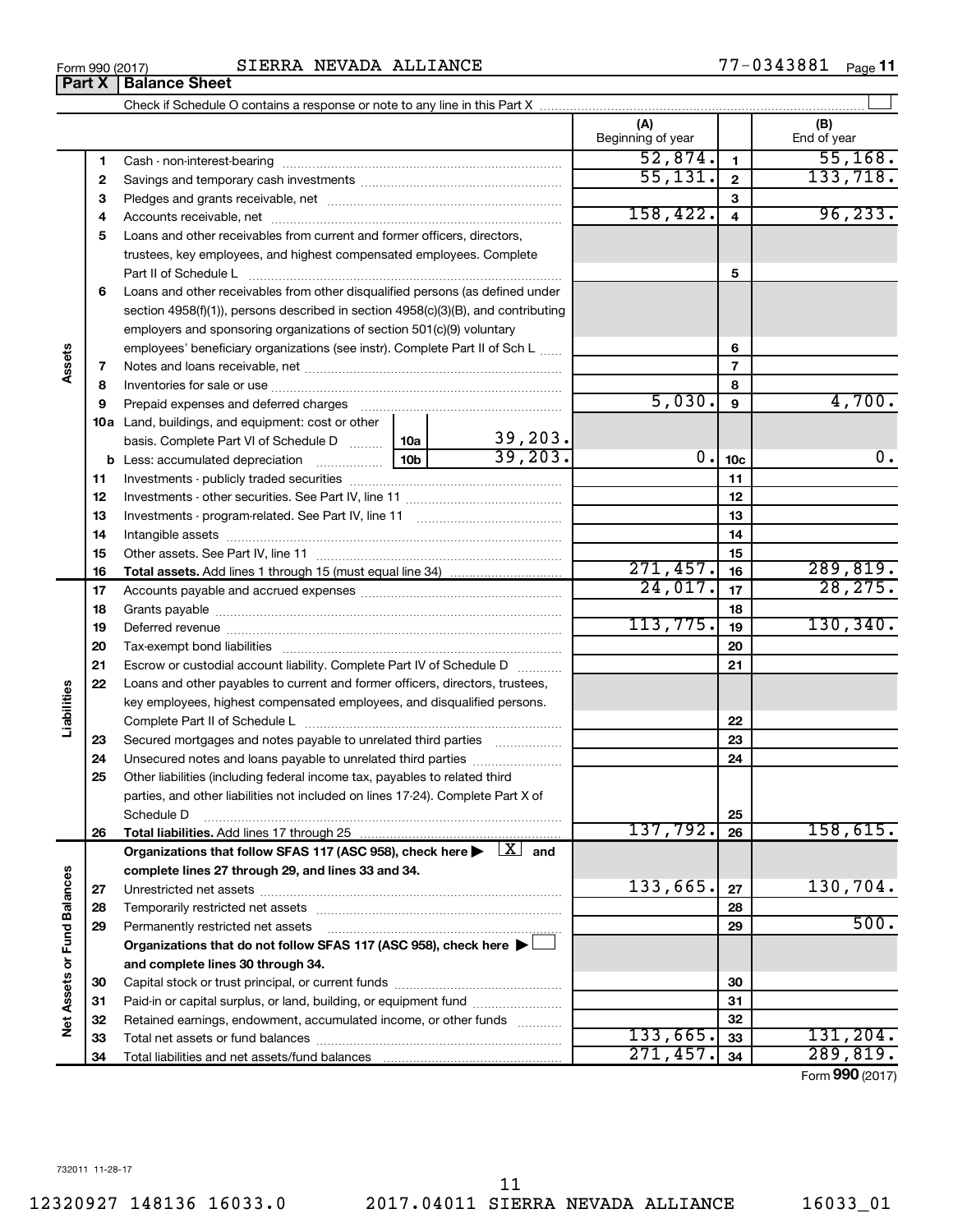|    | SIERRA NEVADA ALLIANCE<br>Form 990 (2017)                                                                                                                                                                                      |                         | 77-0343881     |         | Page 12          |
|----|--------------------------------------------------------------------------------------------------------------------------------------------------------------------------------------------------------------------------------|-------------------------|----------------|---------|------------------|
|    | Part XI<br><b>Reconciliation of Net Assets</b>                                                                                                                                                                                 |                         |                |         |                  |
|    | Check if Schedule O contains a response or note to any line in this Part XI [111] contains and the Schedule O contains a response or note to any line in this Part XI                                                          |                         |                |         |                  |
|    |                                                                                                                                                                                                                                |                         |                |         |                  |
| 1  |                                                                                                                                                                                                                                | $\mathbf{1}$            |                |         | 875,844.         |
| 2  |                                                                                                                                                                                                                                | $\mathbf{2}$            |                |         | 878, 305.        |
| 3  | Revenue less expenses. Subtract line 2 from line 1                                                                                                                                                                             | 3                       |                |         | $-2,461.$        |
| 4  |                                                                                                                                                                                                                                | $\overline{\mathbf{4}}$ |                |         | 133,665.         |
| 5  | Net unrealized gains (losses) on investments [11] matter contracts and the state of the state of the state of the state of the state of the state of the state of the state of the state of the state of the state of the stat | 5                       |                |         |                  |
| 6  | Donated services and use of facilities                                                                                                                                                                                         | 6                       |                |         |                  |
| 7  | Investment expenses                                                                                                                                                                                                            | $\overline{7}$          |                |         |                  |
| 8  | Prior period adjustments www.communication.communication.communication.com/                                                                                                                                                    | 8                       |                |         |                  |
| 9  |                                                                                                                                                                                                                                | 9                       |                |         | $\overline{0}$ . |
| 10 | Net assets or fund balances at end of year. Combine lines 3 through 9 (must equal Part X, line 33,                                                                                                                             |                         |                |         |                  |
|    | column (B))                                                                                                                                                                                                                    | 10                      |                |         | 131,204.         |
|    | Part XII Financial Statements and Reporting                                                                                                                                                                                    |                         |                |         |                  |
|    |                                                                                                                                                                                                                                |                         |                |         |                  |
|    |                                                                                                                                                                                                                                |                         |                | Yes     | No               |
| 1  | $\mathbf{X}$ Accrual<br>Accounting method used to prepare the Form 990: [130] Cash<br>  Other                                                                                                                                  |                         |                |         |                  |
|    | If the organization changed its method of accounting from a prior year or checked "Other," explain in Schedule O.                                                                                                              |                         |                |         |                  |
|    |                                                                                                                                                                                                                                |                         | 2a             |         | x                |
|    | If "Yes," check a box below to indicate whether the financial statements for the year were compiled or reviewed on a                                                                                                           |                         |                |         |                  |
|    | separate basis, consolidated basis, or both:                                                                                                                                                                                   |                         |                |         |                  |
|    | Both consolidated and separate basis<br>Separate basis<br>Consolidated basis                                                                                                                                                   |                         |                |         |                  |
|    |                                                                                                                                                                                                                                |                         | 2 <sub>b</sub> | x       |                  |
|    | If "Yes," check a box below to indicate whether the financial statements for the year were audited on a separate basis,                                                                                                        |                         |                |         |                  |
|    | consolidated basis, or both:                                                                                                                                                                                                   |                         |                |         |                  |
|    | $ \mathbf{X} $ Separate basis<br>Consolidated basis<br>Both consolidated and separate basis                                                                                                                                    |                         |                |         |                  |
|    | c If "Yes" to line 2a or 2b, does the organization have a committee that assumes responsibility for oversight of the audit,                                                                                                    |                         |                |         |                  |
|    |                                                                                                                                                                                                                                |                         | 2c             |         | х                |
|    | If the organization changed either its oversight process or selection process during the tax year, explain in Schedule O.                                                                                                      |                         |                |         |                  |
|    | 3a As a result of a federal award, was the organization required to undergo an audit or audits as set forth in the Single Audit                                                                                                |                         |                |         |                  |
|    |                                                                                                                                                                                                                                |                         | За             |         | x                |
|    | <b>b</b> If "Yes," did the organization undergo the required audit or audits? If the organization did not undergo the required audit                                                                                           |                         |                |         |                  |
|    |                                                                                                                                                                                                                                |                         | 3b             | $000 -$ |                  |

Form (2017) **990**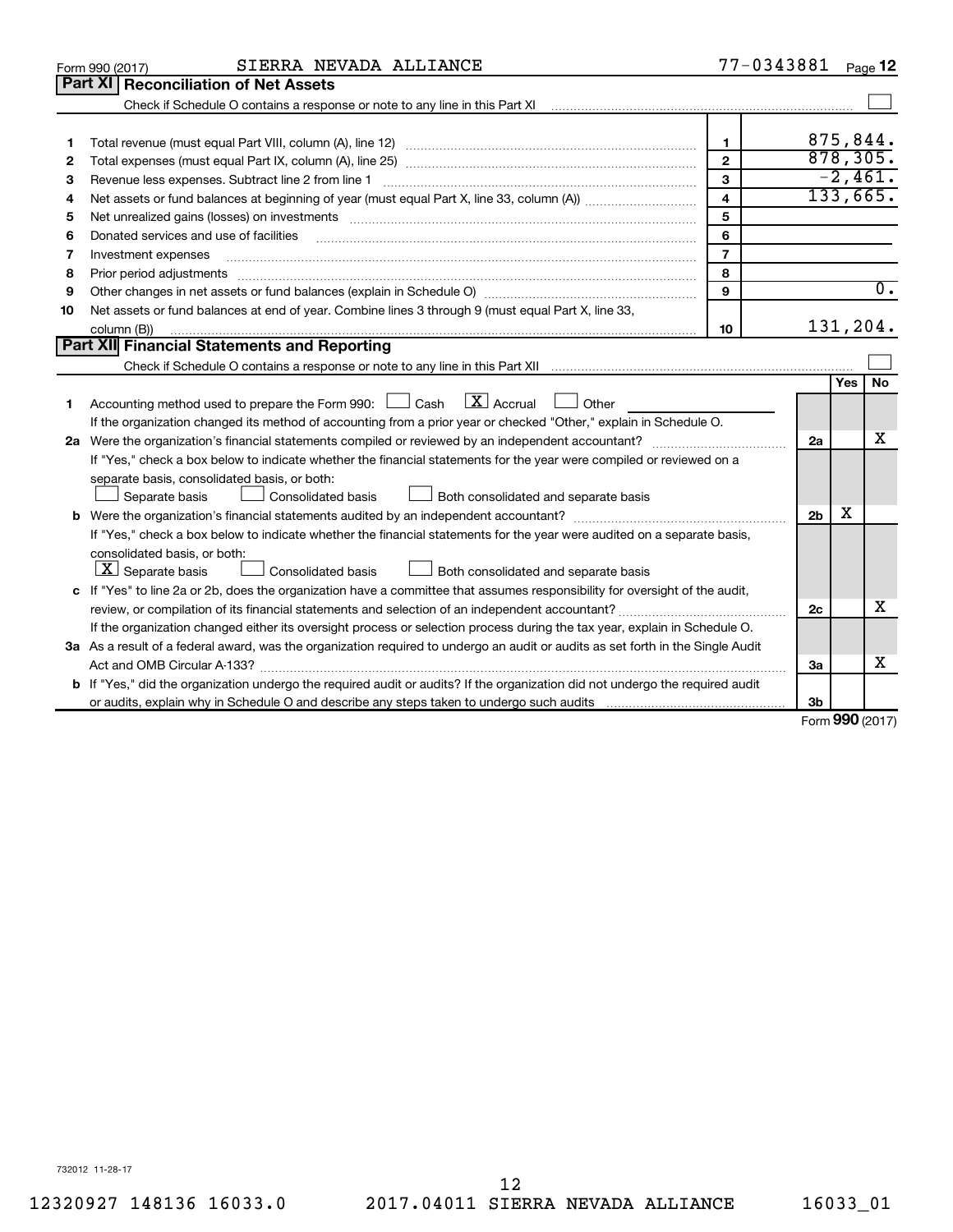**SCHEDULE A**

Department of the Treasury Internal Revenue Service

| (Form 990 or 990-EZ) |  |  |  |  |
|----------------------|--|--|--|--|
|----------------------|--|--|--|--|

# Form 990 or 990-EZ)<br>
Complete if the organization is a section 501(c)(3) organization or a section<br> **Public Charity Status and Public Support**

**4947(a)(1) nonexempt charitable trust. | Attach to Form 990 or Form 990-EZ.** 

**| Go to www.irs.gov/Form990 for instructions and the latest information.**

| OMB No 1545-0047                    |
|-------------------------------------|
|                                     |
| <b>Open to Public</b><br>Inspection |
|                                     |

|        |                                                                                                      | Name of the organization                                                                                                                                                                           |                        |                                                       |                                    |    |                            |  | <b>Employer identification number</b> |
|--------|------------------------------------------------------------------------------------------------------|----------------------------------------------------------------------------------------------------------------------------------------------------------------------------------------------------|------------------------|-------------------------------------------------------|------------------------------------|----|----------------------------|--|---------------------------------------|
| Part I |                                                                                                      | Reason for Public Charity Status (All organizations must complete this part.) See instructions.                                                                                                    | SIERRA NEVADA ALLIANCE |                                                       |                                    |    |                            |  | 77-0343881                            |
|        |                                                                                                      |                                                                                                                                                                                                    |                        |                                                       |                                    |    |                            |  |                                       |
|        |                                                                                                      | The organization is not a private foundation because it is: (For lines 1 through 12, check only one box.)                                                                                          |                        |                                                       |                                    |    |                            |  |                                       |
| 1.     |                                                                                                      | A church, convention of churches, or association of churches described in section 170(b)(1)(A)(i).                                                                                                 |                        |                                                       |                                    |    |                            |  |                                       |
| 2      |                                                                                                      | A school described in section 170(b)(1)(A)(ii). (Attach Schedule E (Form 990 or 990-EZ).)                                                                                                          |                        |                                                       |                                    |    |                            |  |                                       |
| з      |                                                                                                      | A hospital or a cooperative hospital service organization described in section 170(b)(1)(A)(iii).                                                                                                  |                        |                                                       |                                    |    |                            |  |                                       |
| 4      |                                                                                                      | A medical research organization operated in conjunction with a hospital described in section 170(b)(1)(A)(iii). Enter the hospital's name,<br>city, and state:                                     |                        |                                                       |                                    |    |                            |  |                                       |
| 5.     |                                                                                                      | An organization operated for the benefit of a college or university owned or operated by a governmental unit described in                                                                          |                        |                                                       |                                    |    |                            |  |                                       |
|        |                                                                                                      | section 170(b)(1)(A)(iv). (Complete Part II.)                                                                                                                                                      |                        |                                                       |                                    |    |                            |  |                                       |
| 6.     |                                                                                                      | A federal, state, or local government or governmental unit described in section 170(b)(1)(A)(v).                                                                                                   |                        |                                                       |                                    |    |                            |  |                                       |
|        |                                                                                                      |                                                                                                                                                                                                    |                        |                                                       |                                    |    |                            |  |                                       |
|        |                                                                                                      | 7 $ X $ An organization that normally receives a substantial part of its support from a governmental unit or from the general public described in<br>section 170(b)(1)(A)(vi). (Complete Part II.) |                        |                                                       |                                    |    |                            |  |                                       |
| 8      |                                                                                                      | A community trust described in section 170(b)(1)(A)(vi). (Complete Part II.)                                                                                                                       |                        |                                                       |                                    |    |                            |  |                                       |
| 9      |                                                                                                      | An agricultural research organization described in section 170(b)(1)(A)(ix) operated in conjunction with a land-grant college                                                                      |                        |                                                       |                                    |    |                            |  |                                       |
|        |                                                                                                      | or university or a non-land-grant college of agriculture (see instructions). Enter the name, city, and state of the college or                                                                     |                        |                                                       |                                    |    |                            |  |                                       |
|        |                                                                                                      | university:                                                                                                                                                                                        |                        |                                                       |                                    |    |                            |  |                                       |
| 10     |                                                                                                      | An organization that normally receives: (1) more than 33 1/3% of its support from contributions, membership fees, and gross receipts from                                                          |                        |                                                       |                                    |    |                            |  |                                       |
|        |                                                                                                      | activities related to its exempt functions - subject to certain exceptions, and (2) no more than 33 1/3% of its support from gross investment                                                      |                        |                                                       |                                    |    |                            |  |                                       |
|        |                                                                                                      | income and unrelated business taxable income (less section 511 tax) from businesses acquired by the organization after June 30, 1975.                                                              |                        |                                                       |                                    |    |                            |  |                                       |
|        |                                                                                                      | See section 509(a)(2). (Complete Part III.)                                                                                                                                                        |                        |                                                       |                                    |    |                            |  |                                       |
| 11     | An organization organized and operated exclusively to test for public safety. See section 509(a)(4). |                                                                                                                                                                                                    |                        |                                                       |                                    |    |                            |  |                                       |
| 12     |                                                                                                      | An organization organized and operated exclusively for the benefit of, to perform the functions of, or to carry out the purposes of one or                                                         |                        |                                                       |                                    |    |                            |  |                                       |
|        |                                                                                                      | more publicly supported organizations described in section 509(a)(1) or section 509(a)(2). See section 509(a)(3). Check the box in                                                                 |                        |                                                       |                                    |    |                            |  |                                       |
|        |                                                                                                      | lines 12a through 12d that describes the type of supporting organization and complete lines 12e, 12f, and 12g.                                                                                     |                        |                                                       |                                    |    |                            |  |                                       |
| а      |                                                                                                      | Type I. A supporting organization operated, supervised, or controlled by its supported organization(s), typically by giving                                                                        |                        |                                                       |                                    |    |                            |  |                                       |
|        |                                                                                                      | the supported organization(s) the power to regularly appoint or elect a majority of the directors or trustees of the supporting                                                                    |                        |                                                       |                                    |    |                            |  |                                       |
|        |                                                                                                      | organization. You must complete Part IV, Sections A and B.                                                                                                                                         |                        |                                                       |                                    |    |                            |  |                                       |
| b      |                                                                                                      | Type II. A supporting organization supervised or controlled in connection with its supported organization(s), by having                                                                            |                        |                                                       |                                    |    |                            |  |                                       |
|        |                                                                                                      | control or management of the supporting organization vested in the same persons that control or manage the supported                                                                               |                        |                                                       |                                    |    |                            |  |                                       |
|        |                                                                                                      | organization(s). You must complete Part IV, Sections A and C.                                                                                                                                      |                        |                                                       |                                    |    |                            |  |                                       |
| с      |                                                                                                      | Type III functionally integrated. A supporting organization operated in connection with, and functionally integrated with,                                                                         |                        |                                                       |                                    |    |                            |  |                                       |
|        |                                                                                                      | its supported organization(s) (see instructions). You must complete Part IV, Sections A, D, and E.                                                                                                 |                        |                                                       |                                    |    |                            |  |                                       |
| d      |                                                                                                      | Type III non-functionally integrated. A supporting organization operated in connection with its supported organization(s)                                                                          |                        |                                                       |                                    |    |                            |  |                                       |
|        |                                                                                                      | that is not functionally integrated. The organization generally must satisfy a distribution requirement and an attentiveness                                                                       |                        |                                                       |                                    |    |                            |  |                                       |
|        |                                                                                                      | requirement (see instructions). You must complete Part IV, Sections A and D, and Part V.                                                                                                           |                        |                                                       |                                    |    |                            |  |                                       |
|        |                                                                                                      | Check this box if the organization received a written determination from the IRS that it is a Type I, Type II, Type III                                                                            |                        |                                                       |                                    |    |                            |  |                                       |
|        |                                                                                                      | functionally integrated, or Type III non-functionally integrated supporting organization.<br>f Enter the number of supported organizations                                                         |                        |                                                       |                                    |    |                            |  |                                       |
|        |                                                                                                      | g Provide the following information about the supported organization(s).                                                                                                                           |                        |                                                       |                                    |    |                            |  |                                       |
|        |                                                                                                      | (i) Name of supported                                                                                                                                                                              | (ii) EIN               | (iii) Type of organization                            | (iv) Is the organization listed    |    | (v) Amount of monetary     |  | (vi) Amount of other                  |
|        |                                                                                                      | organization                                                                                                                                                                                       |                        | (described on lines 1-10<br>above (see instructions)) | in your governing document?<br>Yes | No | support (see instructions) |  | support (see instructions)            |
|        |                                                                                                      |                                                                                                                                                                                                    |                        |                                                       |                                    |    |                            |  |                                       |
|        |                                                                                                      |                                                                                                                                                                                                    |                        |                                                       |                                    |    |                            |  |                                       |
|        |                                                                                                      |                                                                                                                                                                                                    |                        |                                                       |                                    |    |                            |  |                                       |
|        |                                                                                                      |                                                                                                                                                                                                    |                        |                                                       |                                    |    |                            |  |                                       |
|        |                                                                                                      |                                                                                                                                                                                                    |                        |                                                       |                                    |    |                            |  |                                       |
|        |                                                                                                      |                                                                                                                                                                                                    |                        |                                                       |                                    |    |                            |  |                                       |
|        |                                                                                                      |                                                                                                                                                                                                    |                        |                                                       |                                    |    |                            |  |                                       |
|        |                                                                                                      |                                                                                                                                                                                                    |                        |                                                       |                                    |    |                            |  |                                       |
|        |                                                                                                      |                                                                                                                                                                                                    |                        |                                                       |                                    |    |                            |  |                                       |
|        |                                                                                                      |                                                                                                                                                                                                    |                        |                                                       |                                    |    |                            |  |                                       |
| Total  |                                                                                                      |                                                                                                                                                                                                    |                        |                                                       |                                    |    |                            |  |                                       |

LHA For Paperwork Reduction Act Notice, see the Instructions for Form 990 or 990-EZ. 732021 10-06-17 Schedule A (Form 990 or 990-EZ) 2017 13

12320927 148136 16033.0 2017.04011 SIERRA NEVADA ALLIANCE 16033\_01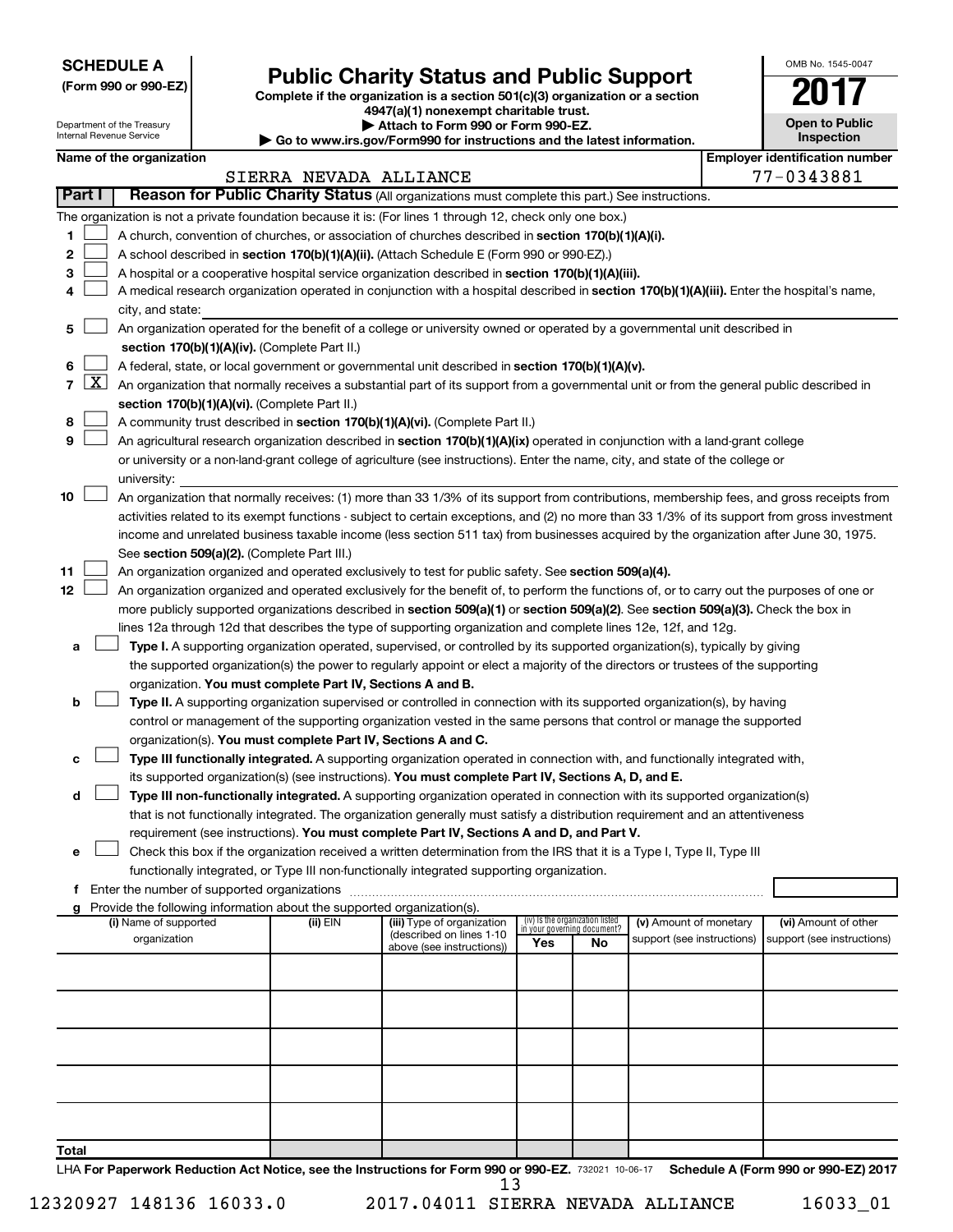#### Schedule A (Form 990 or 990-EZ) 2017  $SIERRA$  NEVADA ALLIANCE  $77-0343881$  Page

77-0343881 Page 2

(Complete only if you checked the box on line 5, 7, or 8 of Part I or if the organization failed to qualify under Part III. If the organization fails to qualify under the tests listed below, please complete Part III.) **Part II Support Schedule for Organizations Described in Sections 170(b)(1)(A)(iv) and 170(b)(1)(A)(vi)**

|    | <b>Section A. Public Support</b>                                                                                                                                                                                               |          |            |                       |            |                                      |                                          |  |  |
|----|--------------------------------------------------------------------------------------------------------------------------------------------------------------------------------------------------------------------------------|----------|------------|-----------------------|------------|--------------------------------------|------------------------------------------|--|--|
|    | Calendar year (or fiscal year beginning in)                                                                                                                                                                                    | (a) 2013 | (b) $2014$ | $(c)$ 2015            | $(d)$ 2016 | (e) 2017                             | (f) Total                                |  |  |
|    | 1 Gifts, grants, contributions, and                                                                                                                                                                                            |          |            |                       |            |                                      |                                          |  |  |
|    | membership fees received. (Do not                                                                                                                                                                                              |          |            |                       |            |                                      |                                          |  |  |
|    | include any "unusual grants.")                                                                                                                                                                                                 | 1356218. |            | $939, 283.$ 835, 503. | 769,222.   | 862,620.                             | 4762846.                                 |  |  |
|    | 2 Tax revenues levied for the organ-                                                                                                                                                                                           |          |            |                       |            |                                      |                                          |  |  |
|    | ization's benefit and either paid to                                                                                                                                                                                           |          |            |                       |            |                                      |                                          |  |  |
|    | or expended on its behalf                                                                                                                                                                                                      |          |            |                       |            |                                      |                                          |  |  |
|    | 3 The value of services or facilities                                                                                                                                                                                          |          |            |                       |            |                                      |                                          |  |  |
|    | furnished by a governmental unit to                                                                                                                                                                                            |          |            |                       |            |                                      |                                          |  |  |
|    | the organization without charge                                                                                                                                                                                                |          |            |                       |            |                                      |                                          |  |  |
|    | <b>Total.</b> Add lines 1 through 3                                                                                                                                                                                            | 1356218. |            | $939, 283.$ 835, 503. | 769,222.   | 862,620.                             | 4762846.                                 |  |  |
| 5. | The portion of total contributions                                                                                                                                                                                             |          |            |                       |            |                                      |                                          |  |  |
|    | by each person (other than a                                                                                                                                                                                                   |          |            |                       |            |                                      |                                          |  |  |
|    | governmental unit or publicly                                                                                                                                                                                                  |          |            |                       |            |                                      |                                          |  |  |
|    | supported organization) included                                                                                                                                                                                               |          |            |                       |            |                                      |                                          |  |  |
|    | on line 1 that exceeds 2% of the                                                                                                                                                                                               |          |            |                       |            |                                      |                                          |  |  |
|    | amount shown on line 11,                                                                                                                                                                                                       |          |            |                       |            |                                      |                                          |  |  |
|    | column (f)                                                                                                                                                                                                                     |          |            |                       |            |                                      |                                          |  |  |
|    | 6 Public support. Subtract line 5 from line 4.                                                                                                                                                                                 |          |            |                       |            |                                      | 4762846.                                 |  |  |
|    | <b>Section B. Total Support</b>                                                                                                                                                                                                |          |            |                       |            |                                      |                                          |  |  |
|    | Calendar year (or fiscal year beginning in) $\blacktriangleright$                                                                                                                                                              | (a) 2013 | (b) 2014   | $(c)$ 2015            | $(d)$ 2016 | (e) 2017                             | (f) Total                                |  |  |
|    | 7 Amounts from line 4                                                                                                                                                                                                          | 1356218. | 939,283.   | 835,503.              | 769,222.   | 862,620.                             | 4762846.                                 |  |  |
|    | 8 Gross income from interest,                                                                                                                                                                                                  |          |            |                       |            |                                      |                                          |  |  |
|    | dividends, payments received on                                                                                                                                                                                                |          |            |                       |            |                                      |                                          |  |  |
|    |                                                                                                                                                                                                                                |          |            |                       |            |                                      |                                          |  |  |
|    | securities loans, rents, royalties,                                                                                                                                                                                            | 223.     | 223.       | 28.                   | 40.        | 56.                                  | 570.                                     |  |  |
|    | and income from similar sources                                                                                                                                                                                                |          |            |                       |            |                                      |                                          |  |  |
| 9  | Net income from unrelated business                                                                                                                                                                                             |          |            |                       |            |                                      |                                          |  |  |
|    | activities, whether or not the                                                                                                                                                                                                 |          |            |                       |            |                                      |                                          |  |  |
|    | business is regularly carried on                                                                                                                                                                                               |          |            |                       |            |                                      |                                          |  |  |
|    | 10 Other income. Do not include gain                                                                                                                                                                                           |          |            |                       |            |                                      |                                          |  |  |
|    | or loss from the sale of capital                                                                                                                                                                                               |          |            |                       |            |                                      |                                          |  |  |
|    | assets (Explain in Part VI.)                                                                                                                                                                                                   |          |            |                       |            |                                      | 4763416.                                 |  |  |
|    | 11 Total support. Add lines 7 through 10                                                                                                                                                                                       |          |            |                       |            |                                      |                                          |  |  |
| 12 | Gross receipts from related activities, etc. (see instructions)                                                                                                                                                                |          |            |                       |            | 12                                   | 121,299.                                 |  |  |
|    | 13 First five years. If the Form 990 is for the organization's first, second, third, fourth, or fifth tax year as a section 501(c)(3)                                                                                          |          |            |                       |            |                                      |                                          |  |  |
|    | organization, check this box and stop here manufactured and the content of the state of the content of the content of the content of the content of the content of the content of the content of the content of the content of |          |            |                       |            |                                      |                                          |  |  |
|    | Section C. Computation of Public Support Percentage                                                                                                                                                                            |          |            |                       |            |                                      | 99.99                                    |  |  |
|    |                                                                                                                                                                                                                                |          |            |                       |            | 14                                   | %<br>99.99                               |  |  |
|    |                                                                                                                                                                                                                                |          |            |                       |            | 15                                   | %                                        |  |  |
|    | 16a 33 1/3% support test - 2017. If the organization did not check the box on line 13, and line 14 is 33 1/3% or more, check this box and                                                                                      |          |            |                       |            |                                      |                                          |  |  |
|    | stop here. The organization qualifies as a publicly supported organization manufaction manufacture content and the content of the state of the state of the state of the state of the state of the state of the state of the s |          |            |                       |            |                                      | $\blacktriangleright$ $\boxed{\text{X}}$ |  |  |
|    | b 33 1/3% support test - 2016. If the organization did not check a box on line 13 or 16a, and line 15 is 33 1/3% or more, check this box                                                                                       |          |            |                       |            |                                      |                                          |  |  |
|    |                                                                                                                                                                                                                                |          |            |                       |            |                                      |                                          |  |  |
|    | 17a 10% -facts-and-circumstances test - 2017. If the organization did not check a box on line 13, 16a, or 16b, and line 14 is 10% or more,                                                                                     |          |            |                       |            |                                      |                                          |  |  |
|    | and if the organization meets the "facts-and-circumstances" test, check this box and stop here. Explain in Part VI how the organization                                                                                        |          |            |                       |            |                                      |                                          |  |  |
|    |                                                                                                                                                                                                                                |          |            |                       |            |                                      |                                          |  |  |
|    | <b>b 10%</b> -facts-and-circumstances test - 2016. If the organization did not check a box on line 13, 16a, 16b, or 17a, and line 15 is 10% or                                                                                 |          |            |                       |            |                                      |                                          |  |  |
|    | more, and if the organization meets the "facts-and-circumstances" test, check this box and stop here. Explain in Part VI how the                                                                                               |          |            |                       |            |                                      |                                          |  |  |
|    | organization meets the "facts-and-circumstances" test. The organization qualifies as a publicly supported organization                                                                                                         |          |            |                       |            |                                      |                                          |  |  |
|    | 18 Private foundation. If the organization did not check a box on line 13, 16a, 16b, 17a, or 17b, check this box and see instructions.                                                                                         |          |            |                       |            |                                      |                                          |  |  |
|    |                                                                                                                                                                                                                                |          |            |                       |            | Schodule A (Form 990 or 990-F7) 2017 |                                          |  |  |

**Schedule A (Form 990 or 990-EZ) 2017**

732022 10-06-17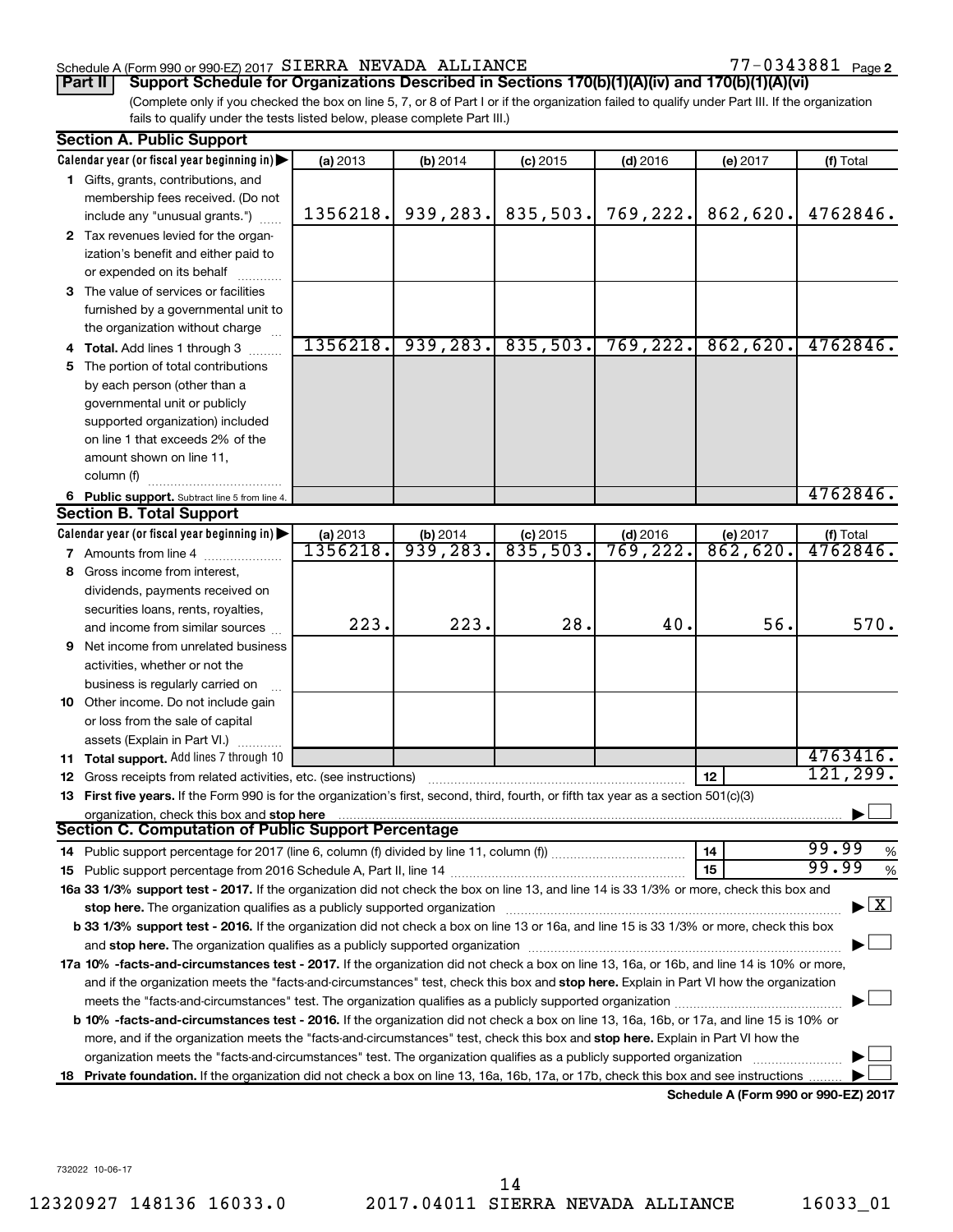#### Schedule A (Form 990 or 990-EZ) 2017  $SIERRA$  NEVADA ALLIANCE  $77-0343881$  Page

**Part III Support Schedule for Organizations Described in Section 509(a)(2)** 

(Complete only if you checked the box on line 10 of Part I or if the organization failed to qualify under Part II. If the organization fails to qualify under the tests listed below, please complete Part II.)

|              | Calendar year (or fiscal year beginning in)                                                                                                         | (a) 2013 | (b) 2014 | $(c)$ 2015 | $(d)$ 2016                        | (e) 2017 | (f) Total                            |
|--------------|-----------------------------------------------------------------------------------------------------------------------------------------------------|----------|----------|------------|-----------------------------------|----------|--------------------------------------|
|              | 1 Gifts, grants, contributions, and                                                                                                                 |          |          |            |                                   |          |                                      |
|              | membership fees received. (Do not                                                                                                                   |          |          |            |                                   |          |                                      |
|              | include any "unusual grants.")                                                                                                                      |          |          |            |                                   |          |                                      |
| $\mathbf{2}$ | Gross receipts from admissions,<br>merchandise sold or services per-<br>formed, or facilities furnished in                                          |          |          |            |                                   |          |                                      |
|              | any activity that is related to the<br>organization's tax-exempt purpose                                                                            |          |          |            |                                   |          |                                      |
| 3.           | Gross receipts from activities that                                                                                                                 |          |          |            |                                   |          |                                      |
|              | are not an unrelated trade or bus-                                                                                                                  |          |          |            |                                   |          |                                      |
|              | iness under section 513                                                                                                                             |          |          |            |                                   |          |                                      |
| 4            | Tax revenues levied for the organ-                                                                                                                  |          |          |            |                                   |          |                                      |
|              | ization's benefit and either paid to                                                                                                                |          |          |            |                                   |          |                                      |
|              | or expended on its behalf<br>.                                                                                                                      |          |          |            |                                   |          |                                      |
| 5            | The value of services or facilities                                                                                                                 |          |          |            |                                   |          |                                      |
|              | furnished by a governmental unit to                                                                                                                 |          |          |            |                                   |          |                                      |
|              | the organization without charge                                                                                                                     |          |          |            |                                   |          |                                      |
| 6            | Total. Add lines 1 through 5                                                                                                                        |          |          |            |                                   |          |                                      |
|              | 7a Amounts included on lines 1, 2, and                                                                                                              |          |          |            |                                   |          |                                      |
|              | 3 received from disqualified persons                                                                                                                |          |          |            |                                   |          |                                      |
|              | <b>b</b> Amounts included on lines 2 and 3 received                                                                                                 |          |          |            |                                   |          |                                      |
|              | from other than disqualified persons that<br>exceed the greater of \$5,000 or 1% of the<br>amount on line 13 for the year                           |          |          |            |                                   |          |                                      |
|              | c Add lines 7a and 7b                                                                                                                               |          |          |            |                                   |          |                                      |
|              | 8 Public support. (Subtract line 7c from line 6.)                                                                                                   |          |          |            |                                   |          |                                      |
|              | <b>Section B. Total Support</b>                                                                                                                     |          |          |            |                                   |          |                                      |
|              | Calendar year (or fiscal year beginning in)                                                                                                         | (a) 2013 | (b) 2014 | $(c)$ 2015 | $(d)$ 2016                        | (e) 2017 | (f) Total                            |
|              | 9 Amounts from line 6                                                                                                                               |          |          |            |                                   |          |                                      |
|              | <b>10a</b> Gross income from interest,<br>dividends, payments received on<br>securities loans, rents, royalties,<br>and income from similar sources |          |          |            |                                   |          |                                      |
|              | <b>b</b> Unrelated business taxable income                                                                                                          |          |          |            |                                   |          |                                      |
|              | (less section 511 taxes) from businesses<br>acquired after June 30, 1975                                                                            |          |          |            |                                   |          |                                      |
|              | c Add lines 10a and 10b                                                                                                                             |          |          |            |                                   |          |                                      |
| 11           | Net income from unrelated business<br>activities not included in line 10b.<br>whether or not the business is                                        |          |          |            |                                   |          |                                      |
|              | regularly carried on<br><b>12</b> Other income. Do not include gain<br>or loss from the sale of capital                                             |          |          |            |                                   |          |                                      |
|              | assets (Explain in Part VI.)                                                                                                                        |          |          |            |                                   |          |                                      |
|              | <b>13</b> Total support. (Add lines 9, 10c, 11, and 12.)                                                                                            |          |          |            |                                   |          |                                      |
|              | 14 First five years. If the Form 990 is for the organization's first, second, third, fourth, or fifth tax year as a section 501(c)(3) organization, |          |          |            |                                   |          |                                      |
|              |                                                                                                                                                     |          |          |            |                                   |          |                                      |
|              | Section C. Computation of Public Support Percentage                                                                                                 |          |          |            |                                   |          |                                      |
|              |                                                                                                                                                     |          |          |            |                                   | 15       | %                                    |
|              |                                                                                                                                                     |          |          |            |                                   | 16       | %                                    |
|              | Section D. Computation of Investment Income Percentage                                                                                              |          |          |            |                                   |          |                                      |
|              |                                                                                                                                                     |          |          |            |                                   | 17       | %                                    |
|              |                                                                                                                                                     |          |          |            |                                   | 18       | %                                    |
|              | 19a 33 1/3% support tests - 2017. If the organization did not check the box on line 14, and line 15 is more than 33 1/3%, and line 17 is not        |          |          |            |                                   |          |                                      |
|              | more than 33 1/3%, check this box and stop here. The organization qualifies as a publicly supported organization                                    |          |          |            |                                   |          |                                      |
|              | b 33 1/3% support tests - 2016. If the organization did not check a box on line 14 or line 19a, and line 16 is more than 33 1/3%, and               |          |          |            |                                   |          |                                      |
|              | line 18 is not more than 33 1/3%, check this box and stop here. The organization qualifies as a publicly supported organization                     |          |          |            |                                   |          |                                      |
|              |                                                                                                                                                     |          |          |            |                                   |          |                                      |
|              | 732023 10-06-17                                                                                                                                     |          |          |            |                                   |          | Schedule A (Form 990 or 990-EZ) 2017 |
|              |                                                                                                                                                     |          |          | 15         |                                   |          |                                      |
|              | 12320927 148136 16033.0                                                                                                                             |          |          |            | 2017.04011 SIERRA NEVADA ALLIANCE |          | 16033_01                             |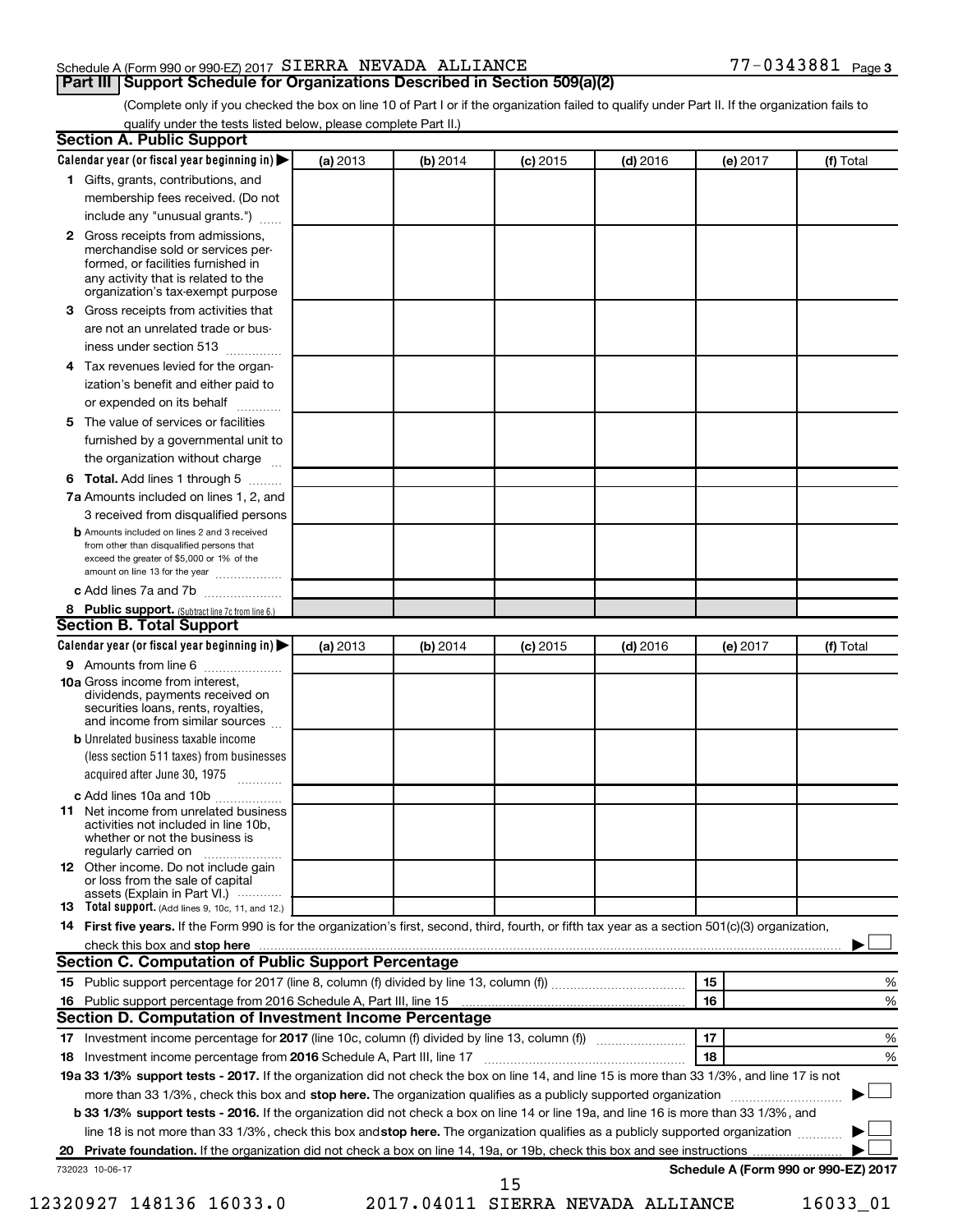#### Schedule A (Form 990 or 990-EZ) 2017  $SIERRA$  NEVADA ALLIANCE  $77-0343881$  Page

**1**

**2**

**3a**

**Yes No**

#### **Part IV Supporting Organizations**

(Complete only if you checked a box in line 12 on Part I. If you checked 12a of Part I, complete Sections A and B. If you checked 12b of Part I, complete Sections A and C. If you checked 12c of Part I, complete Sections A, D, and E. If you checked 12d of Part I, complete Sections A and D, and complete Part V.)

#### **Section A. All Supporting Organizations**

- **1** Are all of the organization's supported organizations listed by name in the organization's governing documents? If "No," describe in Part VI how the supported organizations are designated. If designated by *class or purpose, describe the designation. If historic and continuing relationship, explain.*
- **2** Did the organization have any supported organization that does not have an IRS determination of status under section 509(a)(1) or (2)? If "Yes," explain in Part **VI** how the organization determined that the supported *organization was described in section 509(a)(1) or (2).*
- **3a** Did the organization have a supported organization described in section 501(c)(4), (5), or (6)? If "Yes," answer *(b) and (c) below.*
- **b** Did the organization confirm that each supported organization qualified under section 501(c)(4), (5), or (6) and satisfied the public support tests under section 509(a)(2)? If "Yes," describe in Part VI when and how the *organization made the determination.*
- **c** Did the organization ensure that all support to such organizations was used exclusively for section 170(c)(2)(B) purposes? If "Yes," explain in Part VI what controls the organization put in place to ensure such use.
- **4 a** *If* Was any supported organization not organized in the United States ("foreign supported organization")? *"Yes," and if you checked 12a or 12b in Part I, answer (b) and (c) below.*
- **b** Did the organization have ultimate control and discretion in deciding whether to make grants to the foreign supported organization? If "Yes," describe in Part VI how the organization had such control and discretion *despite being controlled or supervised by or in connection with its supported organizations.*
- **c** Did the organization support any foreign supported organization that does not have an IRS determination under sections 501(c)(3) and 509(a)(1) or (2)? If "Yes," explain in Part VI what controls the organization used *to ensure that all support to the foreign supported organization was used exclusively for section 170(c)(2)(B) purposes.*
- **5a** Did the organization add, substitute, or remove any supported organizations during the tax year? If "Yes," answer (b) and (c) below (if applicable). Also, provide detail in **Part VI,** including (i) the names and EIN *numbers of the supported organizations added, substituted, or removed; (ii) the reasons for each such action; (iii) the authority under the organization's organizing document authorizing such action; and (iv) how the action was accomplished (such as by amendment to the organizing document).*
- **b** Type I or Type II only. Was any added or substituted supported organization part of a class already designated in the organization's organizing document?
- **c Substitutions only.**  Was the substitution the result of an event beyond the organization's control?
- **6** Did the organization provide support (whether in the form of grants or the provision of services or facilities) to **Part VI.** support or benefit one or more of the filing organization's supported organizations? If "Yes," provide detail in anyone other than (i) its supported organizations, (ii) individuals that are part of the charitable class benefited by one or more of its supported organizations, or (iii) other supporting organizations that also
- **7** Did the organization provide a grant, loan, compensation, or other similar payment to a substantial contributor regard to a substantial contributor? If "Yes," complete Part I of Schedule L (Form 990 or 990-EZ). (defined in section 4958(c)(3)(C)), a family member of a substantial contributor, or a 35% controlled entity with
- **8** Did the organization make a loan to a disqualified person (as defined in section 4958) not described in line 7? *If "Yes," complete Part I of Schedule L (Form 990 or 990-EZ).*
- **9 a** Was the organization controlled directly or indirectly at any time during the tax year by one or more in section 509(a)(1) or (2))? If "Yes," provide detail in **Part VI.** disqualified persons as defined in section 4946 (other than foundation managers and organizations described
- **b** Did one or more disqualified persons (as defined in line 9a) hold a controlling interest in any entity in which the supporting organization had an interest? If "Yes," provide detail in Part VI.
- **c** Did a disqualified person (as defined in line 9a) have an ownership interest in, or derive any personal benefit from, assets in which the supporting organization also had an interest? If "Yes," provide detail in Part VI.
- **10 a** Was the organization subject to the excess business holdings rules of section 4943 because of section supporting organizations)? If "Yes," answer 10b below. 4943(f) (regarding certain Type II supporting organizations, and all Type III non-functionally integrated
	- **b** Did the organization have any excess business holdings in the tax year? (Use Schedule C, Form 4720, to *determine whether the organization had excess business holdings.)*

732024 10-06-17

**Schedule A (Form 990 or 990-EZ) 2017**

12320927 148136 16033.0 2017.04011 SIERRA NEVADA ALLIANCE 16033\_01

16

**3b 3c 4a 4b 4c 5a 5b 5c 6 7 8 9a 9b 9c 10a 10b**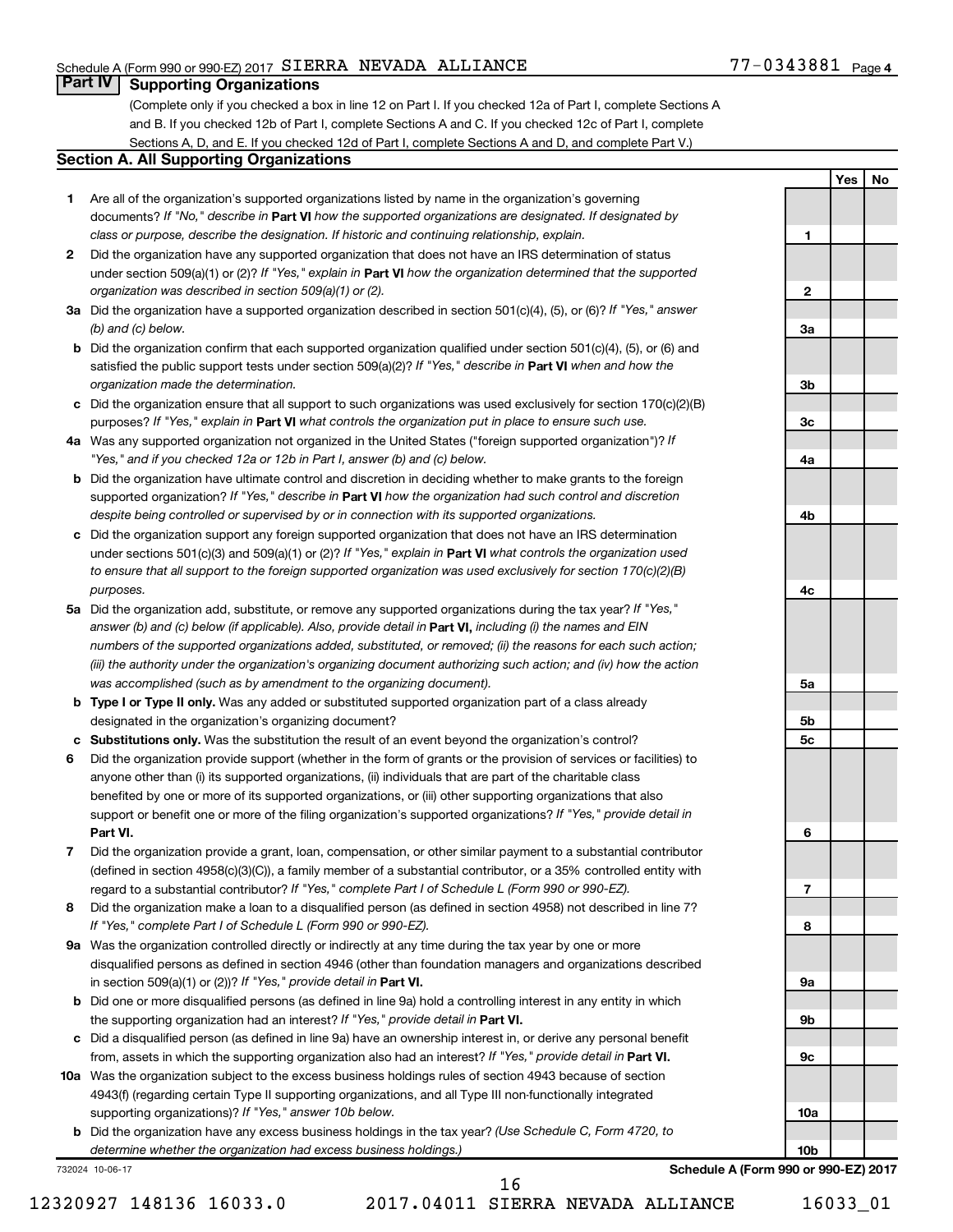#### Schedule A (Form 990 or 990-EZ) 2017 SIERRA NEVADA ALLIANCE NAME AND RESERVED ASSESSED Agge SIERRA NEVADA ALLIANCE 77-0343881

|    | Part IV<br><b>Supporting Organizations (continued)</b>                                                                                                                                                                           |                 |     |    |
|----|----------------------------------------------------------------------------------------------------------------------------------------------------------------------------------------------------------------------------------|-----------------|-----|----|
|    |                                                                                                                                                                                                                                  |                 | Yes | No |
| 11 | Has the organization accepted a gift or contribution from any of the following persons?                                                                                                                                          |                 |     |    |
|    | a A person who directly or indirectly controls, either alone or together with persons described in (b) and (c)                                                                                                                   |                 |     |    |
|    | below, the governing body of a supported organization?                                                                                                                                                                           | 11a             |     |    |
|    | <b>b</b> A family member of a person described in (a) above?                                                                                                                                                                     | 11 <sub>b</sub> |     |    |
|    | c A 35% controlled entity of a person described in (a) or (b) above? If "Yes" to a, b, or c, provide detail in Part VI.                                                                                                          | 11c             |     |    |
|    | <b>Section B. Type I Supporting Organizations</b>                                                                                                                                                                                |                 |     |    |
|    |                                                                                                                                                                                                                                  |                 | Yes | No |
| 1  | Did the directors, trustees, or membership of one or more supported organizations have the power to                                                                                                                              |                 |     |    |
|    | regularly appoint or elect at least a majority of the organization's directors or trustees at all times during the                                                                                                               |                 |     |    |
|    | tax year? If "No," describe in Part VI how the supported organization(s) effectively operated, supervised, or                                                                                                                    |                 |     |    |
|    |                                                                                                                                                                                                                                  |                 |     |    |
|    | controlled the organization's activities. If the organization had more than one supported organization,                                                                                                                          |                 |     |    |
|    | describe how the powers to appoint and/or remove directors or trustees were allocated among the supported                                                                                                                        |                 |     |    |
|    | organizations and what conditions or restrictions, if any, applied to such powers during the tax year.                                                                                                                           | 1               |     |    |
| 2  | Did the organization operate for the benefit of any supported organization other than the supported                                                                                                                              |                 |     |    |
|    | organization(s) that operated, supervised, or controlled the supporting organization? If "Yes," explain in                                                                                                                       |                 |     |    |
|    | Part VI how providing such benefit carried out the purposes of the supported organization(s) that operated,                                                                                                                      |                 |     |    |
|    | supervised, or controlled the supporting organization.                                                                                                                                                                           | $\mathbf{2}$    |     |    |
|    | <b>Section C. Type II Supporting Organizations</b>                                                                                                                                                                               |                 |     |    |
|    |                                                                                                                                                                                                                                  |                 | Yes | No |
| 1. | Were a majority of the organization's directors or trustees during the tax year also a majority of the directors                                                                                                                 |                 |     |    |
|    | or trustees of each of the organization's supported organization(s)? If "No," describe in Part VI how control                                                                                                                    |                 |     |    |
|    | or management of the supporting organization was vested in the same persons that controlled or managed                                                                                                                           |                 |     |    |
|    | the supported organization(s).                                                                                                                                                                                                   | 1               |     |    |
|    | <b>Section D. All Type III Supporting Organizations</b>                                                                                                                                                                          |                 |     |    |
|    |                                                                                                                                                                                                                                  |                 | Yes | No |
| 1  | Did the organization provide to each of its supported organizations, by the last day of the fifth month of the                                                                                                                   |                 |     |    |
|    | organization's tax year, (i) a written notice describing the type and amount of support provided during the prior tax                                                                                                            |                 |     |    |
|    | year, (ii) a copy of the Form 990 that was most recently filed as of the date of notification, and (iii) copies of the                                                                                                           |                 |     |    |
|    | organization's governing documents in effect on the date of notification, to the extent not previously provided?                                                                                                                 | 1               |     |    |
| 2  | Were any of the organization's officers, directors, or trustees either (i) appointed or elected by the supported                                                                                                                 |                 |     |    |
|    | organization(s) or (ii) serving on the governing body of a supported organization? If "No," explain in Part VI how                                                                                                               |                 |     |    |
|    | the organization maintained a close and continuous working relationship with the supported organization(s).                                                                                                                      | 2               |     |    |
| 3  | By reason of the relationship described in (2), did the organization's supported organizations have a                                                                                                                            |                 |     |    |
|    | significant voice in the organization's investment policies and in directing the use of the organization's                                                                                                                       |                 |     |    |
|    | income or assets at all times during the tax year? If "Yes," describe in Part VI the role the organization's                                                                                                                     |                 |     |    |
|    | supported organizations played in this regard.                                                                                                                                                                                   | з               |     |    |
|    | Section E. Type III Functionally Integrated Supporting Organizations                                                                                                                                                             |                 |     |    |
| 1  | Check the box next to the method that the organization used to satisfy the Integral Part Test during the yealsee instructions).                                                                                                  |                 |     |    |
| a  | The organization satisfied the Activities Test. Complete line 2 below.                                                                                                                                                           |                 |     |    |
| b  | The organization is the parent of each of its supported organizations. Complete line 3 below.                                                                                                                                    |                 |     |    |
| с  | The organization supported a governmental entity. Describe in Part VI how you supported a government entity (see instructions).                                                                                                  |                 |     |    |
| 2  | Activities Test. Answer (a) and (b) below.                                                                                                                                                                                       |                 | Yes | No |
|    |                                                                                                                                                                                                                                  |                 |     |    |
| а  | Did substantially all of the organization's activities during the tax year directly further the exempt purposes of<br>the supported organization(s) to which the organization was responsive? If "Yes," then in Part VI identify |                 |     |    |
|    | those supported organizations and explain how these activities directly furthered their exempt purposes,                                                                                                                         |                 |     |    |
|    |                                                                                                                                                                                                                                  |                 |     |    |
|    | how the organization was responsive to those supported organizations, and how the organization determined                                                                                                                        |                 |     |    |
|    | that these activities constituted substantially all of its activities.                                                                                                                                                           | 2a              |     |    |
|    | <b>b</b> Did the activities described in (a) constitute activities that, but for the organization's involvement, one or more                                                                                                     |                 |     |    |
|    | of the organization's supported organization(s) would have been engaged in? If "Yes," explain in Part VI the                                                                                                                     |                 |     |    |
|    | reasons for the organization's position that its supported organization(s) would have engaged in these                                                                                                                           |                 |     |    |
|    | activities but for the organization's involvement.                                                                                                                                                                               | 2b              |     |    |
| з  | Parent of Supported Organizations. Answer (a) and (b) below.                                                                                                                                                                     |                 |     |    |
| а  | Did the organization have the power to regularly appoint or elect a majority of the officers, directors, or                                                                                                                      |                 |     |    |
|    | trustees of each of the supported organizations? Provide details in Part VI.                                                                                                                                                     | За              |     |    |
|    | <b>b</b> Did the organization exercise a substantial degree of direction over the policies, programs, and activities of each                                                                                                     |                 |     |    |
|    | of its supported organizations? If "Yes," describe in Part VI the role played by the organization in this regard.                                                                                                                | Зb              |     |    |
|    | Schedule A (Form 990 or 990-EZ) 2017<br>732025 10-06-17                                                                                                                                                                          |                 |     |    |
|    | 17                                                                                                                                                                                                                               |                 |     |    |

12320927 148136 16033.0 2017.04011 SIERRA NEVADA ALLIANCE 16033\_01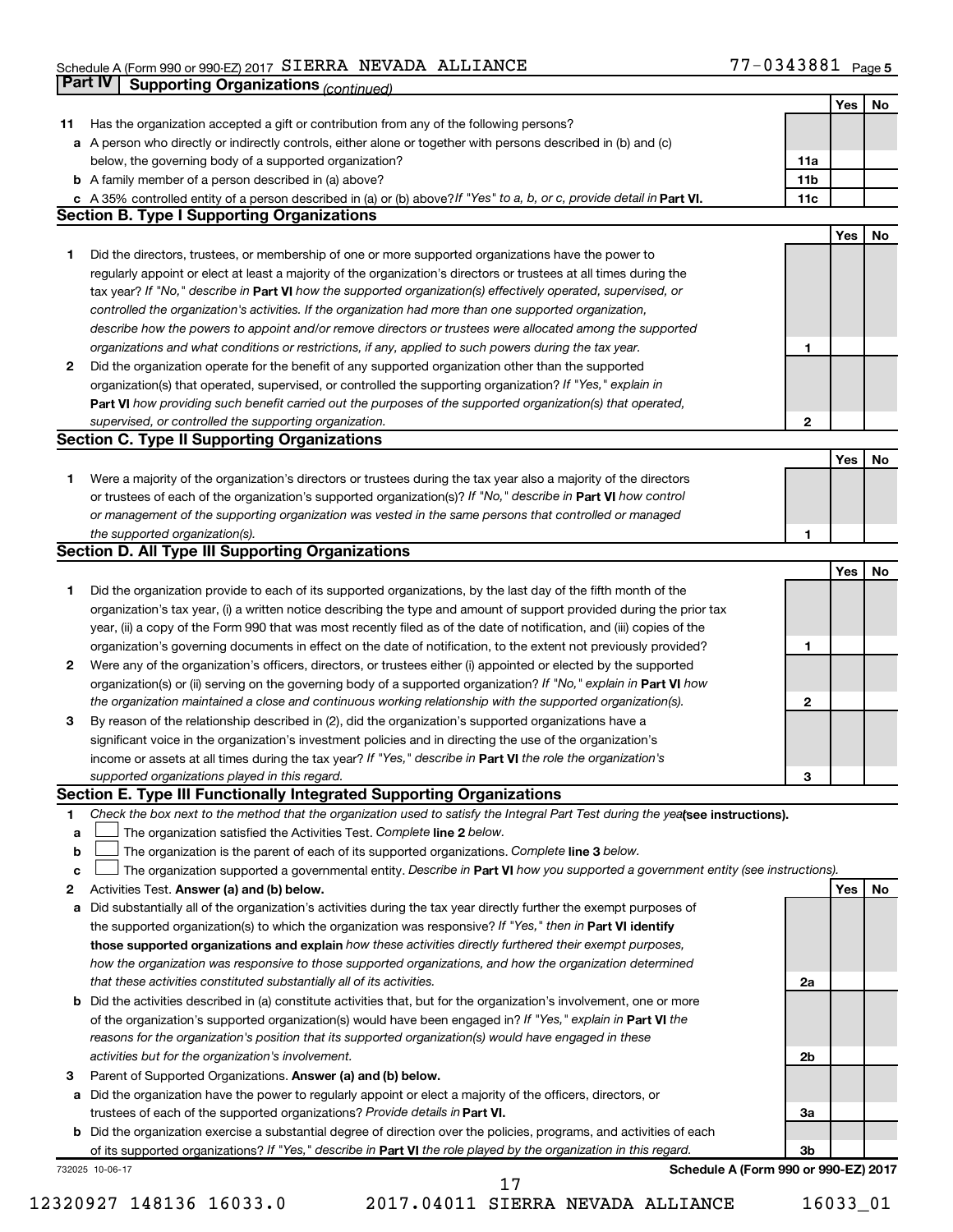#### Schedule A (Form 990 or 990-EZ) 2017  $SIERRA$  NEVADA ALLIANCE  $77-0343881$  Page **Part V Type III Non-Functionally Integrated 509(a)(3) Supporting Organizations**

1 **Letter See instructions.** All Check here if the organization satisfied the Integral Part Test as a qualifying trust on Nov. 20, 1970 (explain in Part VI.) See instructions. All other Type III non-functionally integrated supporting organizations must complete Sections A through E.

|    | Section A - Adjusted Net Income                                              |                | (A) Prior Year | (B) Current Year<br>(optional) |
|----|------------------------------------------------------------------------------|----------------|----------------|--------------------------------|
| 1  | Net short-term capital gain                                                  | 1              |                |                                |
| 2  | Recoveries of prior-year distributions                                       | $\mathbf{2}$   |                |                                |
| 3  | Other gross income (see instructions)                                        | 3              |                |                                |
| 4  | Add lines 1 through 3                                                        | 4              |                |                                |
| 5  | Depreciation and depletion                                                   | 5              |                |                                |
| 6  | Portion of operating expenses paid or incurred for production or             |                |                |                                |
|    | collection of gross income or for management, conservation, or               |                |                |                                |
|    | maintenance of property held for production of income (see instructions)     | 6              |                |                                |
| 7  | Other expenses (see instructions)                                            | $\overline{7}$ |                |                                |
| 8  | Adjusted Net Income (subtract lines 5, 6, and 7 from line 4)                 | 8              |                |                                |
|    | <b>Section B - Minimum Asset Amount</b>                                      |                | (A) Prior Year | (B) Current Year<br>(optional) |
| 1. | Aggregate fair market value of all non-exempt-use assets (see                |                |                |                                |
|    | instructions for short tax year or assets held for part of year):            |                |                |                                |
|    | a Average monthly value of securities                                        | 1a             |                |                                |
|    | <b>b</b> Average monthly cash balances                                       | 1 <sub>b</sub> |                |                                |
|    | c Fair market value of other non-exempt-use assets                           | 1c             |                |                                |
|    | <b>d</b> Total (add lines 1a, 1b, and 1c)                                    | 1d             |                |                                |
|    | e Discount claimed for blockage or other                                     |                |                |                                |
|    | factors (explain in detail in Part VI):                                      |                |                |                                |
| 2  | Acquisition indebtedness applicable to non-exempt-use assets                 | $\mathbf{2}$   |                |                                |
| 3  | Subtract line 2 from line 1d                                                 | 3              |                |                                |
| 4  | Cash deemed held for exempt use. Enter 1-1/2% of line 3 (for greater amount, |                |                |                                |
|    | see instructions)                                                            | 4              |                |                                |
| 5  | Net value of non-exempt-use assets (subtract line 4 from line 3)             | 5              |                |                                |
| 6  | Multiply line 5 by .035                                                      | 6              |                |                                |
| 7  | Recoveries of prior-year distributions                                       | $\overline{7}$ |                |                                |
| 8  | <b>Minimum Asset Amount (add line 7 to line 6)</b>                           | 8              |                |                                |
|    | <b>Section C - Distributable Amount</b>                                      |                |                | <b>Current Year</b>            |
| 1  | Adjusted net income for prior year (from Section A, line 8, Column A)        | 1              |                |                                |
| 2  | Enter 85% of line 1                                                          | $\mathbf{2}$   |                |                                |
| 3  | Minimum asset amount for prior year (from Section B, line 8, Column A)       | 3              |                |                                |
| 4  | Enter greater of line 2 or line 3                                            | 4              |                |                                |
| 5  | Income tax imposed in prior year                                             | 5              |                |                                |
| 6  | <b>Distributable Amount.</b> Subtract line 5 from line 4, unless subject to  |                |                |                                |
|    | emergency temporary reduction (see instructions)                             | 6              |                |                                |
|    |                                                                              |                |                |                                |

**7** Check here if the current year is the organization's first as a non-functionally integrated Type III supporting organization (see † instructions).

**Schedule A (Form 990 or 990-EZ) 2017**

732026 10-06-17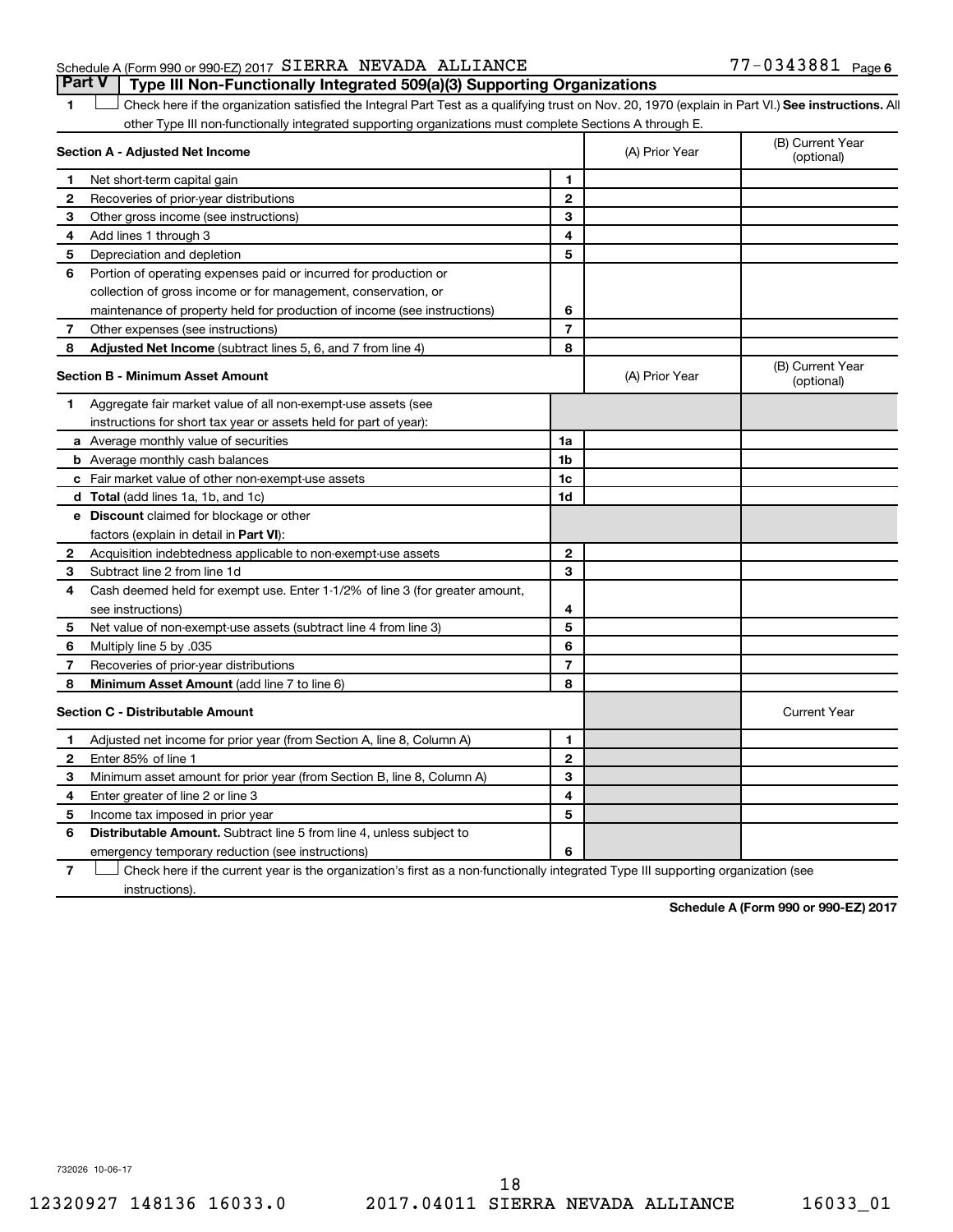#### Schedule A (Form 990 or 990-EZ) 2017 SIERRA NEVADA ALLIANCE NAME AND RESERVED ASSESSED Agge SIERRA NEVADA ALLIANCE 77-0343881

| <b>Part V</b><br>Type III Non-Functionally Integrated 509(a)(3) Supporting Organizations (continued) |                                                                                            |                                    |                                   |                               |  |  |  |  |
|------------------------------------------------------------------------------------------------------|--------------------------------------------------------------------------------------------|------------------------------------|-----------------------------------|-------------------------------|--|--|--|--|
|                                                                                                      | <b>Section D - Distributions</b>                                                           |                                    |                                   | <b>Current Year</b>           |  |  |  |  |
| 1                                                                                                    | Amounts paid to supported organizations to accomplish exempt purposes                      |                                    |                                   |                               |  |  |  |  |
| $\mathbf{2}$                                                                                         | Amounts paid to perform activity that directly furthers exempt purposes of supported       |                                    |                                   |                               |  |  |  |  |
|                                                                                                      | organizations, in excess of income from activity                                           |                                    |                                   |                               |  |  |  |  |
| 3                                                                                                    | Administrative expenses paid to accomplish exempt purposes of supported organizations      |                                    |                                   |                               |  |  |  |  |
| 4                                                                                                    | Amounts paid to acquire exempt-use assets                                                  |                                    |                                   |                               |  |  |  |  |
| 5                                                                                                    | Qualified set-aside amounts (prior IRS approval required)                                  |                                    |                                   |                               |  |  |  |  |
| 6                                                                                                    | Other distributions (describe in <b>Part VI</b> ). See instructions.                       |                                    |                                   |                               |  |  |  |  |
| 7                                                                                                    | <b>Total annual distributions.</b> Add lines 1 through 6.                                  |                                    |                                   |                               |  |  |  |  |
| 8                                                                                                    | Distributions to attentive supported organizations to which the organization is responsive |                                    |                                   |                               |  |  |  |  |
|                                                                                                      | (provide details in Part VI). See instructions.                                            |                                    |                                   |                               |  |  |  |  |
| 9                                                                                                    | Distributable amount for 2017 from Section C, line 6                                       |                                    |                                   |                               |  |  |  |  |
| 10                                                                                                   | Line 8 amount divided by line 9 amount                                                     |                                    |                                   |                               |  |  |  |  |
|                                                                                                      | Section E - Distribution Allocations (see instructions)                                    | (i)<br><b>Excess Distributions</b> | (ii)<br><b>Underdistributions</b> | (iii)<br><b>Distributable</b> |  |  |  |  |
|                                                                                                      |                                                                                            |                                    | Pre-2017                          | <b>Amount for 2017</b>        |  |  |  |  |
| 1                                                                                                    | Distributable amount for 2017 from Section C, line 6                                       |                                    |                                   |                               |  |  |  |  |
| $\mathbf{2}$                                                                                         | Underdistributions, if any, for years prior to 2017 (reason-                               |                                    |                                   |                               |  |  |  |  |
|                                                                                                      | able cause required- explain in Part VI). See instructions.                                |                                    |                                   |                               |  |  |  |  |
| 3                                                                                                    | Excess distributions carryover, if any, to 2017                                            |                                    |                                   |                               |  |  |  |  |
| a                                                                                                    |                                                                                            |                                    |                                   |                               |  |  |  |  |
|                                                                                                      | <b>b</b> From 2013                                                                         |                                    |                                   |                               |  |  |  |  |
|                                                                                                      | c From 2014                                                                                |                                    |                                   |                               |  |  |  |  |
|                                                                                                      | d From 2015                                                                                |                                    |                                   |                               |  |  |  |  |
|                                                                                                      | e From 2016                                                                                |                                    |                                   |                               |  |  |  |  |
|                                                                                                      | f Total of lines 3a through e                                                              |                                    |                                   |                               |  |  |  |  |
|                                                                                                      | <b>g</b> Applied to underdistributions of prior years                                      |                                    |                                   |                               |  |  |  |  |
|                                                                                                      | h Applied to 2017 distributable amount                                                     |                                    |                                   |                               |  |  |  |  |
| Ť.                                                                                                   | Carryover from 2012 not applied (see instructions)                                         |                                    |                                   |                               |  |  |  |  |
|                                                                                                      | Remainder. Subtract lines 3g, 3h, and 3i from 3f.                                          |                                    |                                   |                               |  |  |  |  |
| 4                                                                                                    | Distributions for 2017 from Section D,                                                     |                                    |                                   |                               |  |  |  |  |
|                                                                                                      | line $7:$                                                                                  |                                    |                                   |                               |  |  |  |  |
|                                                                                                      | a Applied to underdistributions of prior years                                             |                                    |                                   |                               |  |  |  |  |
|                                                                                                      | <b>b</b> Applied to 2017 distributable amount                                              |                                    |                                   |                               |  |  |  |  |
| с                                                                                                    | Remainder. Subtract lines 4a and 4b from 4.                                                |                                    |                                   |                               |  |  |  |  |
| 5                                                                                                    | Remaining underdistributions for years prior to 2017, if                                   |                                    |                                   |                               |  |  |  |  |
|                                                                                                      | any. Subtract lines 3g and 4a from line 2. For result greater                              |                                    |                                   |                               |  |  |  |  |
|                                                                                                      | than zero, explain in Part VI. See instructions.                                           |                                    |                                   |                               |  |  |  |  |
| 6                                                                                                    | Remaining underdistributions for 2017. Subtract lines 3h                                   |                                    |                                   |                               |  |  |  |  |
|                                                                                                      | and 4b from line 1. For result greater than zero, explain in                               |                                    |                                   |                               |  |  |  |  |
|                                                                                                      | <b>Part VI.</b> See instructions.                                                          |                                    |                                   |                               |  |  |  |  |
| $\overline{7}$                                                                                       | Excess distributions carryover to 2018. Add lines 3j                                       |                                    |                                   |                               |  |  |  |  |
|                                                                                                      | and 4c.                                                                                    |                                    |                                   |                               |  |  |  |  |
| 8                                                                                                    | Breakdown of line 7:                                                                       |                                    |                                   |                               |  |  |  |  |
|                                                                                                      | a Excess from 2013                                                                         |                                    |                                   |                               |  |  |  |  |
|                                                                                                      | <b>b</b> Excess from 2014                                                                  |                                    |                                   |                               |  |  |  |  |
|                                                                                                      | c Excess from 2015                                                                         |                                    |                                   |                               |  |  |  |  |
|                                                                                                      | d Excess from 2016                                                                         |                                    |                                   |                               |  |  |  |  |
|                                                                                                      | e Excess from 2017                                                                         |                                    |                                   |                               |  |  |  |  |

**Schedule A (Form 990 or 990-EZ) 2017**

732027 10-06-17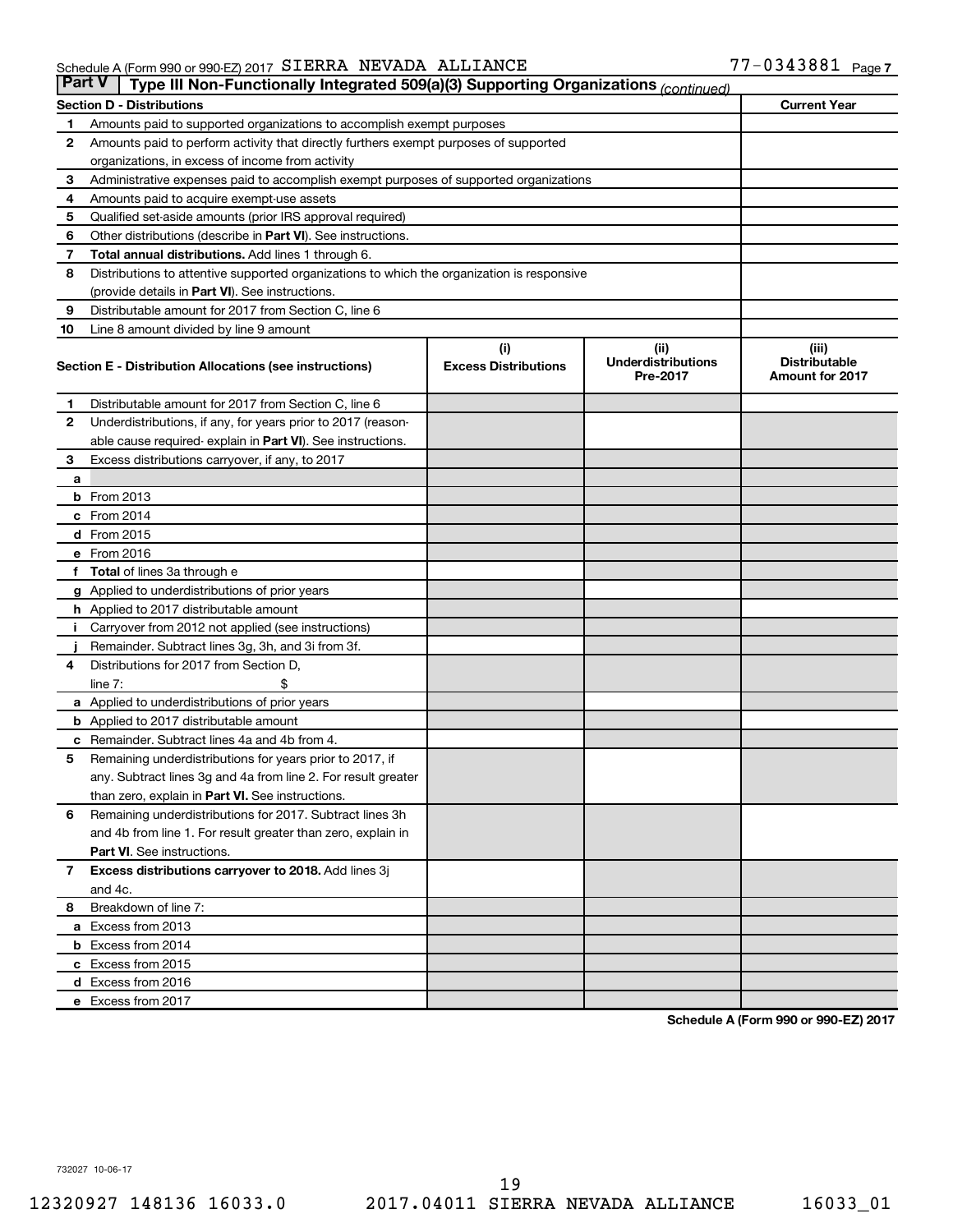| Schedule A (Form 990 or 990-EZ) 2017 SIERRA NEVADA ALLIANCE |    | 77-0343881 Page 8                                                                                                                                                                                                                                                                                                                                                                                                                                                                                                                                                    |
|-------------------------------------------------------------|----|----------------------------------------------------------------------------------------------------------------------------------------------------------------------------------------------------------------------------------------------------------------------------------------------------------------------------------------------------------------------------------------------------------------------------------------------------------------------------------------------------------------------------------------------------------------------|
| Part VI<br>(See instructions.)                              |    | Supplemental Information. Provide the explanations required by Part II, line 10; Part II, line 17a or 17b; Part III, line 12;<br>Part IV, Section A, lines 1, 2, 3b, 3c, 4b, 4c, 5a, 6, 9a, 9b, 9c, 11a, 11b, and 11c; Part IV, Section B, lines 1 and 2; Part IV, Section C,<br>line 1; Part IV, Section D, lines 2 and 3; Part IV, Section E, lines 1c, 2a, 2b, 3a, and 3b; Part V, line 1; Part V, Section B, line 1e; Part V,<br>Section D, lines 5, 6, and 8; and Part V, Section E, lines 2, 5, and 6. Also complete this part for any additional information. |
|                                                             |    |                                                                                                                                                                                                                                                                                                                                                                                                                                                                                                                                                                      |
|                                                             |    |                                                                                                                                                                                                                                                                                                                                                                                                                                                                                                                                                                      |
|                                                             |    |                                                                                                                                                                                                                                                                                                                                                                                                                                                                                                                                                                      |
|                                                             |    |                                                                                                                                                                                                                                                                                                                                                                                                                                                                                                                                                                      |
|                                                             |    |                                                                                                                                                                                                                                                                                                                                                                                                                                                                                                                                                                      |
|                                                             |    |                                                                                                                                                                                                                                                                                                                                                                                                                                                                                                                                                                      |
|                                                             |    |                                                                                                                                                                                                                                                                                                                                                                                                                                                                                                                                                                      |
|                                                             |    |                                                                                                                                                                                                                                                                                                                                                                                                                                                                                                                                                                      |
|                                                             |    |                                                                                                                                                                                                                                                                                                                                                                                                                                                                                                                                                                      |
|                                                             |    |                                                                                                                                                                                                                                                                                                                                                                                                                                                                                                                                                                      |
|                                                             |    |                                                                                                                                                                                                                                                                                                                                                                                                                                                                                                                                                                      |
|                                                             |    |                                                                                                                                                                                                                                                                                                                                                                                                                                                                                                                                                                      |
|                                                             |    |                                                                                                                                                                                                                                                                                                                                                                                                                                                                                                                                                                      |
|                                                             |    |                                                                                                                                                                                                                                                                                                                                                                                                                                                                                                                                                                      |
|                                                             |    |                                                                                                                                                                                                                                                                                                                                                                                                                                                                                                                                                                      |
|                                                             |    |                                                                                                                                                                                                                                                                                                                                                                                                                                                                                                                                                                      |
|                                                             |    |                                                                                                                                                                                                                                                                                                                                                                                                                                                                                                                                                                      |
|                                                             |    |                                                                                                                                                                                                                                                                                                                                                                                                                                                                                                                                                                      |
|                                                             |    |                                                                                                                                                                                                                                                                                                                                                                                                                                                                                                                                                                      |
|                                                             |    |                                                                                                                                                                                                                                                                                                                                                                                                                                                                                                                                                                      |
|                                                             |    |                                                                                                                                                                                                                                                                                                                                                                                                                                                                                                                                                                      |
|                                                             |    |                                                                                                                                                                                                                                                                                                                                                                                                                                                                                                                                                                      |
|                                                             |    |                                                                                                                                                                                                                                                                                                                                                                                                                                                                                                                                                                      |
|                                                             |    |                                                                                                                                                                                                                                                                                                                                                                                                                                                                                                                                                                      |
|                                                             |    |                                                                                                                                                                                                                                                                                                                                                                                                                                                                                                                                                                      |
|                                                             |    |                                                                                                                                                                                                                                                                                                                                                                                                                                                                                                                                                                      |
|                                                             |    |                                                                                                                                                                                                                                                                                                                                                                                                                                                                                                                                                                      |
|                                                             |    |                                                                                                                                                                                                                                                                                                                                                                                                                                                                                                                                                                      |
|                                                             |    |                                                                                                                                                                                                                                                                                                                                                                                                                                                                                                                                                                      |
| 732028 10-06-17                                             |    | Schedule A (Form 990 or 990-EZ) 2017                                                                                                                                                                                                                                                                                                                                                                                                                                                                                                                                 |
| 12320927 148136 16033.0                                     | 20 | 2017.04011 SIERRA NEVADA ALLIANCE<br>16033_01                                                                                                                                                                                                                                                                                                                                                                                                                                                                                                                        |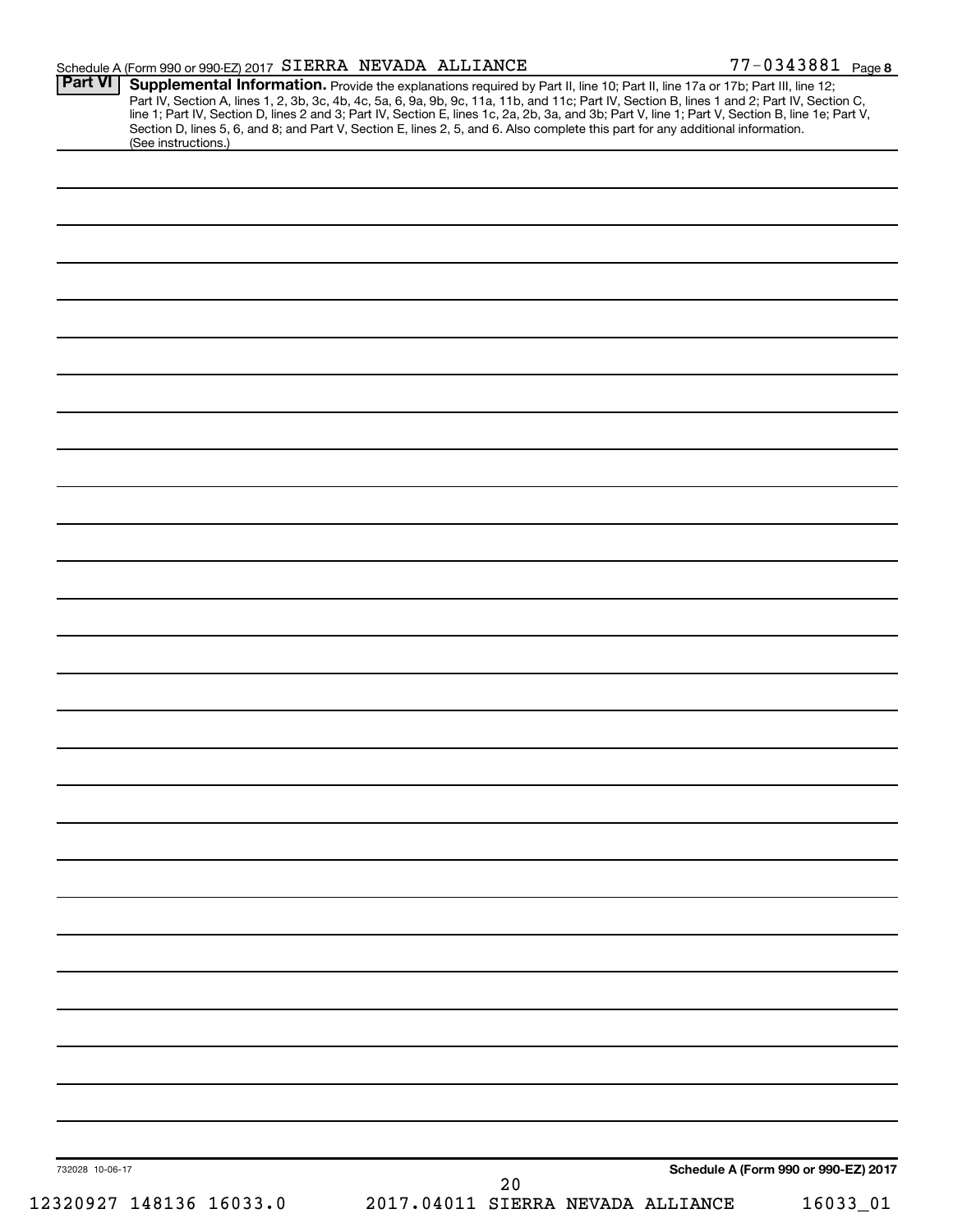# **Schedule B Schedule of Contributors**

**or 990-PF) | Attach to Form 990, Form 990-EZ, or Form 990-PF. | Go to www.irs.gov/Form990 for the latest information.** OMB No. 1545-0047

**2017**

**Employer identification number** 

|  | Name of the organization |
|--|--------------------------|
|--|--------------------------|

## **Organization type** (check one): **Filers of: Section:** 4947(a)(1) nonexempt charitable trust not treated as a private foundation Form 990 or 990-EZ  $\overline{\mathbf{X}}$  501(c)(  $\overline{\mathbf{3}}$  ) (enter number) organization 527 political organization Form 990-PF  $\Box$  501(c)(3) exempt private foundation 4947(a)(1) nonexempt charitable trust treated as a private foundation 501(c)(3) taxable private foundation  $\Box$  $\Box$  $\Box$  $\Box$  $\Box$

Check if your organization is covered by the General Rule or a Special Rule.

**Note:**  Only a section 501(c)(7), (8), or (10) organization can check boxes for both the General Rule and a Special Rule. See instructions.

#### **General Rule**

 $\Box$ 

For an organization filing Form 990, 990-EZ, or 990-PF that received, during the year, contributions totaling \$5,000 or more (in money or property) from any one contributor. Complete Parts I and II. See instructions for determining a contributor's total contributions.

#### **Special Rules**

any one contributor, during the year, total contributions of the greater of (1) \$5,000; or (2) 2% of the amount on (i) Form 990, Part VIII, line 1h;  $\boxed{\text{X}}$  For an organization described in section 501(c)(3) filing Form 990 or 990-EZ that met the 33 1/3% support test of the regulations under sections 509(a)(1) and 170(b)(1)(A)(vi), that checked Schedule A (Form 990 or 990-EZ), Part II, line 13, 16a, or 16b, and that received from or (ii) Form 990-EZ, line 1. Complete Parts I and II.

year, total contributions of more than \$1,000 *exclusively* for religious, charitable, scientific, literary, or educational purposes, or for For an organization described in section 501(c)(7), (8), or (10) filing Form 990 or 990-EZ that received from any one contributor, during the the prevention of cruelty to children or animals. Complete Parts I, II, and III.  $\Box$ 

purpose. Don't complete any of the parts unless the General Rule applies to this organization because it received nonexclusively year, contributions exclusively for religious, charitable, etc., purposes, but no such contributions totaled more than \$1,000. If this box is checked, enter here the total contributions that were received during the year for an exclusively religious, charitable, etc., For an organization described in section 501(c)(7), (8), or (10) filing Form 990 or 990-EZ that received from any one contributor, during the religious, charitable, etc., contributions totaling \$5,000 or more during the year  $\ldots$  $\ldots$  $\ldots$  $\ldots$  $\ldots$  $\ldots$  $\Box$ 

**Caution:**  An organization that isn't covered by the General Rule and/or the Special Rules doesn't file Schedule B (Form 990, 990-EZ, or 990-PF),  **must** but it answer "No" on Part IV, line 2, of its Form 990; or check the box on line H of its Form 990-EZ or on its Form 990-PF, Part I, line 2, to certify that it doesn't meet the filing requirements of Schedule B (Form 990, 990-EZ, or 990-PF).

LHA For Paperwork Reduction Act Notice, see the instructions for Form 990, 990-EZ, or 990-PF. Schedule B (Form 990, 990-EZ, or 990-PF) (2017)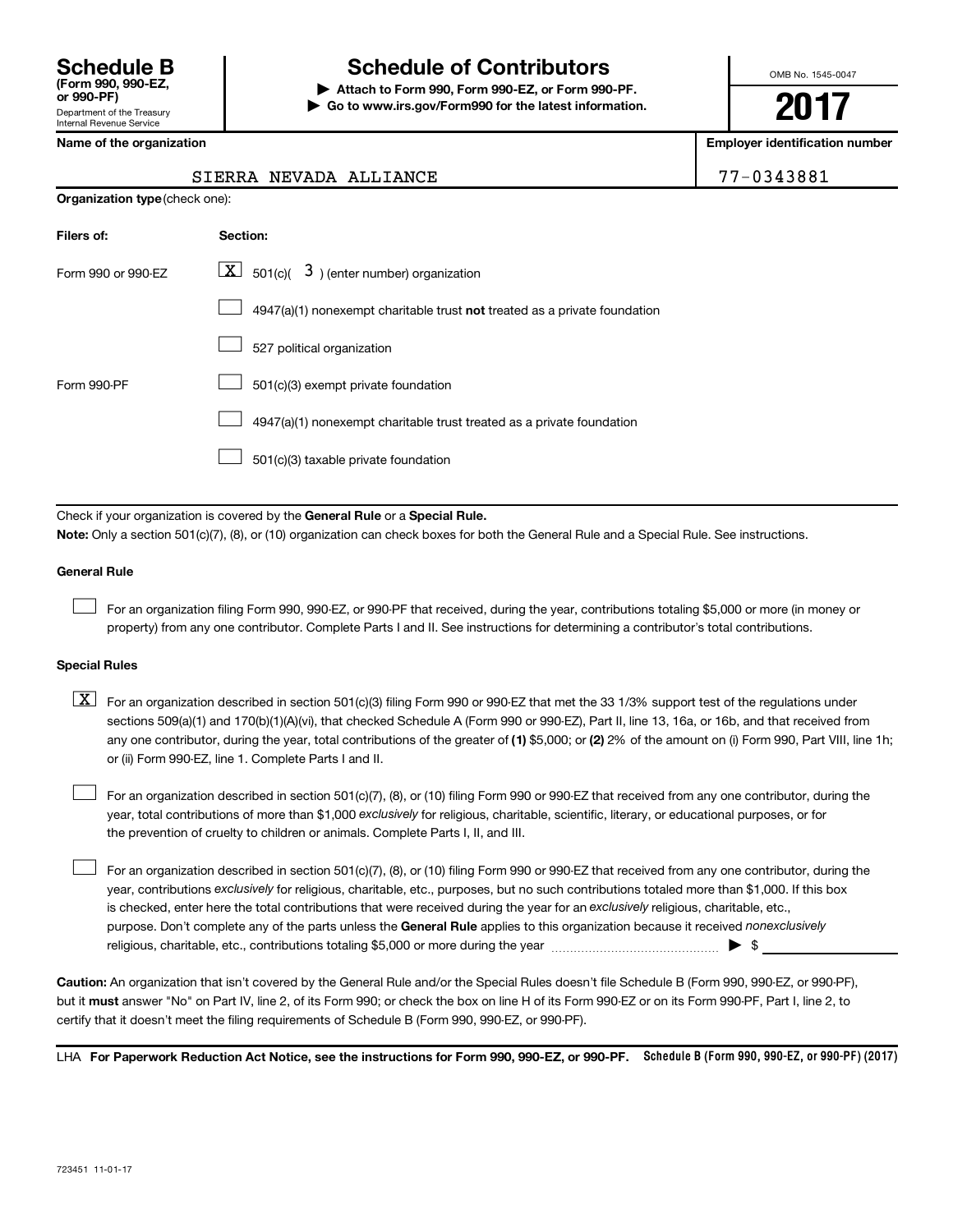#### Schedule B (Form 990, 990-EZ, or 990-PF) (2017)

| Name of organization |
|----------------------|
|----------------------|

SIERRA NEVADA ALLIANCE 77-0343881

#### 723452 11-01-17 **Schedule B (Form 990, 990-EZ, or 990-PF) (2017) (a) No. (b) Name, address, and ZIP + 4 (c) Total contributions (d) Type of contribution Person Payroll Noncash (a) No. (b) Name, address, and ZIP + 4 (c) Total contributions (d) Type of contribution Person Payroll Noncash (a) No. (b) Name, address, and ZIP + 4 (c) Total contributions (d) Type of contribution Person Payroll Noncash (a) No. (b) Name, address, and ZIP + 4 (c) Total contributions (d) Type of contribution Person Payroll Noncash (a) No. (b) Name, address, and ZIP + 4 (c) Total contributions (d) Type of contribution Person Payroll Noncash (a) No. (b) Name, address, and ZIP + 4 (c) Total contributions (d) Type of contribution Person Payroll Noncash Part I** Contributors (see instructions). Use duplicate copies of Part I if additional space is needed. \$ (Complete Part II for noncash contributions.) \$ (Complete Part II for noncash contributions.) \$ (Complete Part II for noncash contributions.) \$ (Complete Part II for noncash contributions.) \$ (Complete Part II for noncash contributions.) \$ (Complete Part II for noncash contributions.) †  $\Box$  $\Box$  $\overline{\mathbf{X}}$  $\Box$  $\Box$  $\Box$  $\Box$  $\sqrt{X}$  $\boxed{\textbf{X}}$  $\Box$  $\Box$  $\Box$  $\Box$  $\Box$  $\Box$  $\Box$  $\Box$ 1 | ARNTZ FOUNDATION PO BOX 66488  $\vert \text{\textsterling} \vert \text{\textsterling} \vert \text{\textsterling} \vert \text{\textsterling} \vert \text{\textsterling} \vert \text{\textsterling} \vert \text{\textsterling} \vert \text{\textsterling} \vert \text{\textstrile} \vert \text{\textstrile} \vert \text{\textstrile} \vert \text{\textstrile} \vert \text{\textstrile} \vert \text{\textstrile} \vert \text{\textstrile} \vert \text{\textstrile} \vert \text{\textstrile} \vert \text{\textstrile} \vert \text{\textstrile} \vert \text{\textstrile} \vert \text{\textstrile} \vert \text{\textstrile} \vert \text{\textstrile}$ SCOTTS VALLEY, CA 95067 2 | CALIFORNIA VOLUNTEERS 1400 10TH STREET 628,435. SACRAMENTO, CA 95814 3 CALIFORNIA VOLUNTEERS  $1400$  10TH STREET  $\frac{1}{3}$  87,314. SACRAMENTO, CA 95814 4 CITY OF SOUTH LAKE TAHOE X 1901 AIRPORT ROAD 25,000. SOUTH LAKE TAHOE, CA 96150 12320927 148136 16033.0 2017.04011 SIERRA NEVADA ALLIANCE 16033\_01 22

**2**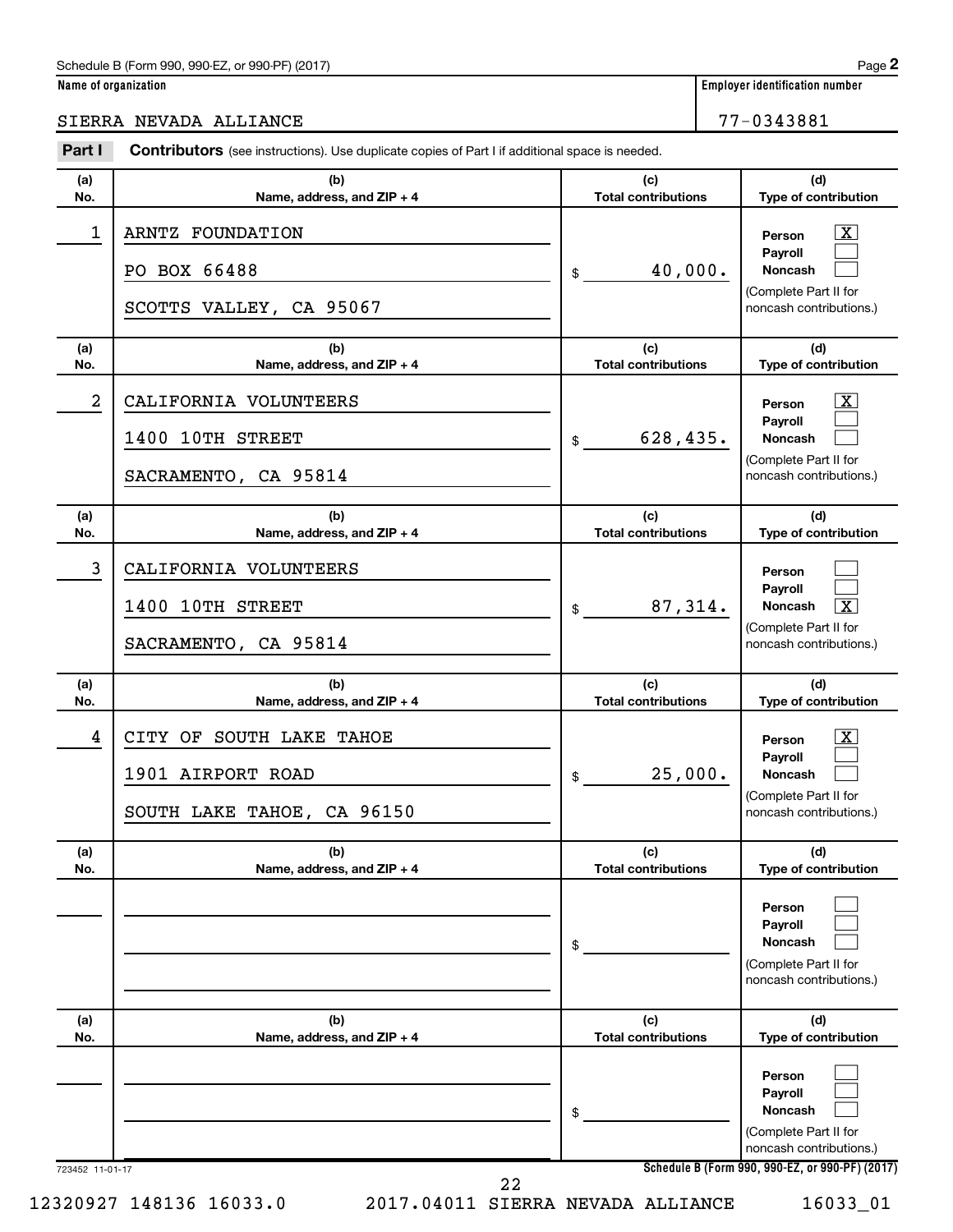### SIERRA NEVADA ALLIANCE 77-0343881

Part II Noncash Property (see instructions). Use duplicate copies of Part II if additional space is needed.

| (a)<br>No.<br>from<br>Part I | (b)<br>Description of noncash property given | (c)<br>FMV (or estimate)<br>(See instructions.) | (d)<br>Date received                            |
|------------------------------|----------------------------------------------|-------------------------------------------------|-------------------------------------------------|
| 3                            | IN KIND SERVICES PROVIDED                    |                                                 |                                                 |
|                              |                                              | 87,314.<br>\$                                   | 12/31/17                                        |
| (a)<br>No.<br>from<br>Part I | (b)<br>Description of noncash property given | (c)<br>FMV (or estimate)<br>(See instructions.) | (d)<br>Date received                            |
|                              |                                              | \$                                              |                                                 |
| (a)<br>No.<br>from<br>Part I | (b)<br>Description of noncash property given | (c)<br>FMV (or estimate)<br>(See instructions.) | (d)<br>Date received                            |
|                              |                                              | \$                                              |                                                 |
| (a)<br>No.<br>from<br>Part I | (b)<br>Description of noncash property given | (c)<br>FMV (or estimate)<br>(See instructions.) | (d)<br>Date received                            |
|                              |                                              | \$                                              |                                                 |
| (a)<br>No.<br>from<br>Part I | (b)<br>Description of noncash property given | (c)<br>FMV (or estimate)<br>(See instructions.) | (d)<br>Date received                            |
|                              |                                              | \$                                              |                                                 |
| (a)<br>No.<br>from<br>Part I | (b)<br>Description of noncash property given | (c)<br>FMV (or estimate)<br>(See instructions.) | (d)<br>Date received                            |
|                              |                                              | \$                                              |                                                 |
| 723453 11-01-17              | 23<br>12320927 148136 16033.0                | 2017.04011 SIERRA NEVADA ALLIANCE               | Schedule B (Form 990, 990-EZ, or 990-PF) (2017) |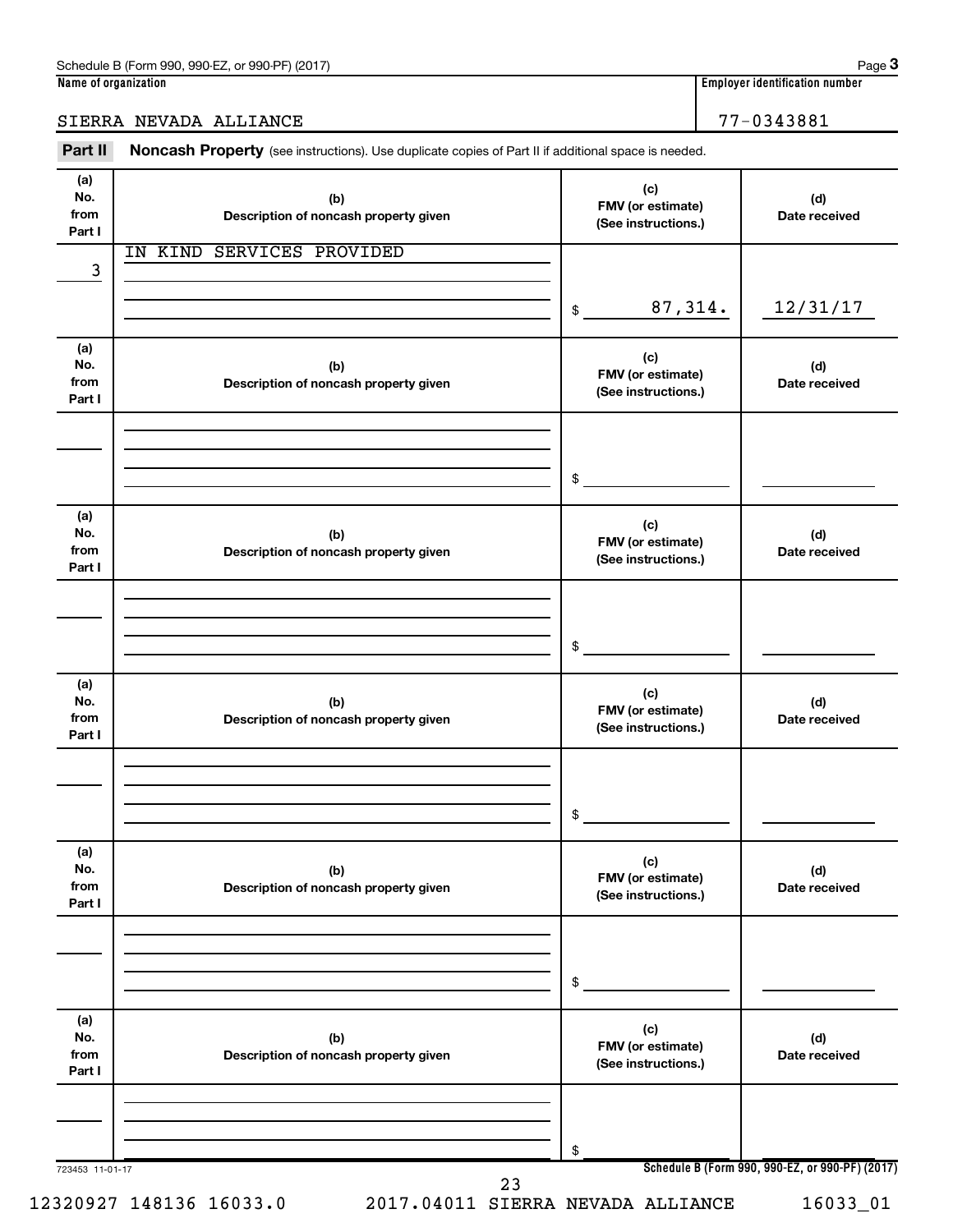| Name of organization      |                                                                                                                                                                                                                                                                                 |                      | <b>Employer identification number</b>                                                                                                                               |
|---------------------------|---------------------------------------------------------------------------------------------------------------------------------------------------------------------------------------------------------------------------------------------------------------------------------|----------------------|---------------------------------------------------------------------------------------------------------------------------------------------------------------------|
| Part III                  | SIERRA NEVADA ALLIANCE                                                                                                                                                                                                                                                          |                      | 77-0343881<br>Exclusively religious, charitable, etc., contributions to organizations described in section 501(c)(7), (8), or (10) that total more than \$1,000 for |
|                           | the year from any one contributor. Complete columns (a) through (e) and the following line entry. For organizations<br>completing Part III, enter the total of exclusively religious, charitable, etc., contributions of \$1,000 or less for the year. (Enter this info. once.) |                      |                                                                                                                                                                     |
|                           | Use duplicate copies of Part III if additional space is needed.                                                                                                                                                                                                                 |                      |                                                                                                                                                                     |
| (a) No.<br>from<br>Part I | (b) Purpose of gift                                                                                                                                                                                                                                                             | (c) Use of gift      | (d) Description of how gift is held                                                                                                                                 |
|                           |                                                                                                                                                                                                                                                                                 |                      |                                                                                                                                                                     |
|                           |                                                                                                                                                                                                                                                                                 | (e) Transfer of gift |                                                                                                                                                                     |
|                           | Transferee's name, address, and ZIP + 4                                                                                                                                                                                                                                         |                      | Relationship of transferor to transferee                                                                                                                            |
| (a) No.<br>from<br>Part I | (b) Purpose of gift                                                                                                                                                                                                                                                             | (c) Use of gift      | (d) Description of how gift is held                                                                                                                                 |
|                           |                                                                                                                                                                                                                                                                                 |                      |                                                                                                                                                                     |
|                           |                                                                                                                                                                                                                                                                                 | (e) Transfer of gift |                                                                                                                                                                     |
|                           | Transferee's name, address, and ZIP + 4                                                                                                                                                                                                                                         |                      | Relationship of transferor to transferee                                                                                                                            |
|                           |                                                                                                                                                                                                                                                                                 |                      |                                                                                                                                                                     |
| (a) No.<br>from<br>Part I | (b) Purpose of gift                                                                                                                                                                                                                                                             | (c) Use of gift      | (d) Description of how gift is held                                                                                                                                 |
|                           |                                                                                                                                                                                                                                                                                 |                      |                                                                                                                                                                     |
|                           |                                                                                                                                                                                                                                                                                 | (e) Transfer of gift |                                                                                                                                                                     |
|                           | Transferee's name, address, and ZIP + 4                                                                                                                                                                                                                                         |                      | Relationship of transferor to transferee                                                                                                                            |
| (a) No.<br>from<br>Part I | (b) Purpose of gift                                                                                                                                                                                                                                                             | (c) Use of gift      | (d) Description of how gift is held                                                                                                                                 |
|                           |                                                                                                                                                                                                                                                                                 |                      |                                                                                                                                                                     |
|                           |                                                                                                                                                                                                                                                                                 | (e) Transfer of gift |                                                                                                                                                                     |
|                           | Transferee's name, address, and ZIP + 4                                                                                                                                                                                                                                         |                      | Relationship of transferor to transferee                                                                                                                            |
|                           |                                                                                                                                                                                                                                                                                 |                      |                                                                                                                                                                     |
| 723454 11-01-17           |                                                                                                                                                                                                                                                                                 | 24                   | Schedule B (Form 990, 990-EZ, or 990-PF) (2017)                                                                                                                     |

12320927 148136 16033.0 2017.04011 SIERRA NEVADA ALLIANCE 16033\_01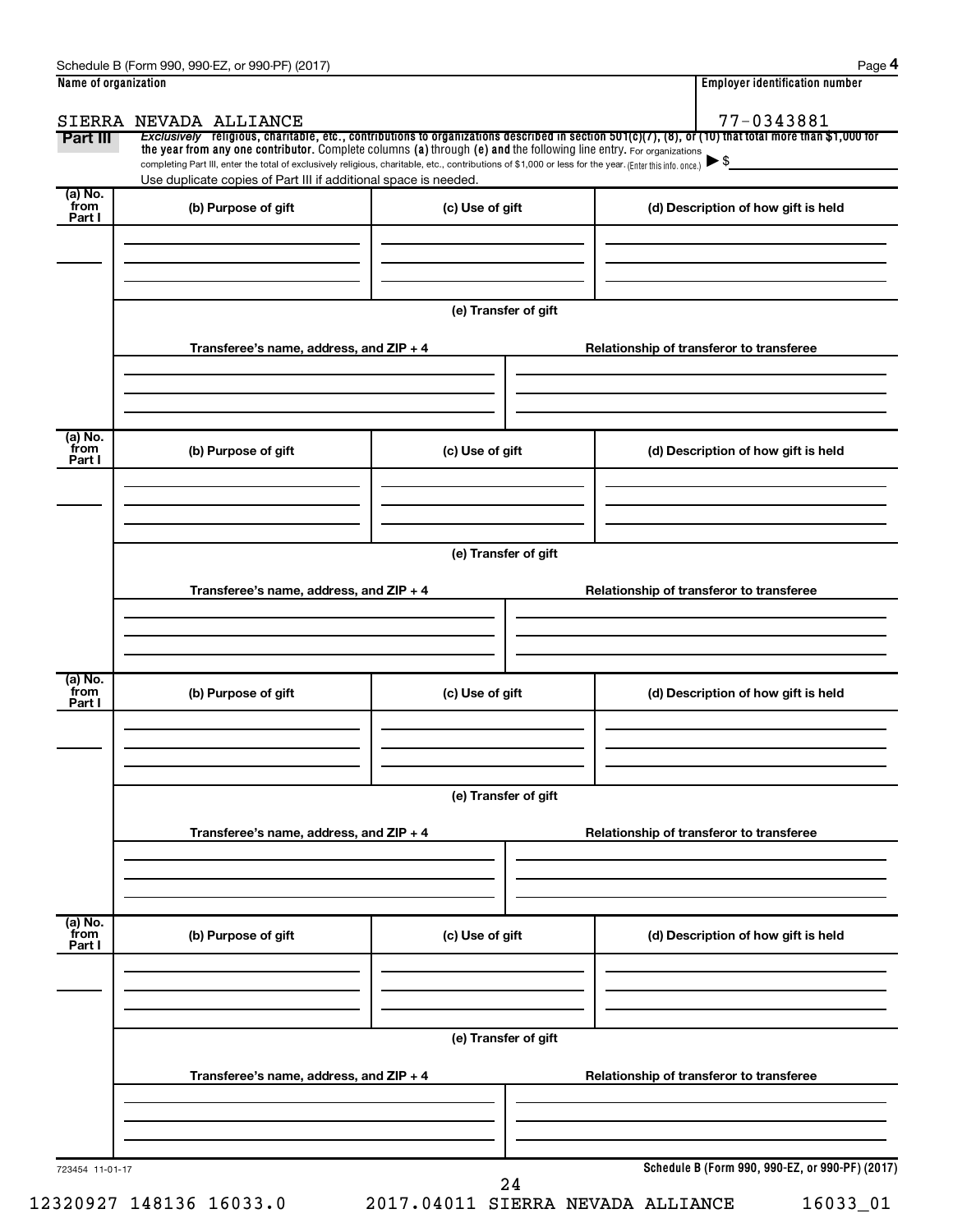| <b>SCHEDULE D</b> |  |
|-------------------|--|
|-------------------|--|

| (Form 990) |  |
|------------|--|
|------------|--|

# **SCHEDULE D Supplemental Financial Statements**<br> **Form 990 2017**<br> **Part IV** line 6.7.8.9.10, 11a, 11b, 11d, 11d, 11d, 11d, 11d, 12a, 0r, 12b

**(Form 990) | Complete if the organization answered "Yes" on Form 990, Part IV, line 6, 7, 8, 9, 10, 11a, 11b, 11c, 11d, 11e, 11f, 12a, or 12b.**

**| Attach to Form 990. |Go to www.irs.gov/Form990 for instructions and the latest information.**



Department of the Treasury Internal Revenue Service

**Name of the organization Employer identification number**

|         | SIERRA NEVADA ALLIANCE                                                                                                                                    | 77-0343881                      |  |  |  |  |
|---------|-----------------------------------------------------------------------------------------------------------------------------------------------------------|---------------------------------|--|--|--|--|
| Part I  | Organizations Maintaining Donor Advised Funds or Other Similar Funds or Accounts. Complete if the                                                         |                                 |  |  |  |  |
|         | organization answered "Yes" on Form 990, Part IV, line 6.                                                                                                 |                                 |  |  |  |  |
|         | (a) Donor advised funds                                                                                                                                   | (b) Funds and other accounts    |  |  |  |  |
| 1       |                                                                                                                                                           |                                 |  |  |  |  |
| 2       | Aggregate value of contributions to (during year)                                                                                                         |                                 |  |  |  |  |
| 3       | Aggregate value of grants from (during year)                                                                                                              |                                 |  |  |  |  |
| 4       |                                                                                                                                                           |                                 |  |  |  |  |
| 5       | Did the organization inform all donors and donor advisors in writing that the assets held in donor advised funds                                          |                                 |  |  |  |  |
|         |                                                                                                                                                           | Yes<br>No                       |  |  |  |  |
| 6       | Did the organization inform all grantees, donors, and donor advisors in writing that grant funds can be used only                                         |                                 |  |  |  |  |
|         | for charitable purposes and not for the benefit of the donor or donor advisor, or for any other purpose conferring                                        |                                 |  |  |  |  |
|         | impermissible private benefit?                                                                                                                            | Yes<br>No                       |  |  |  |  |
| Part II | Conservation Easements. Complete if the organization answered "Yes" on Form 990, Part IV, line 7.                                                         |                                 |  |  |  |  |
| 1.      | Purpose(s) of conservation easements held by the organization (check all that apply).                                                                     |                                 |  |  |  |  |
|         | Preservation of land for public use (e.g., recreation or education)<br>Preservation of a historically important land area                                 |                                 |  |  |  |  |
|         | Protection of natural habitat<br>Preservation of a certified historic structure                                                                           |                                 |  |  |  |  |
|         | Preservation of open space                                                                                                                                |                                 |  |  |  |  |
| 2       | Complete lines 2a through 2d if the organization held a qualified conservation contribution in the form of a conservation easement on the last            |                                 |  |  |  |  |
|         | day of the tax year.                                                                                                                                      | Held at the End of the Tax Year |  |  |  |  |
|         |                                                                                                                                                           | 2a                              |  |  |  |  |
|         | <b>b</b> Total acreage restricted by conservation easements                                                                                               | 2b                              |  |  |  |  |
|         | c Number of conservation easements on a certified historic structure included in (a) manufacture included in (a)                                          | 2c                              |  |  |  |  |
|         | d Number of conservation easements included in (c) acquired after 7/25/06, and not on a historic structure                                                |                                 |  |  |  |  |
|         |                                                                                                                                                           | 2d                              |  |  |  |  |
| 3       | Number of conservation easements modified, transferred, released, extinguished, or terminated by the organization during the tax                          |                                 |  |  |  |  |
|         | $year \triangleright$                                                                                                                                     |                                 |  |  |  |  |
| 4       | Number of states where property subject to conservation easement is located >                                                                             |                                 |  |  |  |  |
| 5       | Does the organization have a written policy regarding the periodic monitoring, inspection, handling of                                                    |                                 |  |  |  |  |
|         | violations, and enforcement of the conservation easements it holds?                                                                                       | Yes<br><b>No</b>                |  |  |  |  |
| 6       | Staff and volunteer hours devoted to monitoring, inspecting, handling of violations, and enforcing conservation easements during the year                 |                                 |  |  |  |  |
|         |                                                                                                                                                           |                                 |  |  |  |  |
| 7       | Amount of expenses incurred in monitoring, inspecting, handling of violations, and enforcing conservation easements during the year                       |                                 |  |  |  |  |
|         | $\blacktriangleright$ \$                                                                                                                                  |                                 |  |  |  |  |
| 8       | Does each conservation easement reported on line 2(d) above satisfy the requirements of section 170(h)(4)(B)(i)                                           |                                 |  |  |  |  |
|         |                                                                                                                                                           | <b>No</b><br>Yes                |  |  |  |  |
| 9       | In Part XIII, describe how the organization reports conservation easements in its revenue and expense statement, and balance sheet, and                   |                                 |  |  |  |  |
|         | include, if applicable, the text of the footnote to the organization's financial statements that describes the organization's accounting for              |                                 |  |  |  |  |
|         | conservation easements.                                                                                                                                   |                                 |  |  |  |  |
|         | Organizations Maintaining Collections of Art, Historical Treasures, or Other Similar Assets.<br>Part III                                                  |                                 |  |  |  |  |
|         | Complete if the organization answered "Yes" on Form 990, Part IV, line 8.                                                                                 |                                 |  |  |  |  |
|         | 1a If the organization elected, as permitted under SFAS 116 (ASC 958), not to report in its revenue statement and balance sheet works of art,             |                                 |  |  |  |  |
|         | historical treasures, or other similar assets held for public exhibition, education, or research in furtherance of public service, provide, in Part XIII, |                                 |  |  |  |  |
|         | the text of the footnote to its financial statements that describes these items.                                                                          |                                 |  |  |  |  |
|         | b If the organization elected, as permitted under SFAS 116 (ASC 958), to report in its revenue statement and balance sheet works of art, historical       |                                 |  |  |  |  |
|         | treasures, or other similar assets held for public exhibition, education, or research in furtherance of public service, provide the following amounts     |                                 |  |  |  |  |
|         | relating to these items:                                                                                                                                  |                                 |  |  |  |  |
|         |                                                                                                                                                           | - \$                            |  |  |  |  |
|         | (ii) Assets included in Form 990, Part X                                                                                                                  | $\blacktriangleright$ s         |  |  |  |  |
| 2       | If the organization received or held works of art, historical treasures, or other similar assets for financial gain, provide                              |                                 |  |  |  |  |
|         | the following amounts required to be reported under SFAS 116 (ASC 958) relating to these items:                                                           |                                 |  |  |  |  |
|         |                                                                                                                                                           | $\blacktriangleright$ \$        |  |  |  |  |
|         |                                                                                                                                                           | $\blacktriangleright$ \$        |  |  |  |  |

732051 10-09-17 **For Paperwork Reduction Act Notice, see the Instructions for Form 990. Schedule D (Form 990) 2017** LHA

25

12320927 148136 16033.0 2017.04011 SIERRA NEVADA ALLIANCE 16033\_01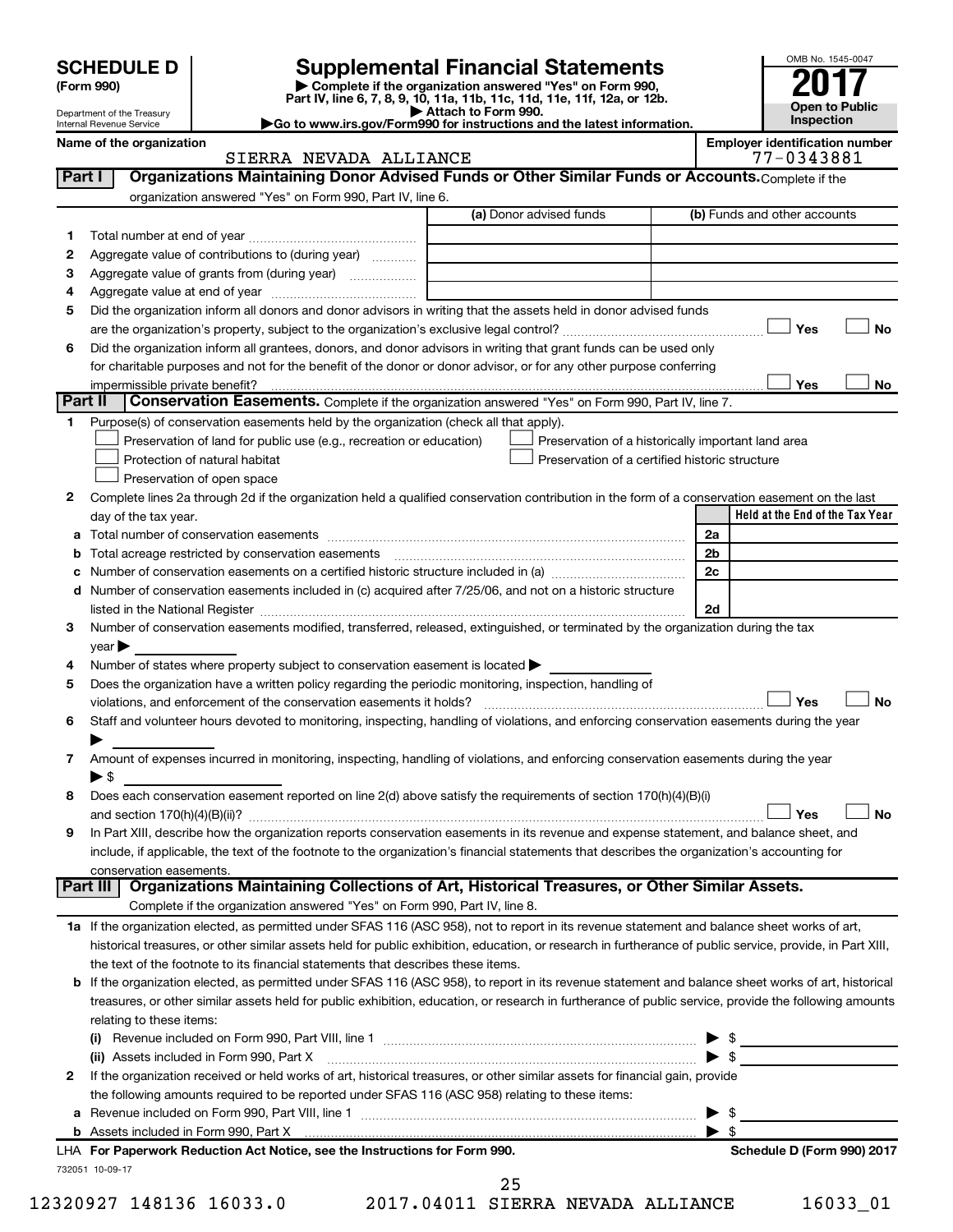|               | Schedule D (Form 990) 2017                                                                                                                                                                                                     | SIERRA NEVADA ALLIANCE                  |                |                                                                                                                                                                                                                               |                                 |                | 77-0343881 Page 2                                 |
|---------------|--------------------------------------------------------------------------------------------------------------------------------------------------------------------------------------------------------------------------------|-----------------------------------------|----------------|-------------------------------------------------------------------------------------------------------------------------------------------------------------------------------------------------------------------------------|---------------------------------|----------------|---------------------------------------------------|
|               | Part III<br>Organizations Maintaining Collections of Art, Historical Treasures, or Other Similar Assets (continued)                                                                                                            |                                         |                |                                                                                                                                                                                                                               |                                 |                |                                                   |
| 3             | Using the organization's acquisition, accession, and other records, check any of the following that are a significant use of its collection items<br>(check all that apply):                                                   |                                         |                |                                                                                                                                                                                                                               |                                 |                |                                                   |
| a             | Public exhibition                                                                                                                                                                                                              | d                                       |                | Loan or exchange programs                                                                                                                                                                                                     |                                 |                |                                                   |
| b             | Scholarly research                                                                                                                                                                                                             | е                                       |                | Other and the contract of the contract of the contract of the contract of the contract of the contract of the contract of the contract of the contract of the contract of the contract of the contract of the contract of the |                                 |                |                                                   |
| c             | Preservation for future generations                                                                                                                                                                                            |                                         |                |                                                                                                                                                                                                                               |                                 |                |                                                   |
| 4             | Provide a description of the organization's collections and explain how they further the organization's exempt purpose in Part XIII.                                                                                           |                                         |                |                                                                                                                                                                                                                               |                                 |                |                                                   |
| 5             | During the year, did the organization solicit or receive donations of art, historical treasures, or other similar assets                                                                                                       |                                         |                |                                                                                                                                                                                                                               |                                 |                |                                                   |
|               |                                                                                                                                                                                                                                |                                         |                |                                                                                                                                                                                                                               |                                 | Yes            | No                                                |
|               | Part IV<br><b>Escrow and Custodial Arrangements.</b> Complete if the organization answered "Yes" on Form 990, Part IV, line 9, or                                                                                              |                                         |                |                                                                                                                                                                                                                               |                                 |                |                                                   |
|               | reported an amount on Form 990, Part X, line 21.                                                                                                                                                                               |                                         |                |                                                                                                                                                                                                                               |                                 |                |                                                   |
|               | 1a Is the organization an agent, trustee, custodian or other intermediary for contributions or other assets not included                                                                                                       |                                         |                |                                                                                                                                                                                                                               |                                 |                |                                                   |
|               |                                                                                                                                                                                                                                |                                         |                |                                                                                                                                                                                                                               |                                 | Yes            | No                                                |
|               | b If "Yes," explain the arrangement in Part XIII and complete the following table:                                                                                                                                             |                                         |                |                                                                                                                                                                                                                               |                                 |                |                                                   |
|               |                                                                                                                                                                                                                                |                                         |                |                                                                                                                                                                                                                               |                                 | Amount         |                                                   |
|               | c Beginning balance measurements and the contract of Beginning balance measurements are all the contract of the contract of the contract of the contract of the contract of the contract of the contract of the contract of th |                                         |                |                                                                                                                                                                                                                               | 1c                              |                |                                                   |
|               | d Additions during the year manufactured and an according to the year manufactured and according the year manufactured and according to the year manufactured and according to the year manufactured and according to the stat |                                         |                |                                                                                                                                                                                                                               | 1d                              |                |                                                   |
|               | e Distributions during the year manufactured and continuum control of the control of the control of the state of the control of the control of the control of the control of the control of the control of the control of the  |                                         |                |                                                                                                                                                                                                                               | 1e                              |                |                                                   |
| Ť.            | Ending balance measurements are all the contract of the contract of the contract of the contract of the contract of the contract of the contract of the contract of the contract of the contract of the contract of the contra |                                         |                |                                                                                                                                                                                                                               | 1f                              |                |                                                   |
|               | 2a Did the organization include an amount on Form 990, Part X, line 21, for escrow or custodial account liability?                                                                                                             |                                         |                |                                                                                                                                                                                                                               |                                 | Yes            | No                                                |
|               | <b>b</b> If "Yes," explain the arrangement in Part XIII. Check here if the explanation has been provided on Part XIII                                                                                                          |                                         |                |                                                                                                                                                                                                                               |                                 |                |                                                   |
| <b>Part V</b> | <b>Endowment Funds.</b> Complete if the organization answered "Yes" on Form 990, Part IV, line 10.                                                                                                                             |                                         |                |                                                                                                                                                                                                                               |                                 |                |                                                   |
|               |                                                                                                                                                                                                                                | (a) Current year                        | (b) Prior year | (c) Two years back                                                                                                                                                                                                            |                                 |                | $(d)$ Three years back $\mid$ (e) Four years back |
|               | 1a Beginning of year balance                                                                                                                                                                                                   |                                         |                |                                                                                                                                                                                                                               |                                 |                |                                                   |
| b             |                                                                                                                                                                                                                                |                                         |                |                                                                                                                                                                                                                               |                                 |                |                                                   |
| с             | Net investment earnings, gains, and losses                                                                                                                                                                                     |                                         |                |                                                                                                                                                                                                                               |                                 |                |                                                   |
|               |                                                                                                                                                                                                                                |                                         |                |                                                                                                                                                                                                                               |                                 |                |                                                   |
|               | e Other expenditures for facilities                                                                                                                                                                                            |                                         |                |                                                                                                                                                                                                                               |                                 |                |                                                   |
|               | and programs                                                                                                                                                                                                                   |                                         |                |                                                                                                                                                                                                                               |                                 |                |                                                   |
|               |                                                                                                                                                                                                                                |                                         |                |                                                                                                                                                                                                                               |                                 |                |                                                   |
| g             |                                                                                                                                                                                                                                |                                         |                |                                                                                                                                                                                                                               |                                 |                |                                                   |
| 2             | Provide the estimated percentage of the current year end balance (line 1g, column (a)) held as:                                                                                                                                |                                         |                |                                                                                                                                                                                                                               |                                 |                |                                                   |
| а             | Board designated or quasi-endowment                                                                                                                                                                                            |                                         | %              |                                                                                                                                                                                                                               |                                 |                |                                                   |
| b             | Permanent endowment                                                                                                                                                                                                            | %                                       |                |                                                                                                                                                                                                                               |                                 |                |                                                   |
| С             | Temporarily restricted endowment                                                                                                                                                                                               | %                                       |                |                                                                                                                                                                                                                               |                                 |                |                                                   |
|               | The percentages on lines 2a, 2b, and 2c should equal 100%.                                                                                                                                                                     |                                         |                |                                                                                                                                                                                                                               |                                 |                |                                                   |
|               | 3a Are there endowment funds not in the possession of the organization that are held and administered for the organization                                                                                                     |                                         |                |                                                                                                                                                                                                                               |                                 |                |                                                   |
|               | by:                                                                                                                                                                                                                            |                                         |                |                                                                                                                                                                                                                               |                                 |                | Yes<br>No                                         |
|               | (i)                                                                                                                                                                                                                            |                                         |                |                                                                                                                                                                                                                               |                                 | 3a(i)          |                                                   |
|               |                                                                                                                                                                                                                                |                                         |                |                                                                                                                                                                                                                               |                                 | 3a(ii)         |                                                   |
|               |                                                                                                                                                                                                                                |                                         |                |                                                                                                                                                                                                                               |                                 | 3b             |                                                   |
| 4             | Describe in Part XIII the intended uses of the organization's endowment funds.                                                                                                                                                 |                                         |                |                                                                                                                                                                                                                               |                                 |                |                                                   |
|               | <b>Land, Buildings, and Equipment.</b><br><b>Part VI</b>                                                                                                                                                                       |                                         |                |                                                                                                                                                                                                                               |                                 |                |                                                   |
|               | Complete if the organization answered "Yes" on Form 990, Part IV, line 11a. See Form 990, Part X, line 10.                                                                                                                     |                                         |                |                                                                                                                                                                                                                               |                                 |                |                                                   |
|               | Description of property                                                                                                                                                                                                        | (a) Cost or other<br>basis (investment) |                | (b) Cost or other<br>basis (other)                                                                                                                                                                                            | (c) Accumulated<br>depreciation | (d) Book value |                                                   |
|               |                                                                                                                                                                                                                                |                                         |                |                                                                                                                                                                                                                               |                                 |                |                                                   |
|               |                                                                                                                                                                                                                                |                                         |                |                                                                                                                                                                                                                               |                                 |                |                                                   |
|               |                                                                                                                                                                                                                                |                                         |                |                                                                                                                                                                                                                               |                                 |                |                                                   |
|               |                                                                                                                                                                                                                                |                                         |                | 30,005.                                                                                                                                                                                                                       | 30,005.                         |                | $\overline{0}$ .                                  |
|               |                                                                                                                                                                                                                                |                                         |                | 9,198.                                                                                                                                                                                                                        | 9,198.                          |                | $\overline{0}$ .                                  |
|               | Total. Add lines 1a through 1e. (Column (d) must equal Form 990, Part X, column (B), line 10c.)                                                                                                                                |                                         |                |                                                                                                                                                                                                                               |                                 |                | $\overline{0}$ .                                  |
|               |                                                                                                                                                                                                                                |                                         |                |                                                                                                                                                                                                                               |                                 |                |                                                   |

**Schedule D (Form 990) 2017**

732052 10-09-17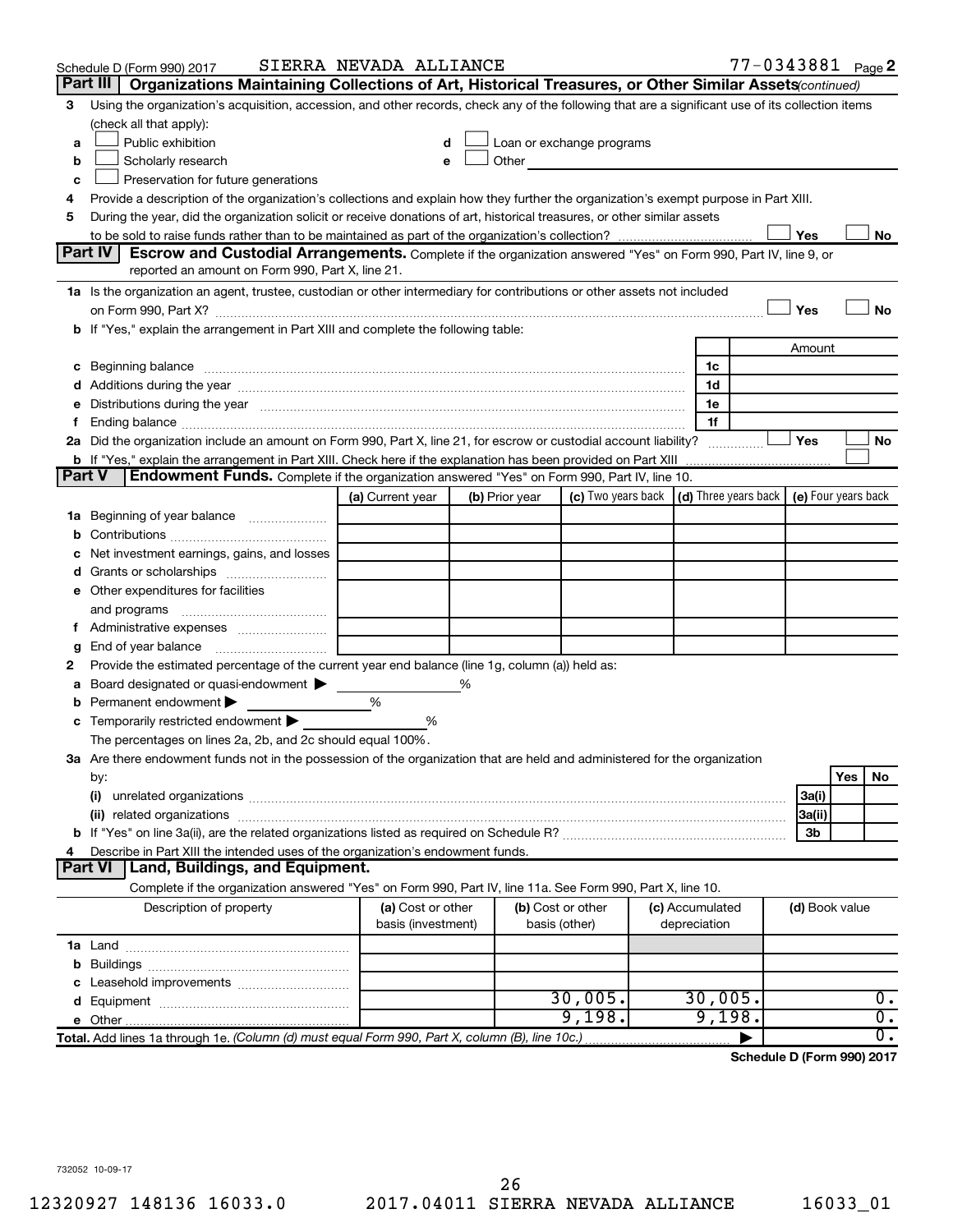| (a) Description of security or category (including name of security)                                                                          | (b) Book value  | (c) Method of valuation: Cost or end-of-year market value |                                                           |
|-----------------------------------------------------------------------------------------------------------------------------------------------|-----------------|-----------------------------------------------------------|-----------------------------------------------------------|
|                                                                                                                                               |                 |                                                           |                                                           |
|                                                                                                                                               |                 |                                                           |                                                           |
| $(3)$ Other                                                                                                                                   |                 |                                                           |                                                           |
| (A)                                                                                                                                           |                 |                                                           |                                                           |
| (B)                                                                                                                                           |                 |                                                           |                                                           |
| (C)                                                                                                                                           |                 |                                                           |                                                           |
| (D)                                                                                                                                           |                 |                                                           |                                                           |
| (E)                                                                                                                                           |                 |                                                           |                                                           |
| (F)                                                                                                                                           |                 |                                                           |                                                           |
| (G)                                                                                                                                           |                 |                                                           |                                                           |
| (H)                                                                                                                                           |                 |                                                           |                                                           |
| Total. (Col. (b) must equal Form 990, Part X, col. (B) line 12.) $\blacktriangleright$                                                        |                 |                                                           |                                                           |
| Part VIII Investments - Program Related.                                                                                                      |                 |                                                           |                                                           |
| Complete if the organization answered "Yes" on Form 990, Part IV, line 11c. See Form 990, Part X, line 13.                                    |                 |                                                           |                                                           |
| (a) Description of investment                                                                                                                 | (b) Book value  |                                                           | (c) Method of valuation: Cost or end-of-year market value |
|                                                                                                                                               |                 |                                                           |                                                           |
| (1)                                                                                                                                           |                 |                                                           |                                                           |
| (2)                                                                                                                                           |                 |                                                           |                                                           |
| (3)                                                                                                                                           |                 |                                                           |                                                           |
| (4)                                                                                                                                           |                 |                                                           |                                                           |
| (5)                                                                                                                                           |                 |                                                           |                                                           |
| (6)                                                                                                                                           |                 |                                                           |                                                           |
| (7)                                                                                                                                           |                 |                                                           |                                                           |
| (8)                                                                                                                                           |                 |                                                           |                                                           |
| (9)                                                                                                                                           |                 |                                                           |                                                           |
| Part IX<br><b>Other Assets.</b><br>Complete if the organization answered "Yes" on Form 990, Part IV, line 11d. See Form 990, Part X, line 15. |                 |                                                           |                                                           |
|                                                                                                                                               | (a) Description |                                                           | (b) Book value                                            |
| (1)                                                                                                                                           |                 |                                                           |                                                           |
| (2)                                                                                                                                           |                 |                                                           |                                                           |
| (3)                                                                                                                                           |                 |                                                           |                                                           |
| (4)                                                                                                                                           |                 |                                                           |                                                           |
| (5)                                                                                                                                           |                 |                                                           |                                                           |
| (6)                                                                                                                                           |                 |                                                           |                                                           |
| (7)                                                                                                                                           |                 |                                                           |                                                           |
| (8)                                                                                                                                           |                 |                                                           |                                                           |
| (9)                                                                                                                                           |                 |                                                           |                                                           |
|                                                                                                                                               |                 |                                                           |                                                           |
| <b>Other Liabilities.</b><br>Part X                                                                                                           |                 |                                                           |                                                           |
| Complete if the organization answered "Yes" on Form 990, Part IV, line 11e or 11f. See Form 990, Part X, line 25.                             |                 |                                                           |                                                           |
|                                                                                                                                               |                 | (b) Book value                                            |                                                           |
| (a) Description of liability                                                                                                                  |                 |                                                           |                                                           |
|                                                                                                                                               |                 |                                                           |                                                           |
| Federal income taxes<br>(1)                                                                                                                   |                 |                                                           |                                                           |
| (2)                                                                                                                                           |                 |                                                           |                                                           |
| (3)                                                                                                                                           |                 |                                                           |                                                           |
| (4)                                                                                                                                           |                 |                                                           |                                                           |
| (5)                                                                                                                                           |                 |                                                           |                                                           |
| (6)                                                                                                                                           |                 |                                                           |                                                           |
| (7)                                                                                                                                           |                 |                                                           |                                                           |
| (8)                                                                                                                                           |                 |                                                           |                                                           |
| 1.<br>(9)<br>Total. (Column (b) must equal Form 990, Part X, col. (B) line 25.)                                                               |                 |                                                           |                                                           |

Complete if the organization answered "Yes" on Form 990, Part IV, line 11b. See Form 990, Part X, line 12.

732053 10-09-17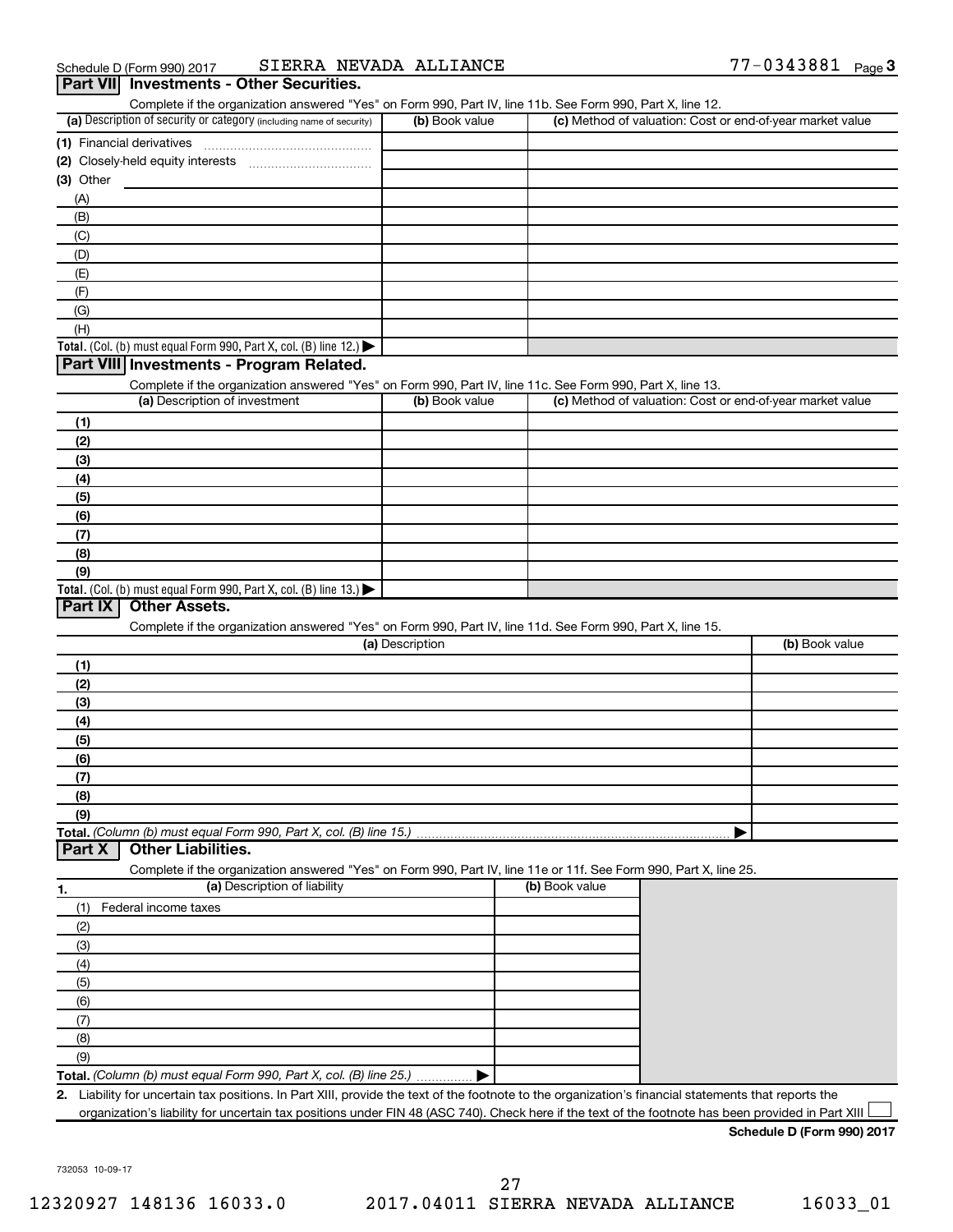| SIERRA NEVADA ALLIANCE<br>Schedule D (Form 990) 2017                                                                                                                                                                               |                |        |                | 77-0343881 Page 4 |
|------------------------------------------------------------------------------------------------------------------------------------------------------------------------------------------------------------------------------------|----------------|--------|----------------|-------------------|
| Reconciliation of Revenue per Audited Financial Statements With Revenue per Return.<br><b>Part XI</b>                                                                                                                              |                |        |                |                   |
| Complete if the organization answered "Yes" on Form 990, Part IV, line 12a.                                                                                                                                                        |                |        |                |                   |
| Total revenue, gains, and other support per audited financial statements [[[[[[[[[[[[[[[[[[[[[[]]]]]]]]]]]]]]<br>1                                                                                                                 |                |        | $\blacksquare$ | 880, 805.         |
| Amounts included on line 1 but not on Form 990, Part VIII, line 12:<br>2                                                                                                                                                           |                |        |                |                   |
| a                                                                                                                                                                                                                                  | 2a             |        |                |                   |
| b                                                                                                                                                                                                                                  | 2 <sub>b</sub> |        |                |                   |
| c                                                                                                                                                                                                                                  | 2 <sub>c</sub> |        |                |                   |
| d                                                                                                                                                                                                                                  | 2d             | 4,961. |                |                   |
| е                                                                                                                                                                                                                                  |                |        | 2e             | 4,961.            |
| З                                                                                                                                                                                                                                  |                |        | $\mathbf{a}$   | 875, 844.         |
| Amounts included on Form 990, Part VIII, line 12, but not on line 1:<br>4                                                                                                                                                          |                |        |                |                   |
| Investment expenses not included on Form 990, Part VIII, line 7b [                                                                                                                                                                 | 4a             |        |                |                   |
| b                                                                                                                                                                                                                                  | 4 <sub>h</sub> |        |                |                   |
| Add lines 4a and 4b<br>c.                                                                                                                                                                                                          |                |        | 4с             | 0.                |
|                                                                                                                                                                                                                                    |                |        | 5              | 875, 844.         |
| Part XII   Reconciliation of Expenses per Audited Financial Statements With Expenses per Return.                                                                                                                                   |                |        |                |                   |
| Complete if the organization answered "Yes" on Form 990, Part IV, line 12a.                                                                                                                                                        |                |        |                |                   |
| 1                                                                                                                                                                                                                                  |                |        | $\blacksquare$ | 883, 266.         |
| Amounts included on line 1 but not on Form 990, Part IX, line 25:<br>2                                                                                                                                                             |                |        |                |                   |
| a                                                                                                                                                                                                                                  | 2a             |        |                |                   |
| b                                                                                                                                                                                                                                  | 2 <sub>b</sub> |        |                |                   |
| c.                                                                                                                                                                                                                                 | 2 <sub>c</sub> |        |                |                   |
| d                                                                                                                                                                                                                                  | 2d             | 4,961. |                |                   |
| e Add lines 2a through 2d <b>contract and all an additional and all an</b> and all and an additional and an additional and an additional and an additional and an additional and an additional and an additional and an additional |                |        | 2е             | 4,961.            |
| Subtract line 2e from line 1 <b>manufacture in the contract of the 2e</b> from line 1<br>З                                                                                                                                         |                |        | 3              | 878, 305.         |
| Amounts included on Form 990, Part IX, line 25, but not on line 1:                                                                                                                                                                 |                |        |                |                   |
| a                                                                                                                                                                                                                                  | 4a             |        |                |                   |
| b                                                                                                                                                                                                                                  | 4 <sub>b</sub> |        |                |                   |
| Add lines 4a and 4b                                                                                                                                                                                                                |                |        | 4c             | О.                |
| 5                                                                                                                                                                                                                                  |                |        | 5              | 878, 305.         |
| Part XIII Supplemental Information.                                                                                                                                                                                                |                |        |                |                   |

Provide the descriptions required for Part II, lines 3, 5, and 9; Part III, lines 1a and 4; Part IV, lines 1b and 2b; Part V, line 4; Part X, line 2; Part XI, lines 2d and 4b; and Part XII, lines 2d and 4b. Also complete this part to provide any additional information.

### PART XI, LINE 2D - OTHER ADJUSTMENTS:

FUNDRAISING EXPENSES 4,961.

PART XII, LINE 2D - OTHER ADJUSTMENTS:

### FUNDRASING EXPENSES 4,961.

732054 10-09-17

**Schedule D (Form 990) 2017**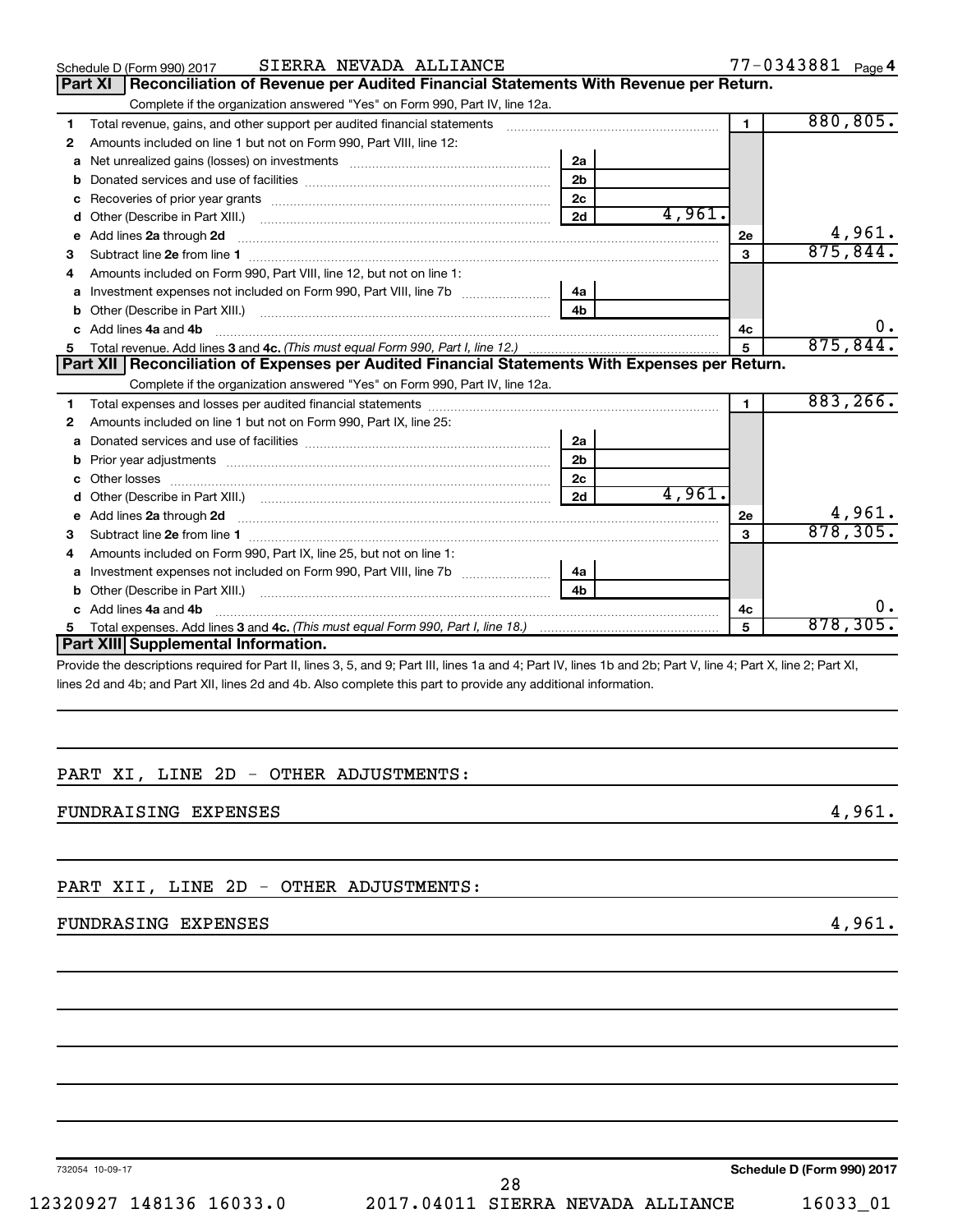| <b>SCHEDULE M</b> |  |
|-------------------|--|
| (Form 990)        |  |

# ◆ Complete if the organizations answered "Yes" on Form 990, Part IV, lines 29 or 30.<br>▶ Complete if the organizations answered "Yes" on Form 990, Part IV, lines 29 or 30. **Noncash Contributions**

OMB No. 1545-0047

Department of the Treasury Internal Revenue Service

**Attach to Form 990.** J  **Go to www.irs.gov/Form990 for the latest information.** J **Open To Public Inspection**

Name of the organization

| <b>Employer identification number</b> |           |  |
|---------------------------------------|-----------|--|
|                                       | 100212001 |  |

#### SIERRA NEVADA ALLIANCE 77-0343881

| Part I | <b>Types of Property</b>                                                                                                       |                               |                                      |                                                                                                      |                                                              |     |     |     |
|--------|--------------------------------------------------------------------------------------------------------------------------------|-------------------------------|--------------------------------------|------------------------------------------------------------------------------------------------------|--------------------------------------------------------------|-----|-----|-----|
|        |                                                                                                                                | (a)<br>Check if<br>applicable | (b)<br>Number of<br>contributions or | (c)<br>Noncash contribution<br>amounts reported on<br>items contributed Form 990, Part VIII, line 1g | (d)<br>Method of determining<br>noncash contribution amounts |     |     |     |
| 1      |                                                                                                                                |                               |                                      |                                                                                                      |                                                              |     |     |     |
| 2      |                                                                                                                                |                               |                                      |                                                                                                      |                                                              |     |     |     |
| 3      | Art - Fractional interests                                                                                                     |                               |                                      |                                                                                                      |                                                              |     |     |     |
| 4      | Books and publications                                                                                                         |                               |                                      |                                                                                                      |                                                              |     |     |     |
| 5      | Clothing and household goods                                                                                                   |                               |                                      |                                                                                                      |                                                              |     |     |     |
| 6      |                                                                                                                                |                               |                                      |                                                                                                      |                                                              |     |     |     |
| 7      |                                                                                                                                |                               |                                      |                                                                                                      |                                                              |     |     |     |
| 8      |                                                                                                                                |                               |                                      |                                                                                                      |                                                              |     |     |     |
| 9      | Securities - Publicly traded                                                                                                   |                               |                                      |                                                                                                      |                                                              |     |     |     |
| 10     | Securities - Closely held stock                                                                                                |                               |                                      |                                                                                                      |                                                              |     |     |     |
| 11     |                                                                                                                                |                               |                                      |                                                                                                      |                                                              |     |     |     |
|        | Securities - Partnership, LLC, or<br>trust interests                                                                           |                               |                                      |                                                                                                      |                                                              |     |     |     |
| 12     | Securities - Miscellaneous                                                                                                     |                               |                                      |                                                                                                      |                                                              |     |     |     |
| 13     | Qualified conservation contribution -                                                                                          |                               |                                      |                                                                                                      |                                                              |     |     |     |
|        |                                                                                                                                |                               |                                      |                                                                                                      |                                                              |     |     |     |
| 14     | Qualified conservation contribution - Other                                                                                    |                               |                                      |                                                                                                      |                                                              |     |     |     |
| 15     | Real estate - Residential                                                                                                      |                               |                                      |                                                                                                      |                                                              |     |     |     |
| 16     | Real estate - Commercial                                                                                                       |                               |                                      |                                                                                                      |                                                              |     |     |     |
| 17     |                                                                                                                                |                               |                                      |                                                                                                      |                                                              |     |     |     |
| 18     |                                                                                                                                |                               |                                      |                                                                                                      |                                                              |     |     |     |
| 19     |                                                                                                                                |                               |                                      |                                                                                                      |                                                              |     |     |     |
| 20     | Drugs and medical supplies                                                                                                     |                               |                                      |                                                                                                      |                                                              |     |     |     |
| 21     |                                                                                                                                |                               |                                      |                                                                                                      |                                                              |     |     |     |
| 22     |                                                                                                                                |                               |                                      |                                                                                                      |                                                              |     |     |     |
| 23     |                                                                                                                                |                               |                                      |                                                                                                      |                                                              |     |     |     |
| 24     |                                                                                                                                |                               |                                      |                                                                                                      |                                                              |     |     |     |
| 25     | (SERVICES & MA)<br>Other $\blacktriangleright$                                                                                 | $\overline{\textbf{x}}$       | 40                                   |                                                                                                      | 87,314.FAIR MARKET VALUE                                     |     |     |     |
| 26     | Other $\blacktriangleright$<br>the control of the control of the                                                               |                               |                                      |                                                                                                      |                                                              |     |     |     |
| 27     | Other $\blacktriangleright$                                                                                                    |                               |                                      |                                                                                                      |                                                              |     |     |     |
| 28     | Other $\blacktriangleright$                                                                                                    |                               |                                      |                                                                                                      |                                                              |     |     |     |
| 29     | Number of Forms 8283 received by the organization during the tax year for contributions                                        |                               |                                      |                                                                                                      |                                                              |     |     |     |
|        | for which the organization completed Form 8283, Part IV, Donee Acknowledgement                                                 |                               |                                      | 29                                                                                                   |                                                              |     |     |     |
|        |                                                                                                                                |                               |                                      |                                                                                                      |                                                              |     | Yes | No. |
|        | 30a During the year, did the organization receive by contribution any property reported in Part I, lines 1 through 28, that it |                               |                                      |                                                                                                      |                                                              |     |     |     |
|        | must hold for at least three years from the date of the initial contribution, and which isn't required to be used for          |                               |                                      |                                                                                                      |                                                              |     |     |     |
|        |                                                                                                                                |                               |                                      |                                                                                                      |                                                              | 30a |     | x.  |
|        | <b>b</b> If "Yes," describe the arrangement in Part II.                                                                        |                               |                                      |                                                                                                      |                                                              |     |     |     |
| 31     | Does the organization have a gift acceptance policy that requires the review of any nonstandard contributions?                 |                               |                                      |                                                                                                      |                                                              | 31  |     | x.  |
|        | 32a Does the organization hire or use third parties or related organizations to solicit, process, or sell noncash              |                               |                                      |                                                                                                      |                                                              |     |     |     |
|        | contributions?                                                                                                                 |                               |                                      |                                                                                                      |                                                              | 32a |     | x   |
|        | <b>b</b> If "Yes," describe in Part II.                                                                                        |                               |                                      |                                                                                                      |                                                              |     |     |     |
| 33     | If the organization didn't report an amount in column (c) for a type of property for which column (a) is checked,              |                               |                                      |                                                                                                      |                                                              |     |     |     |
|        | describe in Part II.                                                                                                           |                               |                                      |                                                                                                      |                                                              |     |     |     |

**For Paperwork Reduction Act Notice, see the Instructions for Form 990. Schedule M (Form 990) 2017** LHA

732141 09-07-17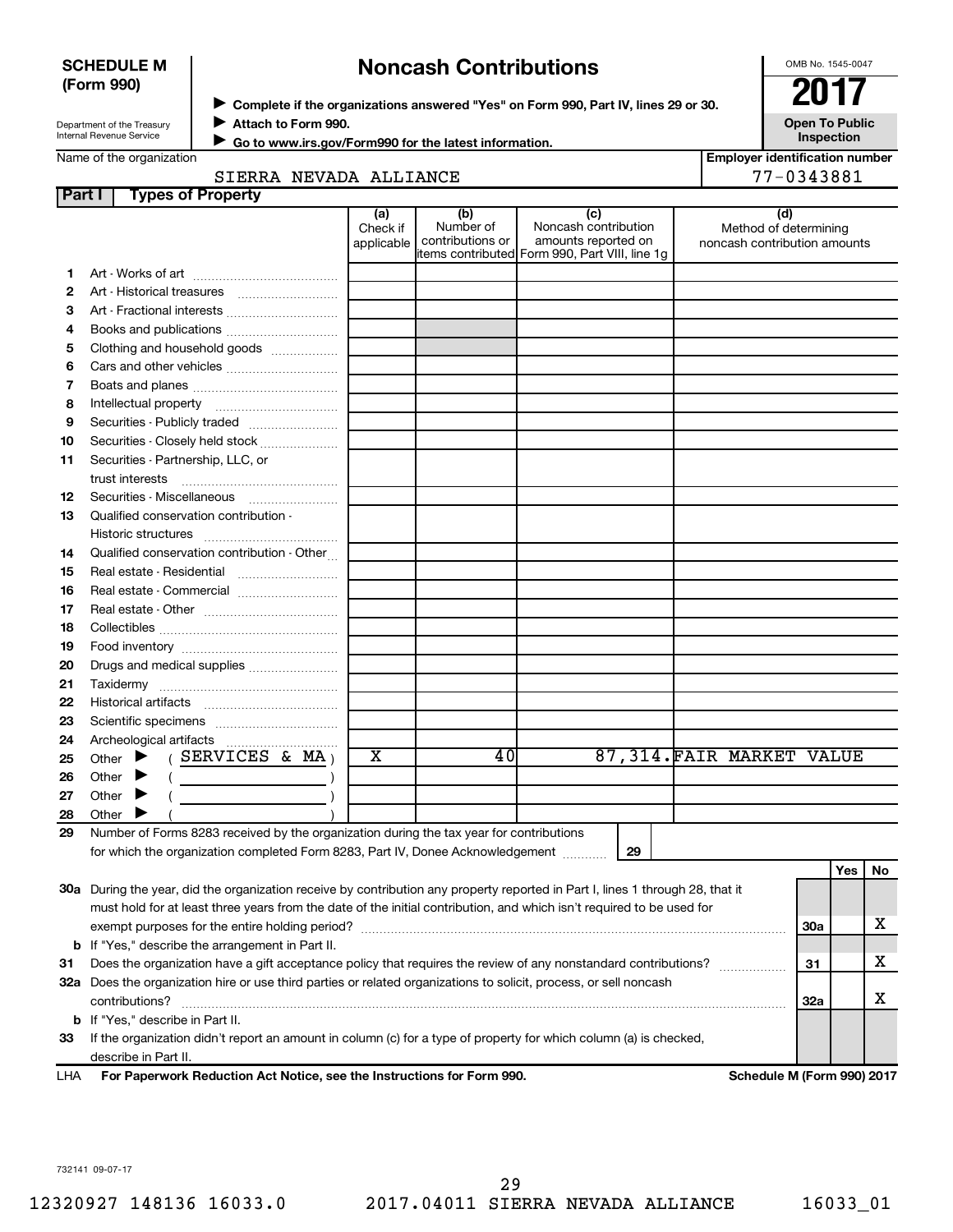Provide the information required by Part I, lines 30b, 32b, and 33, and whether the organization is reporting in Part I, column (b), the number of contributions, the number of items received, or a combination of both. Also complete this part for any additional information. **Part II Supplemental Information.** 

| 732142 09-07-17         |                                   | Schedule M (Form 990) 2017 |
|-------------------------|-----------------------------------|----------------------------|
|                         | $30$                              |                            |
| 12320927 148136 16033.0 | 2017.04011 SIERRA NEVADA ALLIANCE | $16033 - 01$               |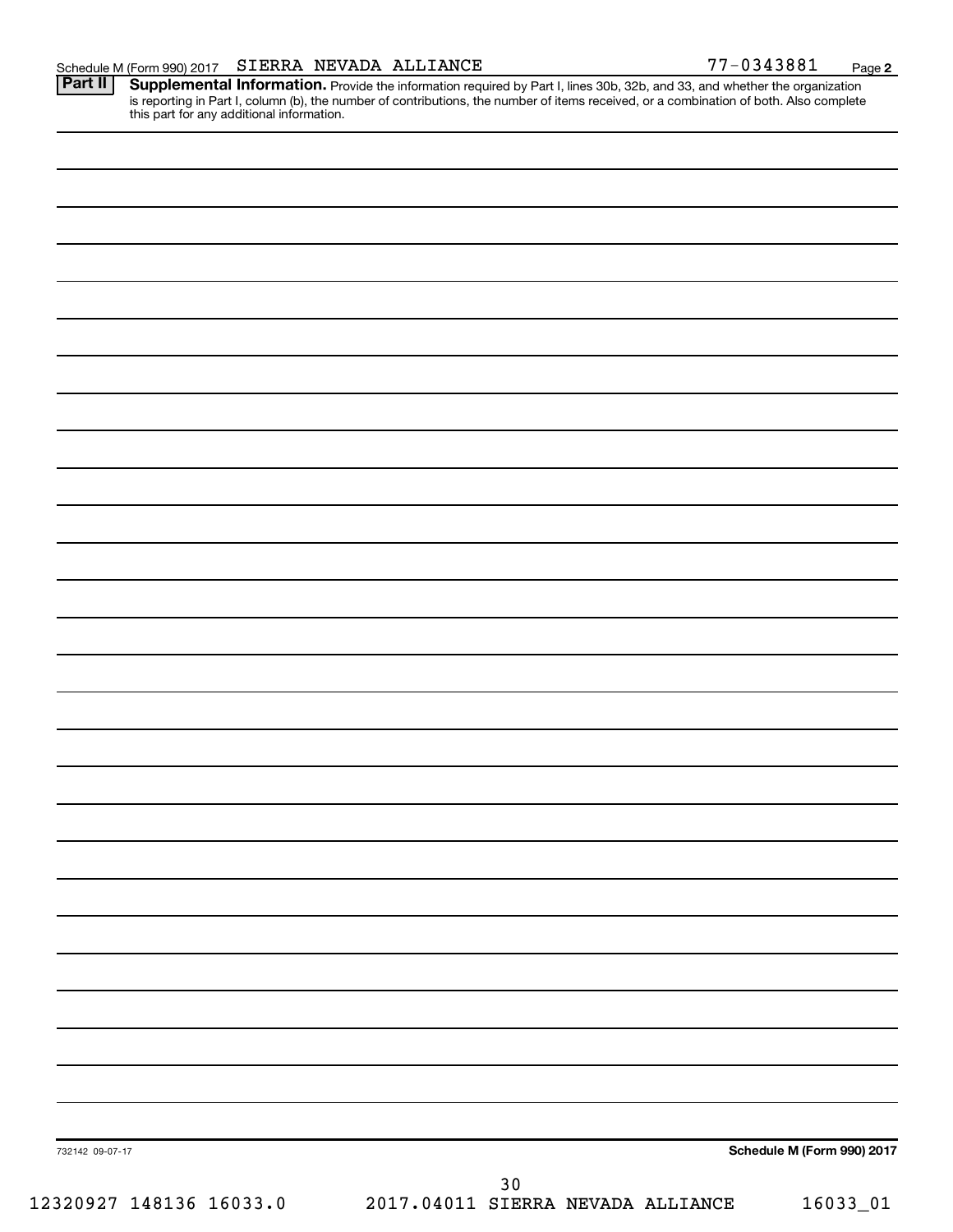Internal Revenue Service

Department of the Treasury **(Form 990 or 990-EZ)**

Name of the organization

**Complete to provide information for responses to specific questions on SCHEDULE O Supplemental Information to Form 990 or 990-EZ** <br>(Form 990 or 990-EZ) Complete to provide information for responses to specific questions on

**Form 990 or 990-EZ or to provide any additional information. | Attach to Form 990 or 990-EZ. | Go to www.irs.gov/Form990 for the latest information.**

**Employer identification number**

OMB No. 1545-0047

**Open to Public Inspection**

SIERRA NEVADA ALLIANCE 77-0343881

FORM 990, PART I, LINE 1, DESCRIPTION OF ORGANIZATION MISSION:

ENSURING HEALTHY AND SUSTAINABLE COMMUNITIES.

FORM 990, PART VI, SECTION B, LINE 11B:

THE EXECUTIVE DIRECTOR AND BOARD OF DIRECTORS REVIEW THE TAX RETURN PRIOR

TO FILING.

FORM 990, PART VI, SECTION B, LINE 12C:

THE BOARD OF DIRECTORS SELF-ENFORCES THEIR CONFLICT OF INTEREST POLICY AND

THE EXECUTIVE DIRECTOR ENFORCES THE POLICY WITH ALL EMPLOYEES.

FORM 990, PART VI, SECTION B, LINE 15:

THE BOARD OF DIRECTORS CONDUCTS AN ANNUAL REVIEW OF THE EXECUTIVE DIRECTOR. IF MERITED, THE BOARD MAY RAISE THE COMPENSATION OF THE EXECUTIVE DIRECTOR BASED ON A SALARY SURVEY OF CALIFORNIA NON-PROFITS.

FORM 990, PART VI, SECTION C, LINE 18:

TAX RETURN IS AVAILABLE ON THE ORGANIZATION'S WEBSITE AND/OR BY REQUEST.

FORM 990, PART VI, SECTION C, LINE 19:

GOVERNING DOCUMENTS ARE AVAILABLE FOR PUBLIC INSPECTION AT PRINCIPAL PLACE

OF BUSINESS.

732211 09-07-17 LHA For Paperwork Reduction Act Notice, see the Instructions for Form 990 or 990-EZ. Schedule O (Form 990 or 990-EZ) (2017)

12320927 148136 16033.0 2017.04011 SIERRA NEVADA ALLIANCE 16033\_01 31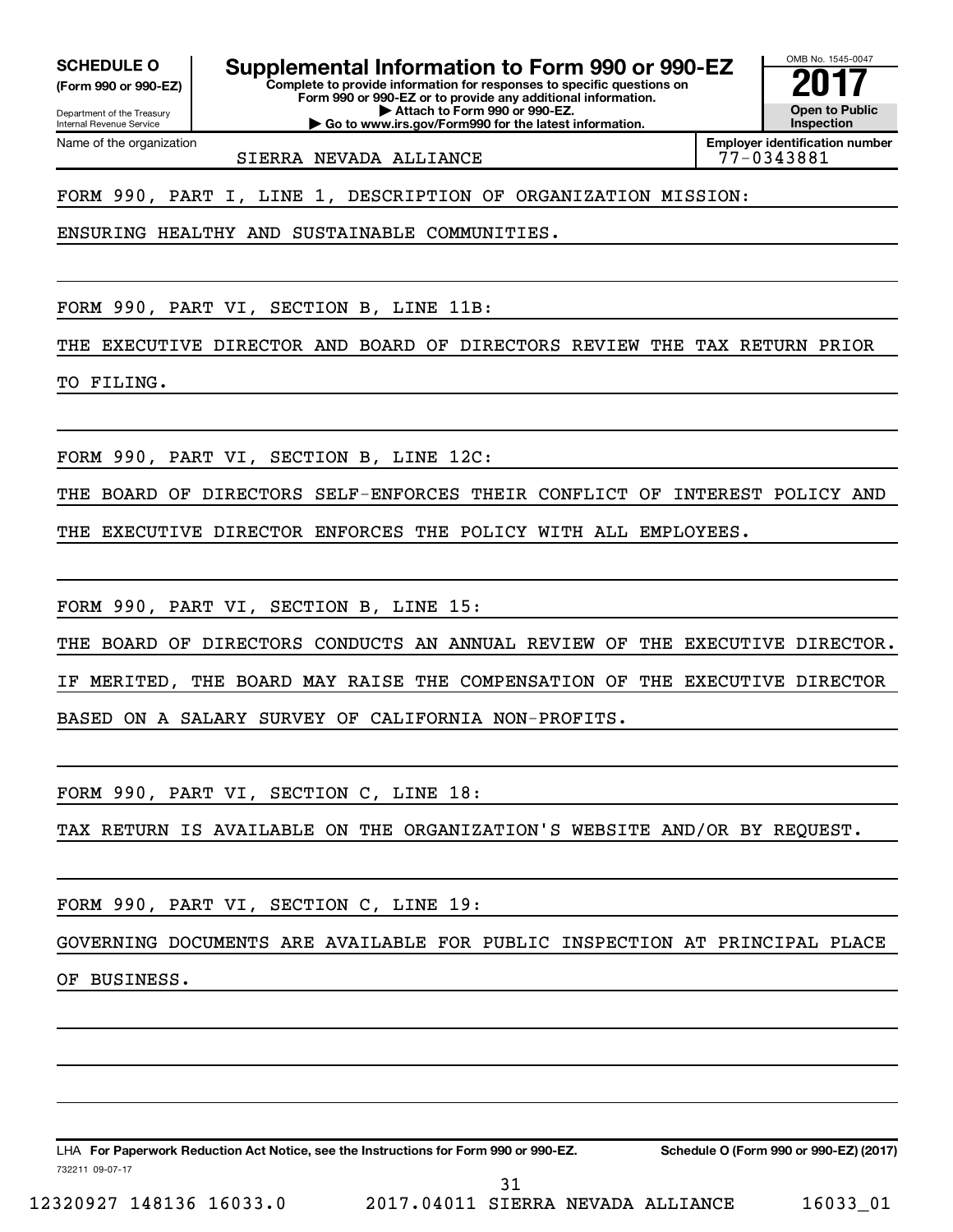|                                                                       | 2017                   | <b>Annual Information Return</b>                                                                                                                                                                                                                                    |             |                               |                | 199                                              |
|-----------------------------------------------------------------------|------------------------|---------------------------------------------------------------------------------------------------------------------------------------------------------------------------------------------------------------------------------------------------------------------|-------------|-------------------------------|----------------|--------------------------------------------------|
|                                                                       |                        | 07/01/2017<br>, and ending (mm/dd/yyyy)<br>Calendar Year 2017 or fiscal year beginning (mm/dd/yyyy)                                                                                                                                                                 |             |                               |                | 06/30/2018                                       |
|                                                                       |                        | Corporation/Organization name                                                                                                                                                                                                                                       |             | California corporation number |                |                                                  |
|                                                                       |                        |                                                                                                                                                                                                                                                                     |             |                               |                |                                                  |
|                                                                       |                        | SIERRA NEVADA ALLIANCE<br>Additional information. See instructions.                                                                                                                                                                                                 | <b>FEIN</b> | 1880003                       |                |                                                  |
|                                                                       |                        |                                                                                                                                                                                                                                                                     |             | 77-0343881                    |                |                                                  |
|                                                                       |                        | Street address (suite or room)                                                                                                                                                                                                                                      |             | PMB no.                       |                |                                                  |
|                                                                       |                        | P.O. BOX 7989                                                                                                                                                                                                                                                       |             |                               |                |                                                  |
|                                                                       | City                   |                                                                                                                                                                                                                                                                     | State       | ZIP code                      |                |                                                  |
|                                                                       |                        | SOUTH LAKE TAHOE                                                                                                                                                                                                                                                    | CA          | 96158                         |                |                                                  |
|                                                                       | Foreign country name   | Foreign province/state/county                                                                                                                                                                                                                                       |             | Foreign postal code           |                |                                                  |
|                                                                       |                        |                                                                                                                                                                                                                                                                     |             |                               |                |                                                  |
| A                                                                     |                        | $X$ No<br>Yes I<br>J If exempt under R&TC Section 23701d, has the organization                                                                                                                                                                                      |             |                               |                |                                                  |
|                                                                       |                        | Yes $X$ No<br>engaged in political activities? See instructions. $\Box$<br>Yes<br>$\boxed{\mathbf{X}}$<br>No<br>K Is the organization exempt under R&TC Section 23701g? $\bullet$ $\Box$ Yes $\boxed{\mathbf{X}}$ No                                                |             |                               |                | Yes $X_{0}$                                      |
| D                                                                     |                        | If "Yes," enter the gross receipts from nonmember sources \$<br>Final Information Return?                                                                                                                                                                           |             |                               |                |                                                  |
|                                                                       |                        | Surrendered (Withdrawn) Merged/Reorganized<br>L If organization is exempt under R&TC Section 23701d<br>Dissolved                                                                                                                                                    |             |                               |                |                                                  |
|                                                                       |                        | and meets the filing fee exception, check box. No filing<br>Enter date: $(mm/dd/yyyy)$                                                                                                                                                                              |             |                               |                |                                                  |
| Е                                                                     |                        | Check accounting method: (1) $\Box$ Cash (2) $\Box$ Accrual (3)<br>Other                                                                                                                                                                                            |             |                               |                |                                                  |
| F                                                                     |                        | Federal return filed? (1) $\bullet$ $\Box$ 990T(2) $\bullet$ $\Box$ 990PF (3) $\bullet$ $\Box$ Sch H(990)                                                                                                                                                           |             |                               |                | Yes $\boxed{\mathbf{X}}$ No                      |
|                                                                       |                        | $(4)$ X Other 990 series<br>N Did the organization file Form 100 or Form 109 to                                                                                                                                                                                     |             |                               |                |                                                  |
| G                                                                     |                        | Yes $X$ No                                                                                                                                                                                                                                                          |             |                               |                |                                                  |
| H.                                                                    |                        | Yes $X$ No<br>Is this organization in a group exemption [11] [12] Is this organization in a group exemption<br><b>0</b> Is the organization under audit by the IRS or has the                                                                                       |             |                               |                | Yes $\boxed{\mathbf{X}}$ No                      |
|                                                                       |                        | If "Yes," what is the parent's name?                                                                                                                                                                                                                                |             |                               |                | Yes $X$ No                                       |
|                                                                       |                        | Did the organization have any changes to its guidelines                                                                                                                                                                                                             |             |                               |                |                                                  |
|                                                                       |                        | $Yes$ $\overline{\mathbf{X}}$ No<br>not reported to the FTB? See instructions  ●                                                                                                                                                                                    |             |                               |                |                                                  |
|                                                                       | Part I                 | Complete Part I unless not required to file this form. See General Information B and C.                                                                                                                                                                             |             |                               |                |                                                  |
|                                                                       |                        |                                                                                                                                                                                                                                                                     |             |                               | 1              | $7,169.$ <sub>00</sub>                           |
|                                                                       |                        | Gross dues and assessments from members and affiliates [111] [11] contains the same state and assessments from members and affiliates [11] [11] $\alpha$ [11] $\alpha$ [11] $\alpha$ [11] $\alpha$ [11] $\alpha$ [11] $\alpha$ [11] $\alpha$ [11] $\alpha$ [11<br>2 |             |                               | $\overline{2}$ | 00                                               |
|                                                                       | Receipts               | Gross contributions, gifts, grants, and similar amounts received<br>Total gross receipts for filing requirement test. Add line 1 through line 3.<br>This line must be completed. If the result is less than \$50,000, see General Inf                               |             |                               | 3              | 873,636.00<br>880, 805.00                        |
|                                                                       | and                    | 5                                                                                                                                                                                                                                                                   |             | 00                            | 4              |                                                  |
|                                                                       | Revenues               | Cost of goods sold<br>Cost or other basis, and sales expenses of assets sold<br>$\begin{bmatrix} \bullet & \bullet \\ \bullet & \bullet \end{bmatrix}$<br>$\overline{6}$                                                                                            |             | $00 \,$                       |                |                                                  |
|                                                                       |                        | Total costs. Add line 5 and line 6 [11] matter contracts and line 6 [11] matter contracts and line 5 and line 6                                                                                                                                                     |             |                               | 7              | 00                                               |
|                                                                       |                        | Total gross income. Subtract line 7 from line 4                                                                                                                                                                                                                     |             | $\bullet$                     | 8              | 880, 805.00                                      |
|                                                                       | <b>Expenses</b>        | 9                                                                                                                                                                                                                                                                   |             | $\bullet$                     | 9              | 883, 266.00                                      |
|                                                                       |                        | Excess of receipts over expenses and disbursements. Subtract line 9 from line 8 [11, 11, 11, 11, 11, 11, 11, 1<br>10                                                                                                                                                |             |                               | 10             | $-2,461.$ 00                                     |
|                                                                       |                        | 11                                                                                                                                                                                                                                                                  |             |                               | 11             | 00                                               |
|                                                                       |                        | Use tax. See General Information K<br>12                                                                                                                                                                                                                            |             |                               | 12             | 00                                               |
|                                                                       |                        | 13                                                                                                                                                                                                                                                                  |             |                               | 13<br>14       | 00                                               |
|                                                                       | <b>Filing Fee</b>      | Use tax balance. If line 12 is more than line 11, subtract line 11 from line 12<br>14<br>15                                                                                                                                                                         |             |                               | 15             | 00<br>10.00                                      |
|                                                                       |                        | Penalties and Interest. See General Information J<br>16                                                                                                                                                                                                             |             |                               | 16             | 00                                               |
|                                                                       |                        | Balance due. Add line 12, line 15, and line 16. Then subtract line 11 from the result<br>17                                                                                                                                                                         |             |                               | 17             | 10.00                                            |
|                                                                       |                        | Under penalties of perjury, I declare that I have examined this return, including accompanying schedules and statements, and to the best of m<br>it is true, correct, and complete. Declaration of preparer (other than taxpayer)                                   |             |                               |                | its, and to the best of my knowledge and belief, |
| Sign<br>Here                                                          |                        | Title                                                                                                                                                                                                                                                               | Date        |                               |                | ● Telephone                                      |
|                                                                       |                        | Signature<br>of officer<br>EXECUTIVE DIRE<br>Date                                                                                                                                                                                                                   |             |                               |                | (530)<br>$542 - 4546$                            |
|                                                                       |                        | Preparer's,                                                                                                                                                                                                                                                         | Check if    |                               |                | $\bullet$ PTIN                                   |
| $\blacktriangleright$ ZETH $\,$ M. MACY<br>self-employed<br>signature |                        |                                                                                                                                                                                                                                                                     |             |                               |                | P00922103<br>$\bullet$ FEIN                      |
|                                                                       | Paid                   | Firm's name<br>(or yours,<br>SCHETTLER MACY & ASSOCIATES                                                                                                                                                                                                            |             |                               |                | 47-2177559                                       |
|                                                                       | Preparer's<br>Use Only | if self-<br>110 COUNTRY ESTATES CIRCLE, SUITE 2<br>employed)                                                                                                                                                                                                        |             |                               |                | <b>Telephone</b>                                 |
|                                                                       |                        | and address<br><b>RENO, NV 89511</b>                                                                                                                                                                                                                                |             |                               |                | (775)<br>$624 - 9108$                            |
|                                                                       |                        | May the FTB discuss this return with the preparer shown above? See instructions $\overline{\ldots}$                                                                                                                                                                 |             |                               | Yes            | No                                               |
|                                                                       |                        |                                                                                                                                                                                                                                                                     |             |                               |                |                                                  |

022 3651174

# TAXABLE YEAR **California Exempt Organization California Exempt Organization**

**Side 1** Form 199 2017

п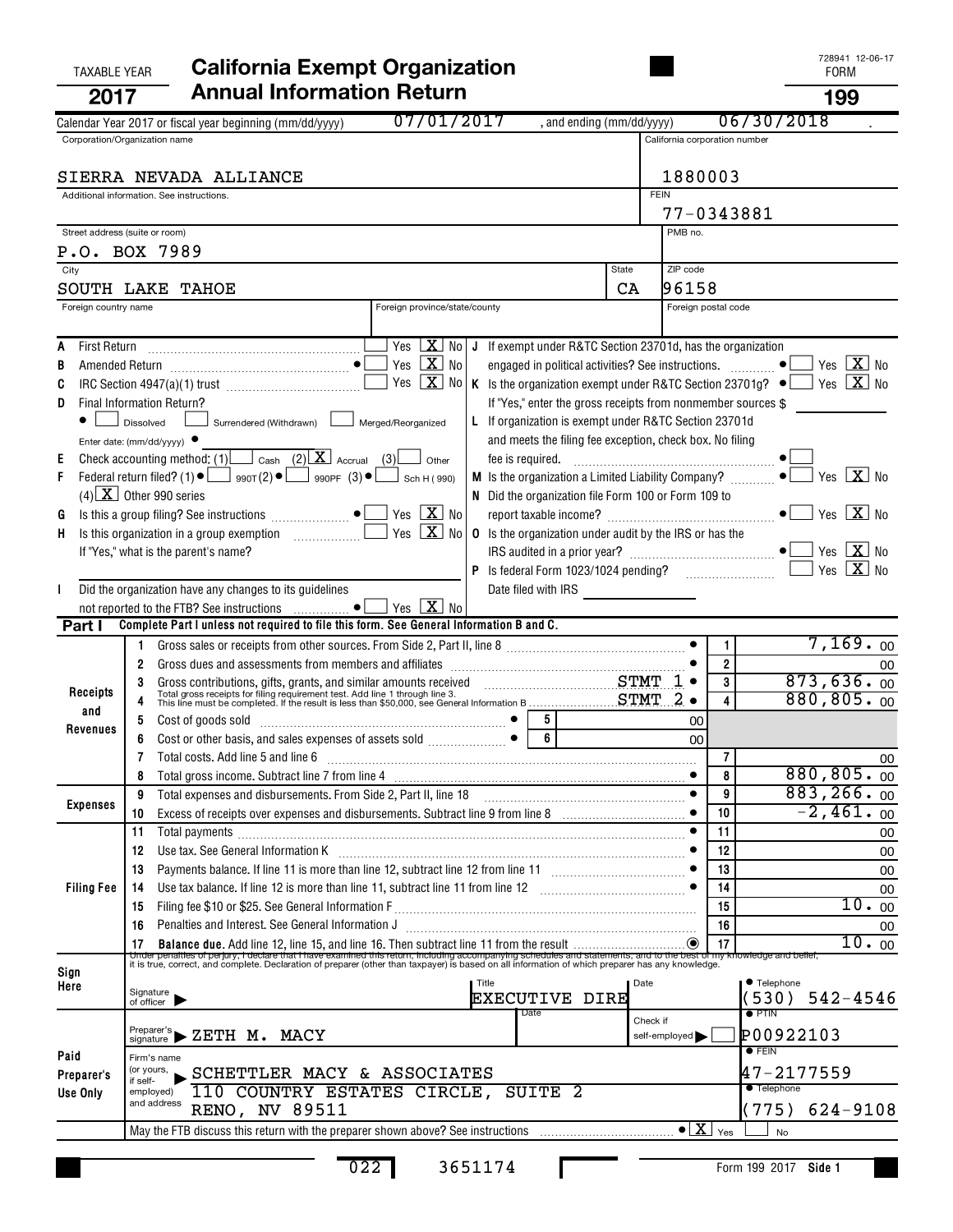#### SIERRA NEVADA ALLIANCE 77-0343881

**Organizations with gross receipts of more than \$50,000 and private foundations regardless of amount of gross receipts - complete Part II or furnish substitute information. Part II**

728951 12-06-17

|                     |                |    | 1 Gross sales or receipts from all business activities. See instructions [11] Gross sales or receipts from all business activities. See instructions [11] Gross sales or receipts from all business activities. |           |                           |     |                                         |  |           | 1              |                     |     | $7,113.$ 00 |    |
|---------------------|----------------|----|-----------------------------------------------------------------------------------------------------------------------------------------------------------------------------------------------------------------|-----------|---------------------------|-----|-----------------------------------------|--|-----------|----------------|---------------------|-----|-------------|----|
|                     |                |    |                                                                                                                                                                                                                 |           |                           |     |                                         |  |           | $\overline{2}$ |                     |     | 56.00       |    |
|                     |                | 3  |                                                                                                                                                                                                                 |           |                           |     |                                         |  |           | 3              |                     |     |             | 00 |
| Receipts            |                | 4  |                                                                                                                                                                                                                 |           |                           |     |                                         |  |           | 4              |                     |     |             | 00 |
| from                |                | 5  |                                                                                                                                                                                                                 |           |                           |     |                                         |  |           | 5              |                     |     |             | 00 |
| <b>Other</b>        |                | 6  |                                                                                                                                                                                                                 |           |                           |     |                                         |  |           | 6              |                     |     |             | 00 |
| <b>Sources</b>      |                | 7  | Other income                                                                                                                                                                                                    |           |                           |     |                                         |  |           | 7              |                     |     |             | 00 |
|                     |                | 8  | Total gross sales or receipts from other sources. Add line 1 through line 7. Enter here and on Side 1, Part I, line 1                                                                                           |           |                           |     |                                         |  |           | 8              |                     |     | 7,169.00    |    |
|                     |                | 9  | Contributions, gifts, grants, and similar amounts paid manufactured contractions are contributions, and similar                                                                                                 |           |                           |     |                                         |  |           | 9              |                     |     |             | 00 |
|                     |                |    |                                                                                                                                                                                                                 |           |                           |     |                                         |  |           | 10             |                     |     |             | 00 |
|                     |                |    |                                                                                                                                                                                                                 |           |                           |     |                                         |  | $\bullet$ | 11             |                     |     | 62, 339.00  |    |
|                     |                |    |                                                                                                                                                                                                                 |           |                           |     |                                         |  |           | 12             |                     |     | 489,076.00  |    |
| <b>Expenses</b>     |                |    |                                                                                                                                                                                                                 |           |                           |     |                                         |  |           | 13             |                     |     |             | 00 |
| and                 |                |    |                                                                                                                                                                                                                 |           |                           |     |                                         |  |           | 14             |                     |     | 45, 176.00  |    |
| Disburse-           |                |    |                                                                                                                                                                                                                 |           |                           |     |                                         |  |           | 15             |                     |     | 11,047.00   |    |
| ments               |                | 16 |                                                                                                                                                                                                                 |           |                           |     |                                         |  |           | 16             |                     |     |             | 00 |
|                     |                |    |                                                                                                                                                                                                                 |           |                           |     |                                         |  | $\bullet$ | 17             |                     |     | 275,628.00  |    |
|                     |                |    | 18 Total expenses and disbursements. Add line 9 through line 17. Enter here and on Side 1, Part I, line 9                                                                                                       |           |                           |     |                                         |  |           | 18             |                     |     | 883, 266.00 |    |
| <b>Schedule L</b>   |                |    | <b>Balance Sheet</b>                                                                                                                                                                                            |           | Beginning of taxable year |     |                                         |  |           |                | End of taxable year |     |             |    |
| <b>Assets</b>       |                |    |                                                                                                                                                                                                                 | (a)       |                           | (b) |                                         |  | (c)       |                |                     | (d) |             |    |
| 1 Cash              |                |    |                                                                                                                                                                                                                 |           |                           |     | 108,005.                                |  |           |                | $\bullet$           |     | 188,886.    |    |
|                     |                |    |                                                                                                                                                                                                                 |           |                           |     | 158, 422.                               |  |           |                | $\bullet$           |     | 96, 233.    |    |
|                     |                |    |                                                                                                                                                                                                                 |           |                           |     |                                         |  |           |                | $\bullet$           |     |             |    |
| 4                   |                |    |                                                                                                                                                                                                                 |           |                           |     |                                         |  |           |                | $\bullet$           |     |             |    |
|                     |                |    | 5 Federal and state government obligations                                                                                                                                                                      |           |                           |     |                                         |  |           |                | $\bullet$           |     |             |    |
| 6                   |                |    | Investments in other bonds                                                                                                                                                                                      |           |                           |     |                                         |  |           |                | $\bullet$           |     |             |    |
|                     |                |    |                                                                                                                                                                                                                 |           |                           |     |                                         |  |           |                | $\bullet$           |     |             |    |
| 8                   | Mortgage loans |    |                                                                                                                                                                                                                 |           |                           |     |                                         |  |           |                | $\bullet$           |     |             |    |
|                     |                |    | 9 Other investments                                                                                                                                                                                             |           |                           |     |                                         |  |           |                | $\bullet$           |     |             |    |
|                     |                |    |                                                                                                                                                                                                                 |           | 39,203.                   |     |                                         |  | 39,203.   |                |                     |     |             |    |
|                     |                |    | <b>b</b> Less accumulated depreciation <i></i>                                                                                                                                                                  |           | 39, 203.                  |     |                                         |  | 39,203.   |                |                     |     |             |    |
|                     |                |    |                                                                                                                                                                                                                 |           |                           |     |                                         |  |           |                | $\bullet$           |     |             |    |
|                     |                |    | 12 Other assets <b>STMT</b> 5                                                                                                                                                                                   |           |                           |     | 5,030.                                  |  |           |                | $\bullet$           |     | 4,700.      |    |
|                     |                |    |                                                                                                                                                                                                                 |           |                           |     | 271,457.                                |  |           |                |                     |     | 289, 819.   |    |
|                     |                |    | Liabilities and net worth                                                                                                                                                                                       |           |                           |     |                                         |  |           |                |                     |     |             |    |
|                     |                |    |                                                                                                                                                                                                                 |           |                           |     | 24,017.                                 |  |           |                | $\bullet$           |     | 28, 275.    |    |
|                     |                |    | 15 Contributions, gifts, or grants payable                                                                                                                                                                      |           |                           |     |                                         |  |           |                | $\bullet$           |     |             |    |
|                     |                |    |                                                                                                                                                                                                                 |           |                           |     |                                         |  |           |                | $\bullet$           |     |             |    |
|                     |                |    |                                                                                                                                                                                                                 |           |                           |     |                                         |  |           |                | $\bullet$           |     |             |    |
|                     |                |    |                                                                                                                                                                                                                 |           |                           |     | 113,775.                                |  |           |                |                     |     | 130, 340.   |    |
|                     |                |    | 19 Capital stock or principal fund                                                                                                                                                                              |           |                           |     |                                         |  |           |                | $\bullet$           |     |             |    |
|                     |                |    | 20 Paid-in or capital surplus. Attach reconciliation                                                                                                                                                            |           |                           |     |                                         |  |           |                | $\bullet$           |     |             |    |
|                     |                |    | 21 Retained earnings or income fund                                                                                                                                                                             |           |                           |     | 133,665.                                |  |           |                | $\bullet$           |     | 131,204.    |    |
|                     |                |    | 22 Total liabilities and net worth                                                                                                                                                                              |           |                           |     | 271,457.                                |  |           |                |                     |     | 289, 819.   |    |
| <b>Schedule M-1</b> |                |    | Reconciliation of income per books with income per return                                                                                                                                                       |           |                           |     |                                         |  |           |                |                     |     |             |    |
|                     |                |    | Do not complete this schedule if the amount on Schedule L, line 13, column (d), is less than \$50,000.                                                                                                          |           |                           |     |                                         |  |           |                |                     |     |             |    |
|                     |                |    |                                                                                                                                                                                                                 | $\bullet$ | $-2,461.$                 |     | 7 Income recorded on books this year    |  |           |                |                     |     |             |    |
|                     |                |    |                                                                                                                                                                                                                 | $\bullet$ |                           |     | not included in this return             |  |           |                |                     |     |             |    |
|                     |                |    | 3 Excess of capital losses over capital gains                                                                                                                                                                   | $\bullet$ |                           |     | 8 Deductions in this return not charged |  |           |                |                     |     |             |    |
|                     |                |    | 4 Income not recorded on books this year                                                                                                                                                                        | $\bullet$ |                           |     |                                         |  |           |                | $\bullet$           |     |             |    |
|                     |                |    | 5 Expenses recorded on books this year not                                                                                                                                                                      |           |                           |     | 9 Total. Add line 7 and line 8          |  |           |                |                     |     |             |    |

~~~~~~~~~~~

deducted in this return

**6** Total. Add line 1 through line 5 ………………………! -**2,4 6 L 。**| Subtract line 9 from line 6 ……………………

•

022 3652174

**10** Net income per return.

Subtract line 9 from line 6 -2,461. -2,461.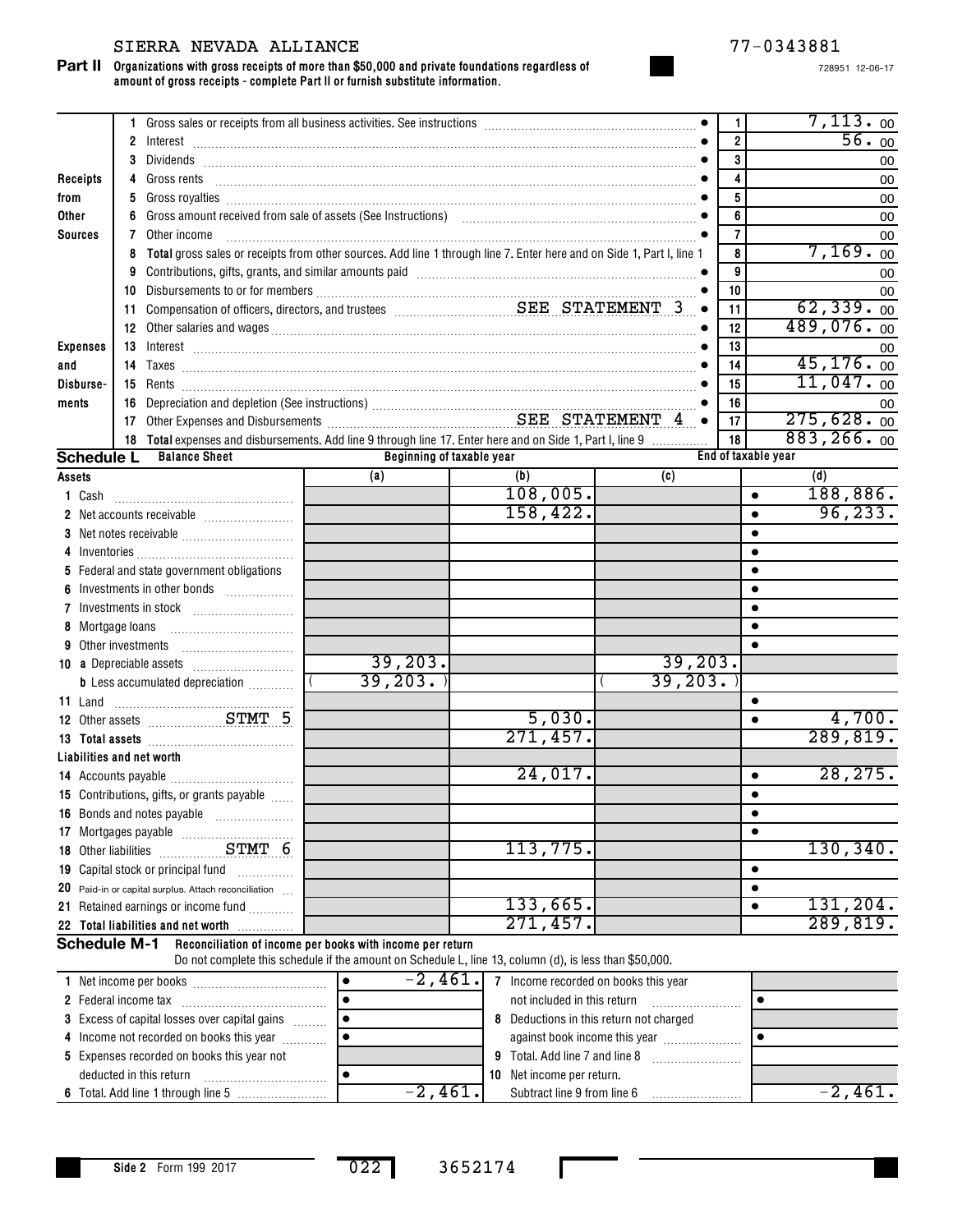| CA 199                               | CASH CONTRIBUTIONS<br>INCLUDED ON PART I, LINE 3         | <b>STATEMENT</b><br>1 |          |  |
|--------------------------------------|----------------------------------------------------------|-----------------------|----------|--|
| CONTRIBUTOR'S NAME                   | CONTRIBUTOR'S ADDRESS                                    | DATE OF<br>GIFT       | AMOUNT   |  |
| THE JOSEPH & VERA LONG<br>FOUNDATION | 500 YGNACIO VALLEY ROAD WALNUT<br><b>CREEK, CA 94596</b> | 12/31/17              | 15,487.  |  |
| ARNTZ FOUNDATION                     | PO BOX 66488 SCOTTS VALLEY, CA 10/31/17<br>95067         |                       | 40,000.  |  |
| CALIFORNIA VOLUNTEERS                | 1400 10TH STREET SACRAMENTO,<br>CA 95814                 | 11/30/17              | 628,435. |  |
| CITY OF SOUTH LAKE TAHOE             | 1901 AIRPORT ROAD SOUTH LAKE<br><b>TAHOE, CA 96150</b>   | 01/31/18              | 25,000.  |  |
| ROSE FOUNDATION                      | 1970 BROADWAY, SUITE 600<br>OAKLAND, CA 94612            | 02/28/18              | 10,000.  |  |
| TOTAL INCLUDED ON LINE 3             |                                                          |                       | 718,922. |  |

}}}}}}}}}}}}}}}}}}}}}} }}}}}}}}}}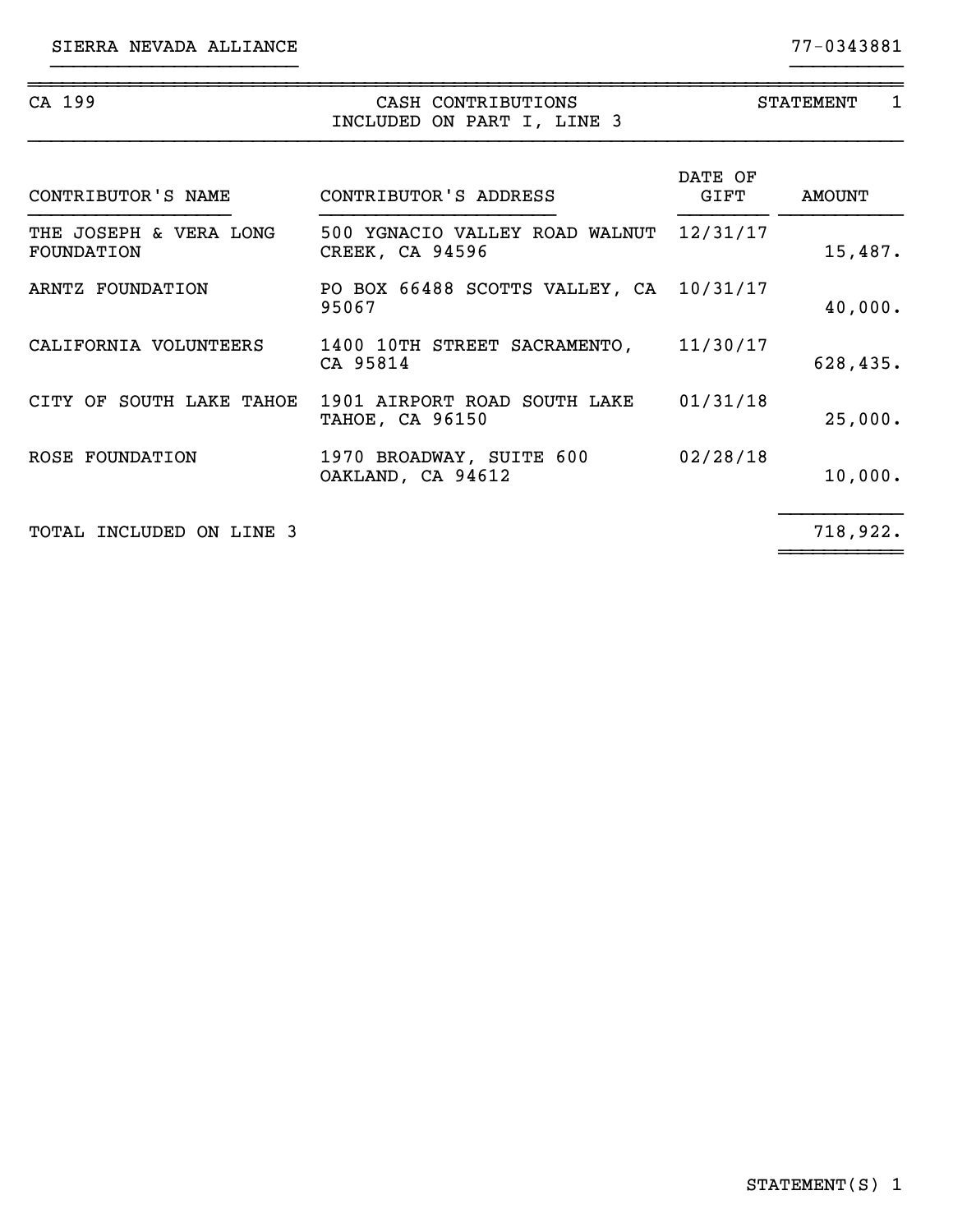| CA 199                                                             |  | NONCASH CONTRIBUTIONS<br>INCLUDED ON PART I, LINE 3 |                       |                                       | 2<br>STATEMENT                     |
|--------------------------------------------------------------------|--|-----------------------------------------------------|-----------------------|---------------------------------------|------------------------------------|
| CONTRIBUTOR'S NAME                                                 |  |                                                     | CONTRIBUTOR'S ADDRESS |                                       |                                    |
| CALIFORNIA VOLUNTEERS                                              |  |                                                     |                       | 1400 10TH STREET SACRAMENTO, CA 95814 |                                    |
| PROPERTY DESCRIPTION                                               |  |                                                     |                       | DATE OF GIFT TOTAL AMOUNT FMV OF GIFT |                                    |
| IN KIND SERVICES PROVIDED                                          |  |                                                     |                       | $12/31/17$ 87,314.                    | 87,314.                            |
| TOTAL INCLUDED ON LINE 3                                           |  |                                                     |                       |                                       | 87,314.                            |
| CA 199 COMPENSATION OF OFFICERS, DIRECTORS AND TRUSTEES            |  |                                                     |                       |                                       | $\overline{3}$<br>STATEMENT        |
| NAME AND ADDRESS                                                   |  |                                                     |                       | TITLE AND                             | AVERAGE HRS WORKED/WK COMPENSATION |
| DOUG CARSTENS<br>P.O. BOX 7989<br>SOUTH LAKE TAHOE, CA 96158       |  |                                                     | PRESIDENT             | 1.00                                  | 0.                                 |
| NICOLE CARTWRIGHT<br>P.O. BOX 7989<br>SOUTH LAKE TAHOE, CA 96158   |  |                                                     | VICE PRESIDENT        | 1.00                                  | 0.                                 |
| <b>LAURA BEATON</b><br>P.O. BOX 7989<br>SOUTH LAKE TAHOE, CA 96158 |  |                                                     | SECRETARY             | 1.00                                  | 0.                                 |
| BOB BARRETT<br>P.O. BOX 7989<br>SOUTH LAKE TAHOE, CA 96158         |  |                                                     | <b>TREASURER</b>      | 1.00                                  | $0$ .                              |
| ROBERT DEAN<br>P.O. BOX 7989<br>SOUTH LAKE TAHOE, CA 96158         |  |                                                     | <b>DIRECTOR</b>       | 1.00                                  | $0$ .                              |
| STEVE HAZE<br>P.O. BOX 7989<br>SOUTH LAKE TAHOE, CA 96158          |  |                                                     | <b>DIRECTOR</b>       | 1.00                                  | 0.                                 |
| STEPHEN SMALLCOMBE<br>P.O. BOX 7989<br>SOUTH LAKE TAHOE, CA 96158  |  |                                                     | <b>DIRECTOR</b>       | 1.00                                  | 0.                                 |

}}}}}}}}}}}}}}}}}}}}}} }}}}}}}}}}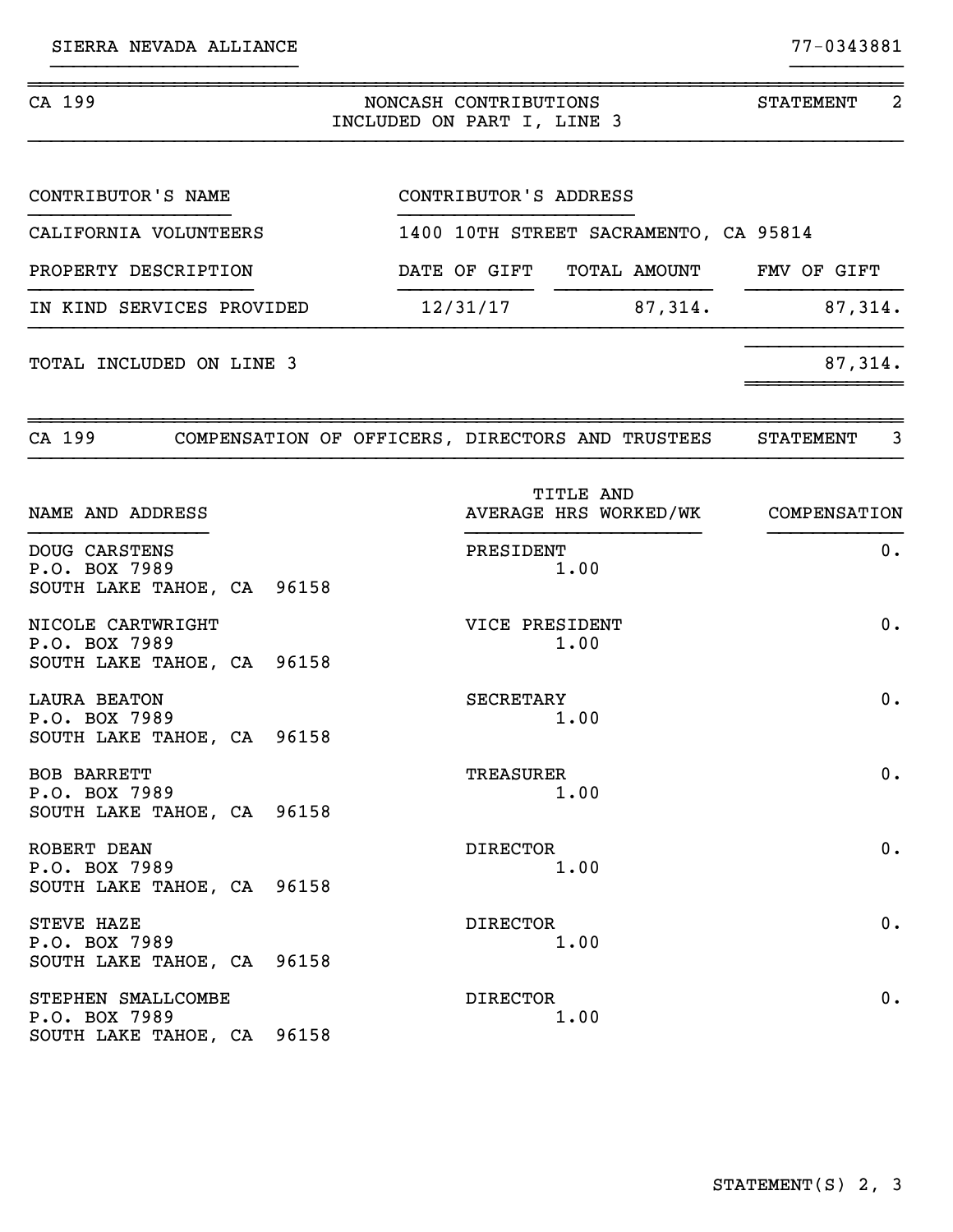| SIERRA NEVADA ALLIANCE                                                                                                                                                                                                                                                                     |                             | 77-0343881                                                                                                         |
|--------------------------------------------------------------------------------------------------------------------------------------------------------------------------------------------------------------------------------------------------------------------------------------------|-----------------------------|--------------------------------------------------------------------------------------------------------------------|
| PIERRE ZADO<br><b>DIRECTOR</b><br>P.O. BOX 7989<br>SOUTH LAKE TAHOE, CA 96158                                                                                                                                                                                                              | 1.00                        | $0$ .                                                                                                              |
| <b>JENNY HATCH</b><br>P.O. BOX 7989<br>SOUTH LAKE TAHOE, CA 96158                                                                                                                                                                                                                          | EXECUTIVE DIRECTOR<br>40.00 | 62,339.                                                                                                            |
| TOTAL TO FORM 199, PART II, LINE 11                                                                                                                                                                                                                                                        |                             | 62,339.                                                                                                            |
| CA 199<br>OTHER EXPENSES                                                                                                                                                                                                                                                                   |                             | 4<br><b>STATEMENT</b>                                                                                              |
| DESCRIPTION                                                                                                                                                                                                                                                                                |                             | <b>AMOUNT</b>                                                                                                      |
| SNAP IN-KIND<br><b>SUPPLIES</b><br><b>MISCELLANEOUS</b><br>DIRECT EXPENSES OF FUNDRAISING EVENTS<br>OTHER EMPLOYEE BENEFITS<br><b>ACCOUNTING FEES</b><br>OTHER PROFESSIONAL FEES<br>OFFICE EXPENSES<br><b>TRAVEL</b><br>CONFERENCES AND CONVENTIONS<br>TOTAL TO FORM 199, PART II, LINE 17 |                             | 87,314.<br>9,283.<br>8,280.<br>4,961.<br>72,487.<br>8,150.<br>45,856.<br>14,771.<br>14,210.<br>10,316.<br>275,628. |
| CA 199<br>OTHER ASSETS                                                                                                                                                                                                                                                                     |                             | 5<br><b>STATEMENT</b>                                                                                              |
| DESCRIPTION                                                                                                                                                                                                                                                                                | BEG. OF YEAR                | END OF YEAR                                                                                                        |
| PREPAID EXPENSES AND DEFERRED CHARGES                                                                                                                                                                                                                                                      | 5,030.                      | 4,700.                                                                                                             |
| TOTAL TO FORM 199, SCHEDULE L, LINE 12                                                                                                                                                                                                                                                     | 5,030.                      | 4,700.                                                                                                             |
| CA 199<br>OTHER LIABILITIES                                                                                                                                                                                                                                                                |                             | 6<br><b>STATEMENT</b>                                                                                              |
| DESCRIPTION                                                                                                                                                                                                                                                                                | BEG. OF YEAR                | END OF YEAR                                                                                                        |
| DEFERRED REVENUE                                                                                                                                                                                                                                                                           | 113,775.                    | 130, 340.                                                                                                          |
| TOTAL TO FORM 199, SCHEDULE L, LINE 18                                                                                                                                                                                                                                                     | 113,775.                    | 130, 340.                                                                                                          |
|                                                                                                                                                                                                                                                                                            |                             |                                                                                                                    |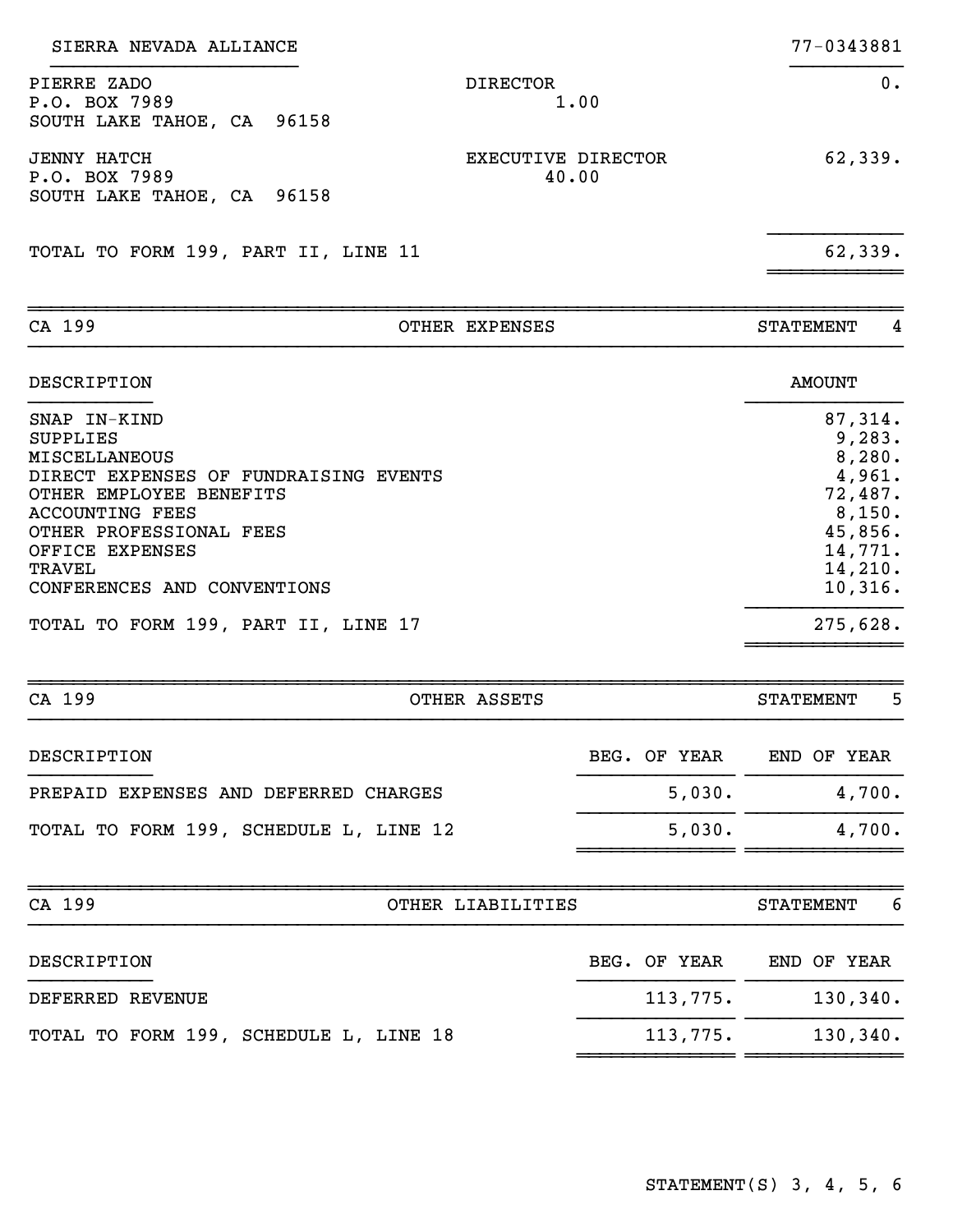SIERRA NEVADA ALLIANCE 77-0343881

| CA 199<br><b>FUND BALANCES</b>                       |                | <b>STATEMENT</b> |
|------------------------------------------------------|----------------|------------------|
| DESCRIPTION                                          | BEG. OF YEAR   | END OF YEAR      |
| UNRESTRICTED ASSETS<br>PERMANENTLY RESTRICTED ASSETS | 133,665.<br>0. | 130,704.<br>500. |
| TOTAL TO FORM 199, SCHEDULE L, LINE 21               | 133,665.       | 131,204.         |

}}}}}}}}}}}}}}}}}}}}}} }}}}}}}}}}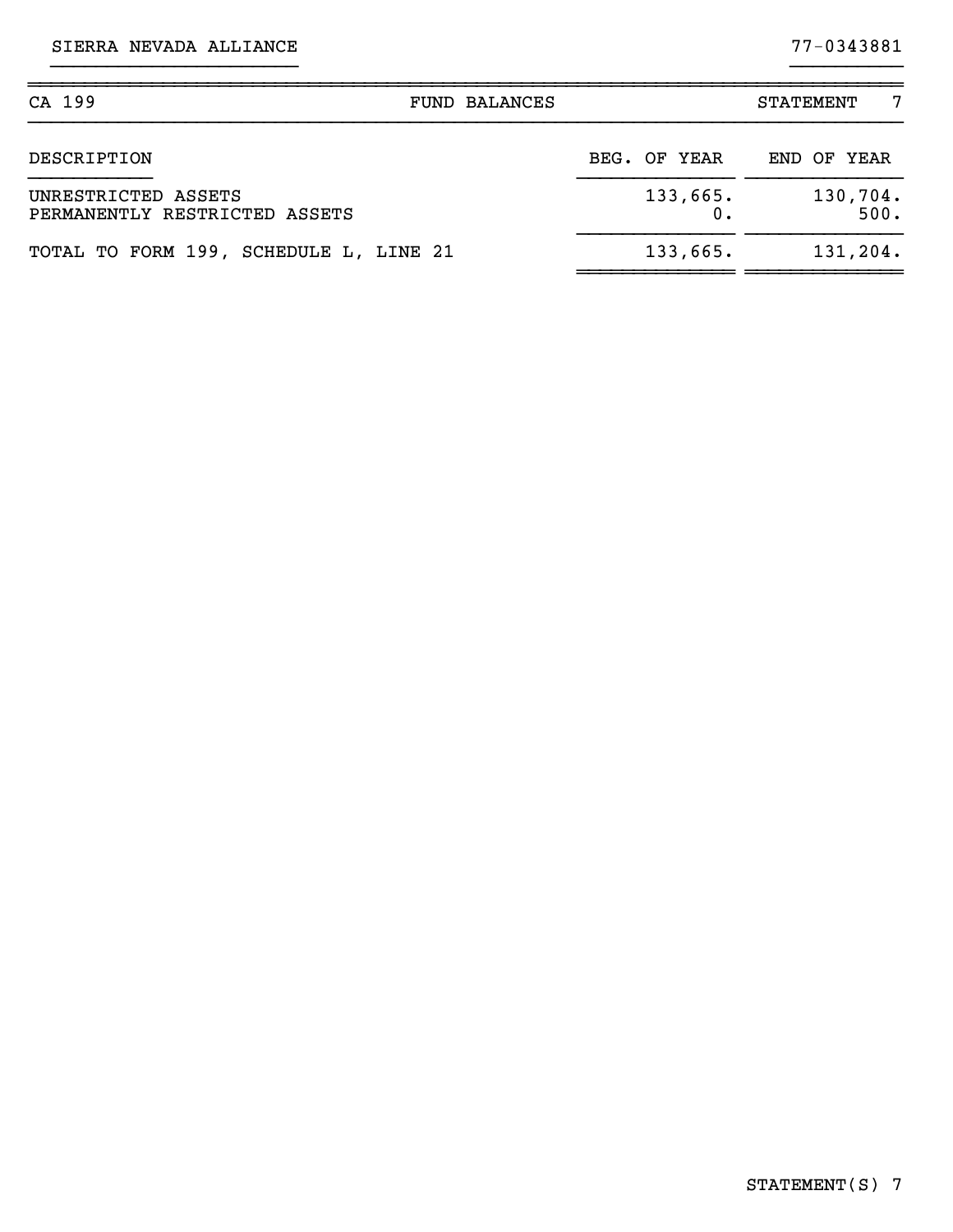# **Voucher at bottom of page.**

**DO NOT MAIL A PAPER COPY OF THE CORPORATE OR EXEMPT ORGANIZATION TAX RETURN WITH THE PAYMENT VOUCHER.**

**If the amount of payment is zero, do not mail this voucher.**

| <b>WHERE TO FILE:</b> | Using black or blue ink, make check or money order payable to the<br>"Franchise Tax Board." Write the corporation number or FEIN and<br>"2017 FTB 3586" on the check or money order. Detach voucher<br>below. Enclose, but <b>do not</b> staple, payment with voucher and<br>mail to:<br><b>FRANCHISE TAX BOARD</b><br><b>PO BOX 942857</b><br><b>SACRAMENTO CA 94257-0531</b> |
|-----------------------|--------------------------------------------------------------------------------------------------------------------------------------------------------------------------------------------------------------------------------------------------------------------------------------------------------------------------------------------------------------------------------|
|                       |                                                                                                                                                                                                                                                                                                                                                                                |
|                       | Make all checks or money orders payable in U.S. dollars and drawn against a U.S. financial institution.                                                                                                                                                                                                                                                                        |
|                       |                                                                                                                                                                                                                                                                                                                                                                                |

| <b>WHEN TO FILE:</b>                  | Corporations - File and Pay by the 15th day of the 4th month following<br>the close of the taxable year.         |  |  |  |  |  |
|---------------------------------------|------------------------------------------------------------------------------------------------------------------|--|--|--|--|--|
|                                       | S corporations - File and Pay by the 15th day of the 3rd month following<br>the close of the taxable year.       |  |  |  |  |  |
|                                       | Exempt organizations - File and Pay by the 15th day of the 5th month<br>following the close of the taxable year. |  |  |  |  |  |
|                                       | When the due date falls on a weekend or holiday, the deadline to file and pay without penalty                    |  |  |  |  |  |
| is extended to the next business day. |                                                                                                                  |  |  |  |  |  |
|                                       | Due to the federal Emancipation Day holiday on April 16, 2018, tax returns filed and payments                    |  |  |  |  |  |
|                                       | mailed or submitted on April 17, 2018, will be considered timely.                                                |  |  |  |  |  |
|                                       |                                                                                                                  |  |  |  |  |  |
|                                       | <b>ONLINE SERVICES:</b> Corporations can make payments online using Web Pay for Businesses.                      |  |  |  |  |  |

to a year in advance. Go to ftb.ca.gov/pay for more information. Corporations can make an immediate payment or schedule payments up

739035 11-29-17

**CAUTION:** You may be required to pay electronically, see instructions. \_\_\_ DETACH HERE \_ \_ \_ \_ \_ \_ \_ \_ \_ \_ \_ \_ F NO PAYMENT IS DUE, DO NOT MAIL THIS VOUCHER \_ \_ \_ \_ \_ \_ \_ \_ \_ \_ \_ \_ \_ \_ DETACH HERE \_ \_ \_ TAXABLE YEAR **Payment Voucher for Corporations and Exempt Exampt CALIFORNIA FORM 2017 Organizations e-filed Returns 3586 (e-file)** 0000000 SIER 77-0343881 1880003 17 FORM 3 TYB 07-01-2017 TYE 06-30-2018 SIERRA NEVADA ALLIANCE PO BOX 7989 SOUTH LAKE TAHOE CA 96158 (530) 542-4546 Amount of Payment 10.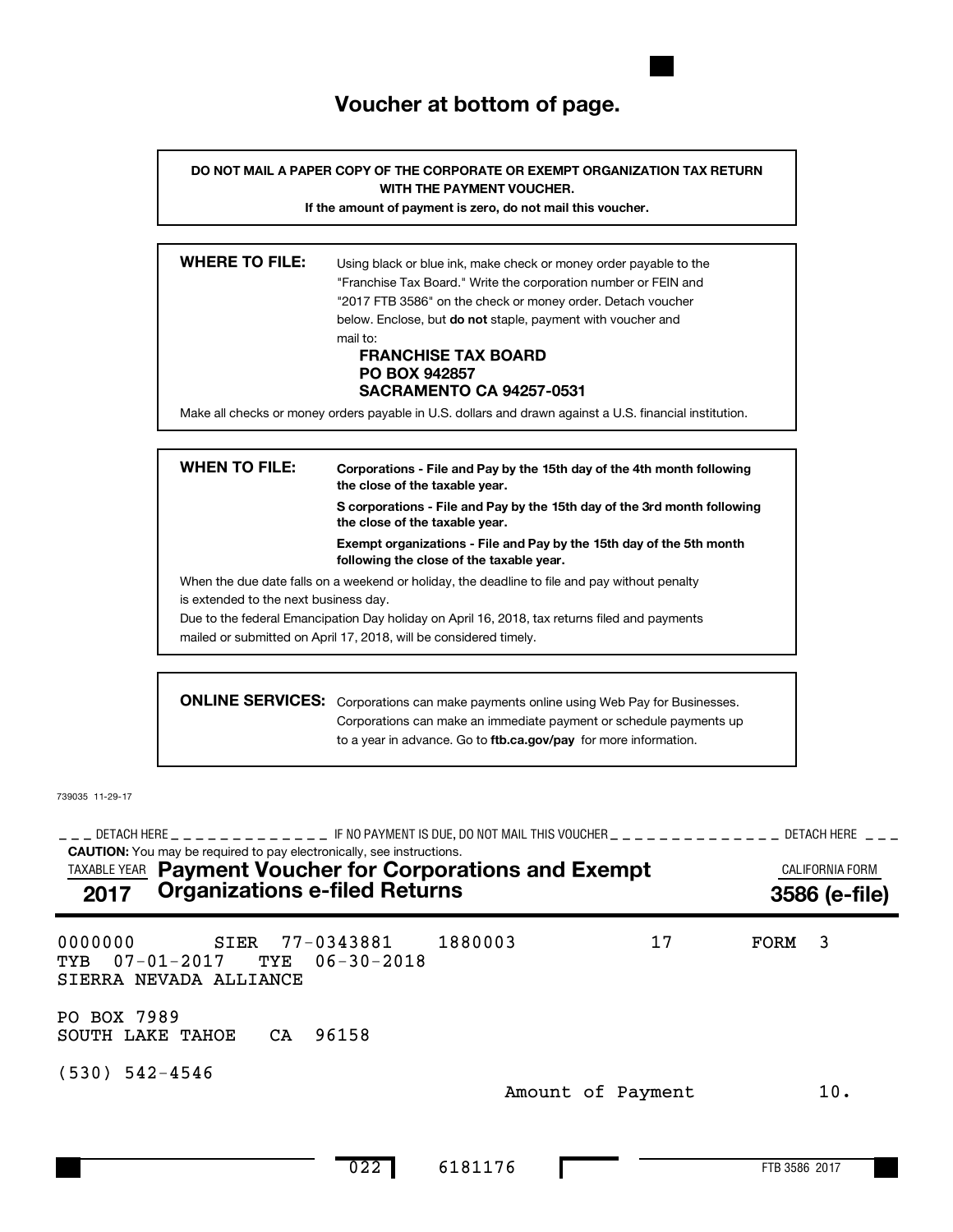| <b>TAXABLE YEAR</b><br>2017     | California e-file Return Authorization for<br><b>Exempt Organizations</b>                                                                                                                                                                                                                                                                                                                                                                                                                                                                                                                                                                                                                                                                                                                                                                                                                                                                                                                                                                                                                                                                                                                                                                                                                                                                                                                                                  |                   | <b>FORM</b><br>8453-EO        |
|---------------------------------|----------------------------------------------------------------------------------------------------------------------------------------------------------------------------------------------------------------------------------------------------------------------------------------------------------------------------------------------------------------------------------------------------------------------------------------------------------------------------------------------------------------------------------------------------------------------------------------------------------------------------------------------------------------------------------------------------------------------------------------------------------------------------------------------------------------------------------------------------------------------------------------------------------------------------------------------------------------------------------------------------------------------------------------------------------------------------------------------------------------------------------------------------------------------------------------------------------------------------------------------------------------------------------------------------------------------------------------------------------------------------------------------------------------------------|-------------------|-------------------------------|
| <b>Exempt Organization name</b> |                                                                                                                                                                                                                                                                                                                                                                                                                                                                                                                                                                                                                                                                                                                                                                                                                                                                                                                                                                                                                                                                                                                                                                                                                                                                                                                                                                                                                            |                   | Identifying number            |
|                                 | SIERRA NEVADA ALLIANCE                                                                                                                                                                                                                                                                                                                                                                                                                                                                                                                                                                                                                                                                                                                                                                                                                                                                                                                                                                                                                                                                                                                                                                                                                                                                                                                                                                                                     |                   | 77-0343881                    |
| Part I                          | Electronic Return Information (whole dollars only)                                                                                                                                                                                                                                                                                                                                                                                                                                                                                                                                                                                                                                                                                                                                                                                                                                                                                                                                                                                                                                                                                                                                                                                                                                                                                                                                                                         |                   | 880, 805.00<br>$\mathbf 1$    |
| 1<br>2                          | Total gross income (Form 199, line 8)                                                                                                                                                                                                                                                                                                                                                                                                                                                                                                                                                                                                                                                                                                                                                                                                                                                                                                                                                                                                                                                                                                                                                                                                                                                                                                                                                                                      |                   | 880, 805.00<br>$\overline{2}$ |
| З                               | Total expenses and disbursements (Form 199, line 9) <i>manageronana content content and expenses</i> and disbursements (Form 199, line 9)                                                                                                                                                                                                                                                                                                                                                                                                                                                                                                                                                                                                                                                                                                                                                                                                                                                                                                                                                                                                                                                                                                                                                                                                                                                                                  |                   | 883, 266.00                   |
|                                 |                                                                                                                                                                                                                                                                                                                                                                                                                                                                                                                                                                                                                                                                                                                                                                                                                                                                                                                                                                                                                                                                                                                                                                                                                                                                                                                                                                                                                            |                   |                               |
| Part II                         | Settle Your Account Electronically for Taxable Year 2017                                                                                                                                                                                                                                                                                                                                                                                                                                                                                                                                                                                                                                                                                                                                                                                                                                                                                                                                                                                                                                                                                                                                                                                                                                                                                                                                                                   |                   |                               |
| 4                               | Electronic funds withdrawal<br>4a Amount<br>4b Withdrawal date (mm/dd/yyyy)                                                                                                                                                                                                                                                                                                                                                                                                                                                                                                                                                                                                                                                                                                                                                                                                                                                                                                                                                                                                                                                                                                                                                                                                                                                                                                                                                |                   |                               |
| Part III                        | <b>Banking Information</b> (Have you verified the exempt organization's banking information?)                                                                                                                                                                                                                                                                                                                                                                                                                                                                                                                                                                                                                                                                                                                                                                                                                                                                                                                                                                                                                                                                                                                                                                                                                                                                                                                              |                   |                               |
| 5 Routing number                |                                                                                                                                                                                                                                                                                                                                                                                                                                                                                                                                                                                                                                                                                                                                                                                                                                                                                                                                                                                                                                                                                                                                                                                                                                                                                                                                                                                                                            |                   |                               |
| 6 Account number                | 7 Type of account:<br>Checking                                                                                                                                                                                                                                                                                                                                                                                                                                                                                                                                                                                                                                                                                                                                                                                                                                                                                                                                                                                                                                                                                                                                                                                                                                                                                                                                                                                             |                   | Savings                       |
| Part IV                         | <b>Declaration of Officer</b><br>I authorize the exempt organization's account to be settled as designated in Part II. If I check Part II, Box 4, I authorize an electronic funds withdrawal for the amount listed                                                                                                                                                                                                                                                                                                                                                                                                                                                                                                                                                                                                                                                                                                                                                                                                                                                                                                                                                                                                                                                                                                                                                                                                         |                   |                               |
| on line 4a.                     |                                                                                                                                                                                                                                                                                                                                                                                                                                                                                                                                                                                                                                                                                                                                                                                                                                                                                                                                                                                                                                                                                                                                                                                                                                                                                                                                                                                                                            |                   |                               |
|                                 | Under penalties of perjury, I declare that I am an officer of the above exempt organization and that the information I provided to my electronic return originator (ERO),<br>transmitter, or intermediate service provider and the amounts in Part I above agree with the amounts on the corresponding lines of the exempt organization's 2017<br>California electronic return. To the best of my knowledge and belief, the exempt organization's return is true, correct, and complete. If the exempt organization is filing<br>a balance due return, I understand that if the Franchise Tax Board (FTB) does not receive full and timely payment of the exempt organization's fee liability, the exempt<br>organization will remain liable for the fee liability and all applicable interest and penalties. I authorize the exempt organization return and accompanying schedules and<br>statements be transmitted to the FTB by the ERO, transmitter, or intermediate service provider. If the processing of the exempt organization's return or refund is<br>delayed, I authorize the FTB to disclose to the ERO or intermediate service provider the reason(s) for the delay.                                                                                                                                                                                                                                         |                   |                               |
| Sign                            | <b>EXECUTIVE DIRECTOR</b>                                                                                                                                                                                                                                                                                                                                                                                                                                                                                                                                                                                                                                                                                                                                                                                                                                                                                                                                                                                                                                                                                                                                                                                                                                                                                                                                                                                                  |                   |                               |
| Here                            | Signature of officer<br>Date<br>Title                                                                                                                                                                                                                                                                                                                                                                                                                                                                                                                                                                                                                                                                                                                                                                                                                                                                                                                                                                                                                                                                                                                                                                                                                                                                                                                                                                                      |                   |                               |
|                                 |                                                                                                                                                                                                                                                                                                                                                                                                                                                                                                                                                                                                                                                                                                                                                                                                                                                                                                                                                                                                                                                                                                                                                                                                                                                                                                                                                                                                                            |                   |                               |
| Part V                          | Declaration of Electronic Return Originator (ERO) and Paid Preparer.                                                                                                                                                                                                                                                                                                                                                                                                                                                                                                                                                                                                                                                                                                                                                                                                                                                                                                                                                                                                                                                                                                                                                                                                                                                                                                                                                       |                   |                               |
| ERO's-                          | I declare that I have reviewed the above exempt organization's return and that the entries on form FTB 8453-EO are complete and correct to the best of my knowledge. (If I<br>am only an intermediate service provider, I understand that I am not responsible for reviewing the exempt organization's return. I declare, however, that form FTB 8453-EO<br>accurately reflects the data on the return.) I have obtained the organization officer's signature on form FTB 8453-EO before transmitting this return to the FTB; I have<br>provided the organization officer with a copy of all forms and information that I will file with the FTB, and I have followed all other requirements described in FTB Pub.<br>1345, 2017 e-file Handbook for Authorized e-file Providers. I will keep form FTB 8453-EO on file for four years from the due date of the return or four years from the date<br>the exempt organization return is filed, whichever is later, and I will make a copy available to the FTB upon request. If I am also the paid preparer, under penalties of perjury,<br>I declare that I have examined the above exempt organization's return and accompanying schedules and statements, and to the best of my knowledge and belief, they are<br>true, correct, and complete. I make this declaration based on all information of which I have knowledge.<br>Date<br>Check if<br>also paid<br>signature | Check<br>if self- | <b>ERO's PTIN</b>             |
| ERO                             | $\overline{\text{x}}$<br>SCHETTLER MACY & ASSOCIATES<br>preparer                                                                                                                                                                                                                                                                                                                                                                                                                                                                                                                                                                                                                                                                                                                                                                                                                                                                                                                                                                                                                                                                                                                                                                                                                                                                                                                                                           | employed          | P00922103                     |
| Must<br>Sign                    | SCHETTLER MACY & ASSOCIATES<br>Firm's name (or yours<br>if self-employed)<br>110 COUNTRY ESTATES CIRCLE, SUITE 2                                                                                                                                                                                                                                                                                                                                                                                                                                                                                                                                                                                                                                                                                                                                                                                                                                                                                                                                                                                                                                                                                                                                                                                                                                                                                                           | <b>FEIN</b>       | $47 - 2177559$                |
|                                 | and address<br>RENO, NV                                                                                                                                                                                                                                                                                                                                                                                                                                                                                                                                                                                                                                                                                                                                                                                                                                                                                                                                                                                                                                                                                                                                                                                                                                                                                                                                                                                                    |                   | ZIP code $89511$              |
|                                 | Under penalties of perjury, I declare that I have examined the above organization's return and accompanying schedules and statements, and to the best of my knowledge<br>and belief, they are true, correct, and complete. I make this declaration based on all information of which I have knowledge.                                                                                                                                                                                                                                                                                                                                                                                                                                                                                                                                                                                                                                                                                                                                                                                                                                                                                                                                                                                                                                                                                                                     |                   |                               |
| Paid<br><b>Preparer</b>         | Date<br>Check<br>Paid<br>if self-<br>preparer's<br>employed<br>signature                                                                                                                                                                                                                                                                                                                                                                                                                                                                                                                                                                                                                                                                                                                                                                                                                                                                                                                                                                                                                                                                                                                                                                                                                                                                                                                                                   |                   | Paid preparer's PTIN          |
| <b>Must</b>                     | Firm's name (or yours<br>if self-employed)                                                                                                                                                                                                                                                                                                                                                                                                                                                                                                                                                                                                                                                                                                                                                                                                                                                                                                                                                                                                                                                                                                                                                                                                                                                                                                                                                                                 | <b>FEIN</b>       |                               |
| Sign                            | and address                                                                                                                                                                                                                                                                                                                                                                                                                                                                                                                                                                                                                                                                                                                                                                                                                                                                                                                                                                                                                                                                                                                                                                                                                                                                                                                                                                                                                |                   |                               |
|                                 |                                                                                                                                                                                                                                                                                                                                                                                                                                                                                                                                                                                                                                                                                                                                                                                                                                                                                                                                                                                                                                                                                                                                                                                                                                                                                                                                                                                                                            |                   | ZIP code                      |
|                                 |                                                                                                                                                                                                                                                                                                                                                                                                                                                                                                                                                                                                                                                                                                                                                                                                                                                                                                                                                                                                                                                                                                                                                                                                                                                                                                                                                                                                                            |                   |                               |
|                                 | For Privacy Notice, get FTB 1131 ENG/SP.                                                                                                                                                                                                                                                                                                                                                                                                                                                                                                                                                                                                                                                                                                                                                                                                                                                                                                                                                                                                                                                                                                                                                                                                                                                                                                                                                                                   |                   | FTB 8453-EO 2017              |

729021 11-27-17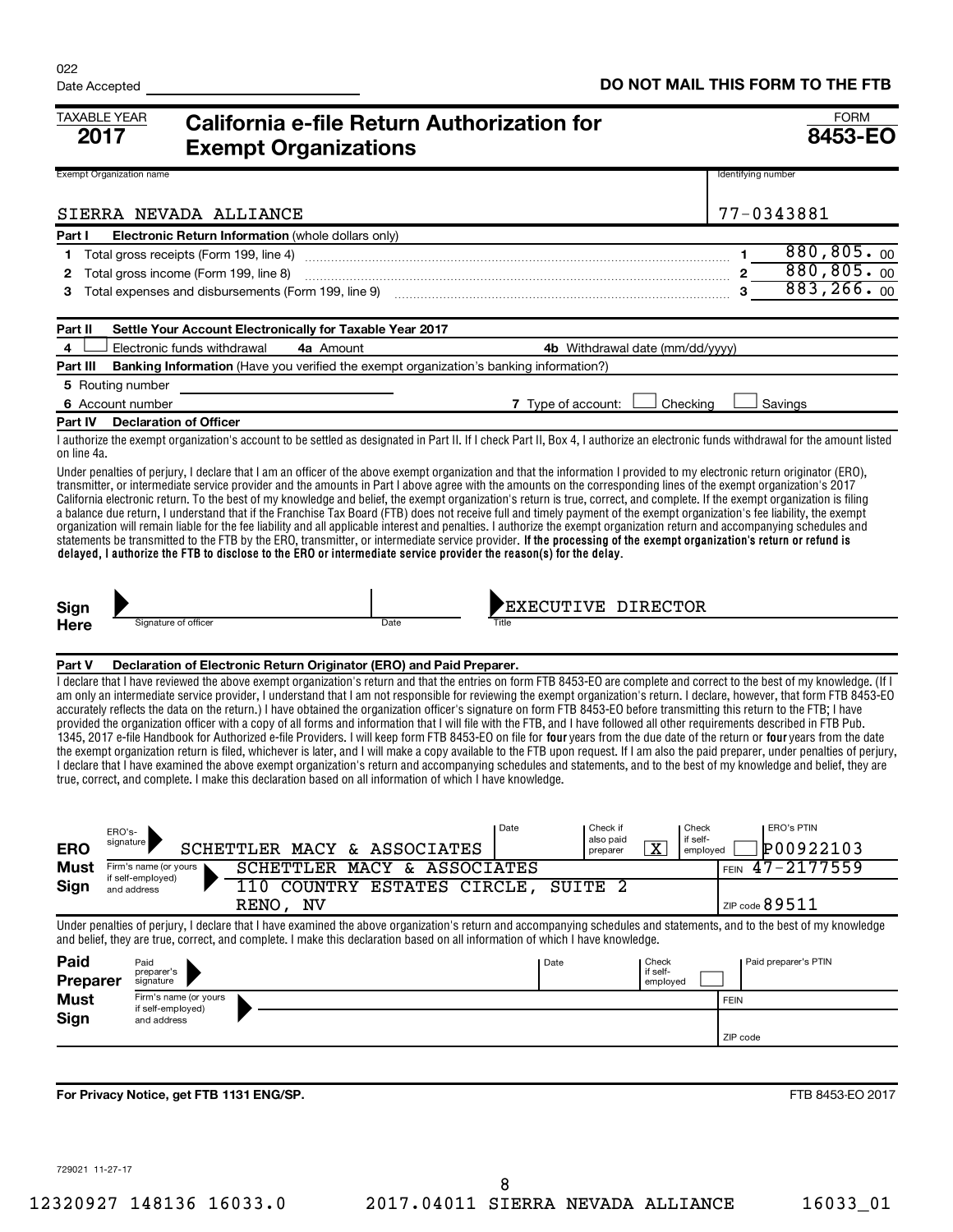**MAIL TO: Registry of Charitable Trusts P.O. Box 903447 Sacramento, CA 94203-4470 (916) 210-6400**

**WEB SITE ADDRESS: www.ag.ca.gov/charities/**

#### **ANNUAL REGISTRATION RENEWAL FEE REPORT TO ATTORNEY GENERAL OF CALIFORNIA**

**Section 12586 and 12587, California Government Code 11 Cal. Code Regs. section 301-307, 311 and 312**

Failure to submit this report annually no later than the 15th day of the 5th month after the end of the organization's accounting period may result in the loss of tax exemption and the assessment of a minimum tax of \$800, plus interest, and/or fines or filing penalties as defined in Government Code section 12586.1. IRS extensions will be honored.

|                                                                                                                                                                                                                                                                                                      | Check if:                                |                                                                                                                            |     |  |  |  |  |
|------------------------------------------------------------------------------------------------------------------------------------------------------------------------------------------------------------------------------------------------------------------------------------------------------|------------------------------------------|----------------------------------------------------------------------------------------------------------------------------|-----|--|--|--|--|
| State Charity Registration Number: CT 92916                                                                                                                                                                                                                                                          | <b>Change of address</b>                 |                                                                                                                            |     |  |  |  |  |
|                                                                                                                                                                                                                                                                                                      |                                          |                                                                                                                            |     |  |  |  |  |
| SIERRA NEVADA ALLIANCE<br>Name of Organization                                                                                                                                                                                                                                                       | Amended report                           |                                                                                                                            |     |  |  |  |  |
| P.O. BOX 7989<br>Address (Number and Street)                                                                                                                                                                                                                                                         | 1880003<br>Corporate or Organization No. |                                                                                                                            |     |  |  |  |  |
| 96158<br>SOUTH LAKE TAHOE,<br>CA<br>City or Town, State and ZIP Code                                                                                                                                                                                                                                 | 77-0343881<br>Federal Employer I.D. No.  |                                                                                                                            |     |  |  |  |  |
| ANNUAL REGISTRATION RENEWAL FEE SCHEDULE (11 Cal. Code Regs. sections 301-307, 311, and 312)<br>Make Check Payable to Attorney General's Registry of Charitable Trusts                                                                                                                               |                                          |                                                                                                                            |     |  |  |  |  |
| <b>Gross Receipts</b><br><b>Gross Annual Revenue</b><br><b>Gross Annual Revenue</b><br>Fee<br>Fee                                                                                                                                                                                                    |                                          |                                                                                                                            | Fee |  |  |  |  |
| Between \$100,001 and \$250,000<br><b>Less than \$25,000</b><br>0<br>Between \$25,000 and \$100,000<br>\$25<br>Between \$250,001 and \$1 million                                                                                                                                                     |                                          | \$50<br>Between \$1,000,001 and \$10 million<br>\$75<br>Between \$10,000,001 and \$50 million<br>Greater than \$50 million |     |  |  |  |  |
| <b>PART A - ACTIVITIES</b>                                                                                                                                                                                                                                                                           |                                          |                                                                                                                            |     |  |  |  |  |
| 06/30/2018<br>07/01/2017<br>ending<br>For your most recent full accounting period (beginning<br>) list:<br>289, 819.<br>875,844.<br>Total assets \$<br>Gross annual revenue \$                                                                                                                       |                                          |                                                                                                                            |     |  |  |  |  |
| <b>PART B - STATEMENTS REGARDING ORGANIZATION DURING THE PERIOD OF THIS REPORT</b>                                                                                                                                                                                                                   |                                          |                                                                                                                            |     |  |  |  |  |
| Note: If you answer "yes" to any of the questions below, you must attach a separate page providing an explanation and details for each<br>"yes" response. Please review RRF-1 instructions for information required.                                                                                 |                                          |                                                                                                                            |     |  |  |  |  |
|                                                                                                                                                                                                                                                                                                      |                                          |                                                                                                                            |     |  |  |  |  |
| During this reporting period, were there any contracts, loans, leases or other financial transactions between the organization<br>1.<br>and any officer, director or trustee thereof either directly or with an entity in which any such officer, director or trustee had<br>any financial interest? |                                          |                                                                                                                            |     |  |  |  |  |
| 2.<br>During this reporting period, were there any theft, embezzlement, diversion or misuse of the organization's charitable property<br>or funds?                                                                                                                                                   |                                          |                                                                                                                            |     |  |  |  |  |
| During this reporting period, did non-program expenditures exceed 50% of gross revenue?<br>3.                                                                                                                                                                                                        |                                          |                                                                                                                            |     |  |  |  |  |
| During this reporting period, were any organization funds used to pay any penalty, fine or judgment? If you filed a Form 4720<br>4.<br>with the Internal Revenue Service, attach a copy.                                                                                                             |                                          |                                                                                                                            |     |  |  |  |  |
| 5.<br>During this reporting period, were the services of a commercial fundraiser or fundraising counsel for charitable purposes used?<br>If "yes," provide an attachment listing the name, address, and telephone number of the service provider.                                                    |                                          |                                                                                                                            |     |  |  |  |  |
| 6.<br>During this reporting period, did the organization receive any governmental funding? If so, provide an attachment listing the<br>SEE STATEMENT 8<br>name of the agency, mailing address, contact person, and telephone number.                                                                 |                                          |                                                                                                                            |     |  |  |  |  |
| 7.<br>During this reporting period, did the organization hold a raffle for charitable purposes? If "yes," provide an attachment indicating<br>the number of raffles and the date(s) they occurred.                                                                                                   |                                          |                                                                                                                            |     |  |  |  |  |
| Does the organization conduct a vehicle donation program? If "yes," provide an attachment indicating whether the program is<br>8.<br>operated by the charity or whether the organization contracts with a commercial fundraiser for charitable purposes.                                             |                                          |                                                                                                                            |     |  |  |  |  |
| 9.<br>Did your organization have prepared an audited financial statement in accordance with generally accepted accounting<br>principles for this reporting period?                                                                                                                                   |                                          |                                                                                                                            |     |  |  |  |  |
| $542 - 4546$<br>(530)<br>Organization's area code and telephone number                                                                                                                                                                                                                               |                                          |                                                                                                                            |     |  |  |  |  |
| Organization's e-mail address    INFO@SIERRANEVADAALLIANCE.ORG                                                                                                                                                                                                                                       |                                          |                                                                                                                            |     |  |  |  |  |
| I declare under penalty of perjury that I have examined this report, including accompanying documents, and to the best of my knowledge and belief, the content<br>is true, correct and complete.                                                                                                     |                                          |                                                                                                                            |     |  |  |  |  |
| <b>JENNY HATCH</b><br>EXECUTIVE DIRECTOR                                                                                                                                                                                                                                                             |                                          |                                                                                                                            |     |  |  |  |  |
| Signature of authorized officer<br>Printed Name<br>Title<br>Date                                                                                                                                                                                                                                     |                                          |                                                                                                                            |     |  |  |  |  |
| 729291                                                                                                                                                                                                                                                                                               |                                          |                                                                                                                            |     |  |  |  |  |